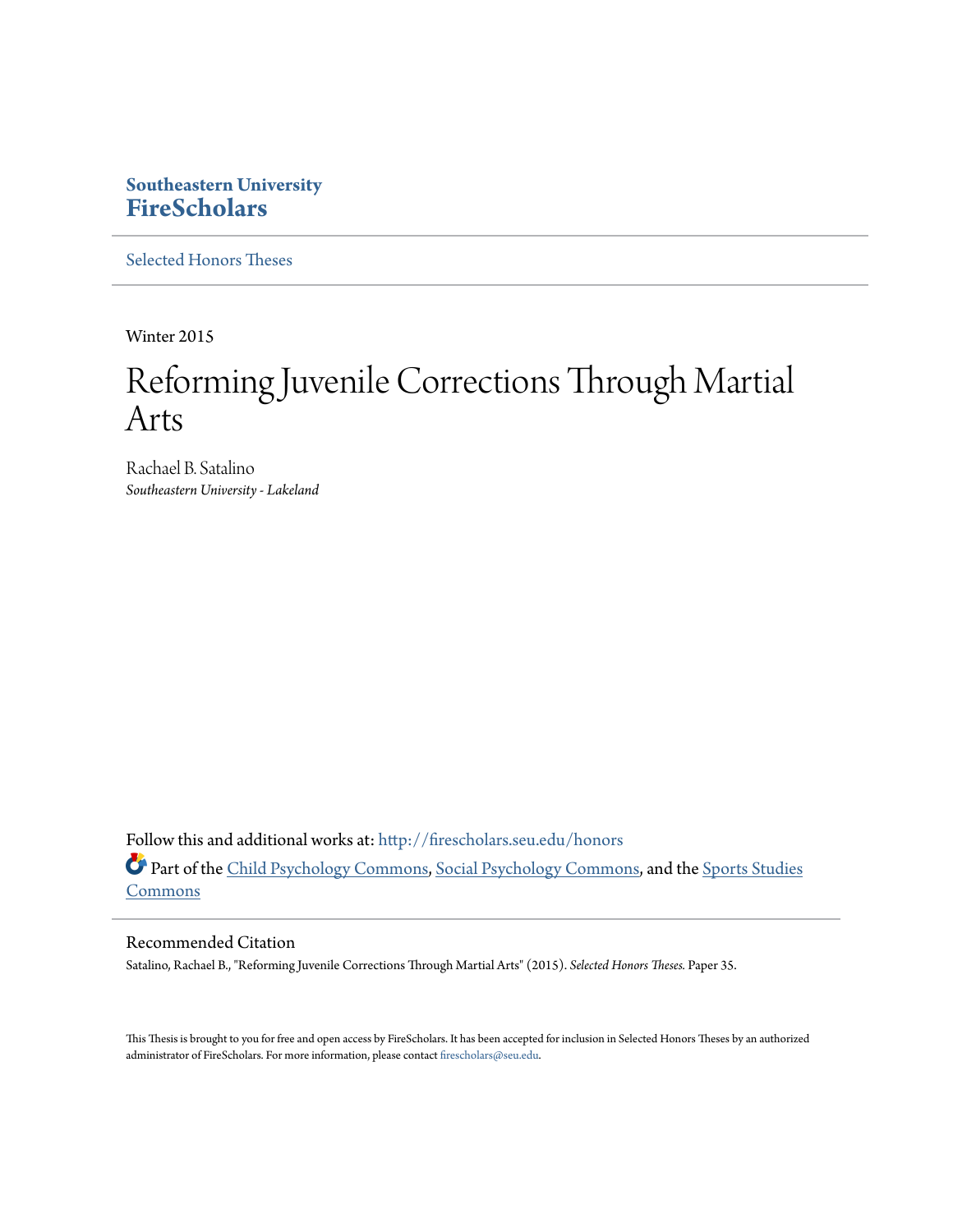Reforming Juvenile Corrections Through Martial Arts

Rachael Satalino

Southeastern University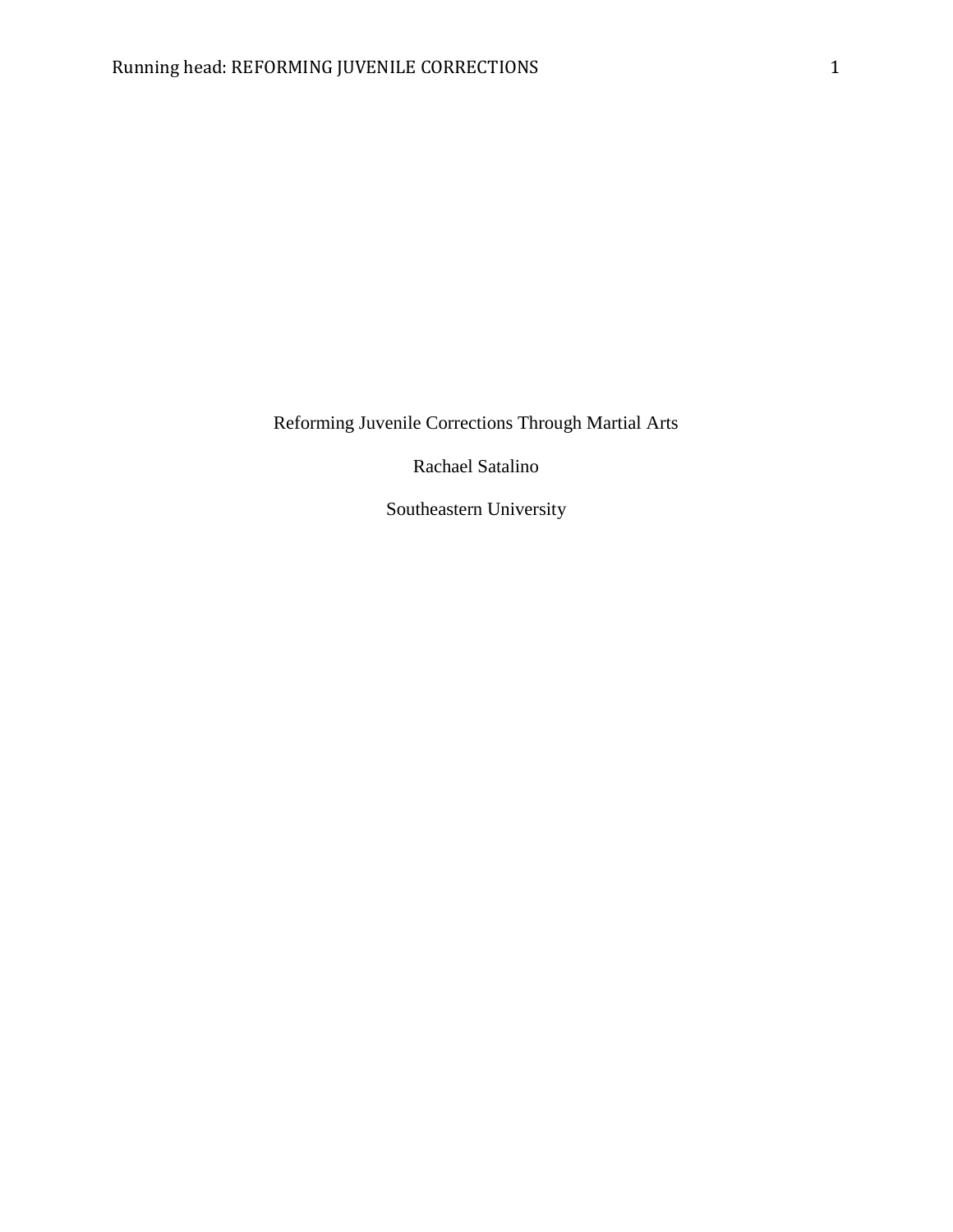#### Abstract

Juvenile delinquency is a prevalent problem in the United States and the rest of the world, which many behavioral reform programs have failed to effectively eliminate. While it is highly improbable that delinquency will ever be fully eliminated, there are ways to ensure that current or new programs are successful in lowering the level and degree of delinquency worldwide. The purpose of this research is to find exactly what leads a child to deviate from societal norms and to eventually turn to criminal acts. The research is also to evaluate what program components are necessary to most effectively help delinquent children, and the potential for a form of martial arts, Aikido, to have a positive impact on a juvenile's behavior. This paper discusses the major root causes of juvenile delinquency through examining, comparing, and contrasting the findings in previous research materials. It also describes and breaks down the programs that have been proven to be effective, harmful, or simply a waste of time.

*Keywords:* juvenile delinquency, reform programs, martial arts, Aikido, Tae Kwon Do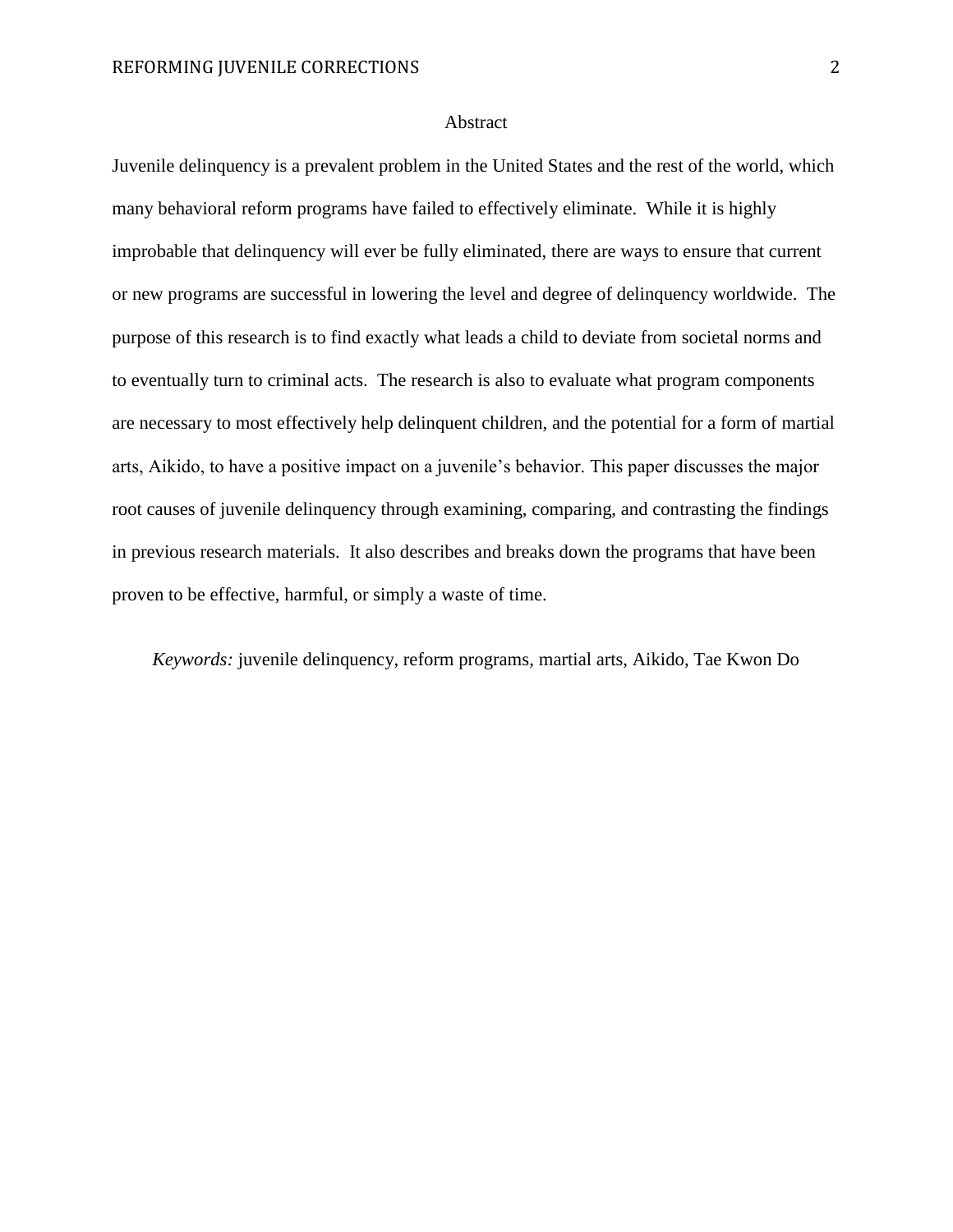| <b>Table of Contents</b> |
|--------------------------|
|                          |
|                          |
|                          |
|                          |
|                          |
|                          |
|                          |
|                          |
|                          |
|                          |
|                          |
|                          |
|                          |
|                          |
|                          |

Analysis of Literature …………………………………………………………………...43

Developing a Program …………………………………………………………………..45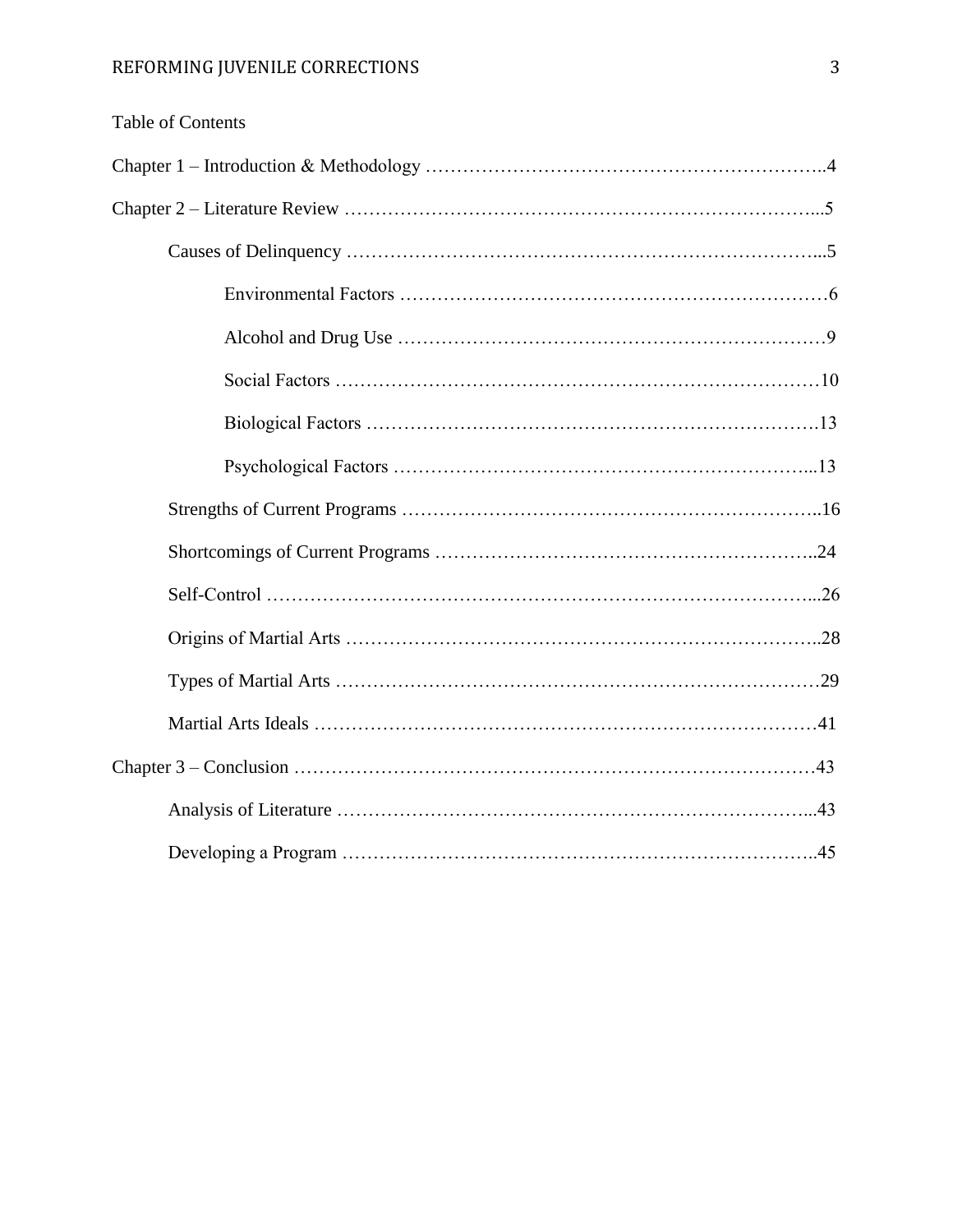#### Reforming Juvenile Corrections

Approximately one out of every six boys and one out of every 12 girls under the age of 18 have been brought into a United States court for a crime (Allen, Latessa, & Ponder, 2010). Even though these figures exclude the countless other juveniles who have not been caught or brought to court, they still show that about one of every nine children in the US have been caught committing crimes. It is clear that delinquency is a problem that needs to be more effectively addressed. In the US, the two ideals of juvenile justice are the interventionist view, which aims to save juveniles from delinquency, and the diversionary view, which aims simply to be less harmful to the juveniles than the adult courts and prisons. Since its origins, the US juvenile court has aimed to follow the diversionary view and focus on the idea of keeping youth who have committed status offenses out of prison with harder criminals and on changing the justice system so that it no longer turns mild offenders into criminals (Zimring, 2000). That goal, combined with the percentage of juveniles who commit crimes, shows the need for further investigation and reform in the prevention and treatment of juvenile delinquency.

This paper will investigate the various causes of juvenile delinquency and the programs that have been used to address the issue through the interaction and analysis of current scholarly articles and other research on the subject. It will focus on the root of the faults and strengths of the programs, then discuss the potential of using martial arts, particularly Aikido, as a way to reduce recidivism and juvenile crime.

This paper will not conduct new research, but will instead explore the current works on the subject. No new surveys or research will be conducted because, in order to ensure accuracy, studies on delinquency as measured by observation and recidivism would require longitudinal studies on a widespread demographic. This would take three years minimum, so previous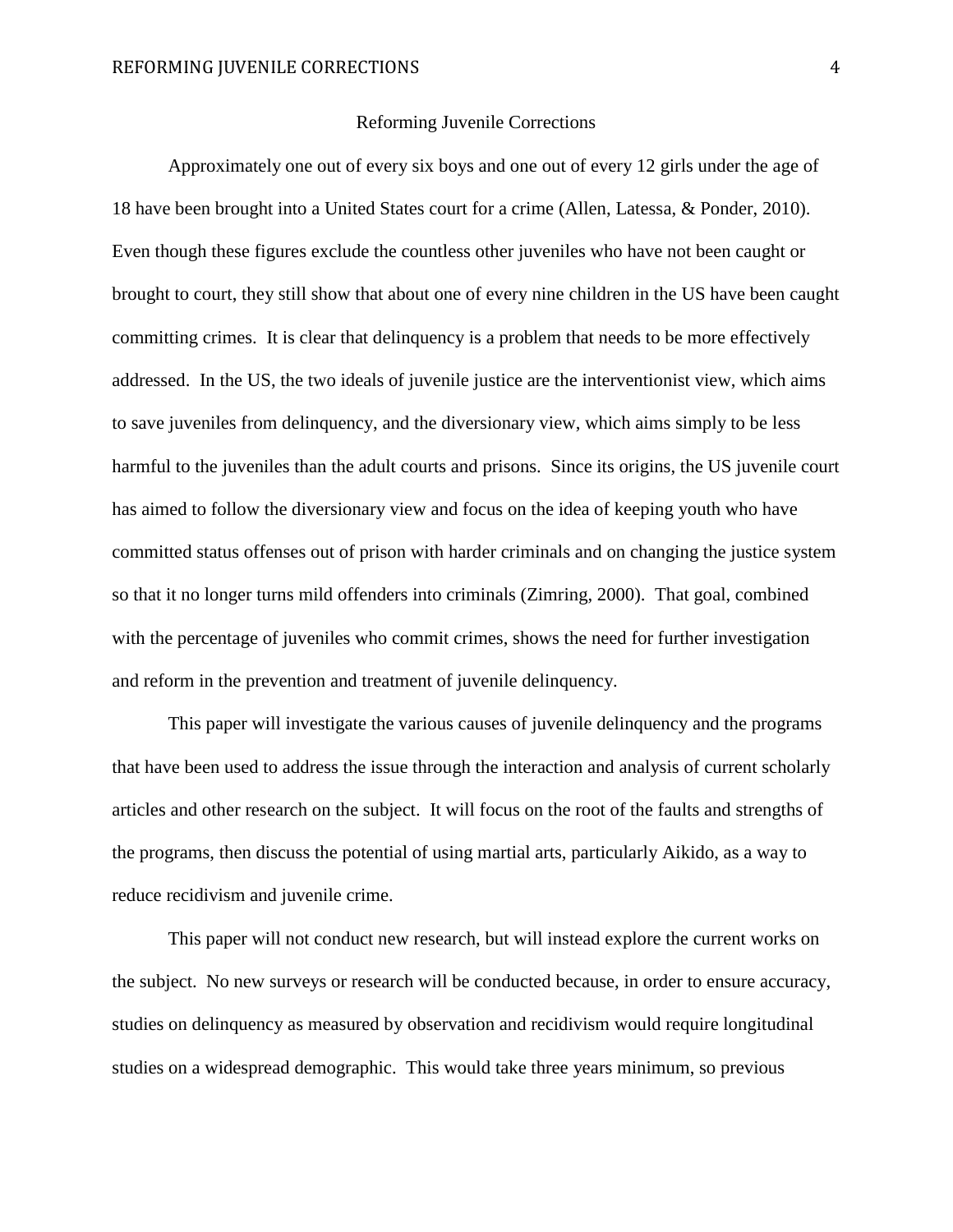studies will be compiled and used instead. In addition, because of the social nature of delinquency and the countless factors that affect juvenile behavior, this compilation will include sources and information that cannot be completely proven. However, the validity of these sources will be shown through comparing various longitudinal studies. These studies will be used to show the needs of the juveniles and the juvenile justice system and the potential of particular martial arts styles to directly address the causes of delinquency in each of its different stages. The focus will be on the theory of self-control as the main cause for delinquency, and all the findings will be tied to or discussed according to this theory. This discussion will include information that contradicts this theory, but this theory was chosen because the data in the majority of the studies were found to be in support of it.

#### **Literature Review**

This section will discuss the research and findings from previous studies on juvenile delinquency and various programs that have been implemented to prevent or reform delinquent behavior. Various other research concerning the causes of delinquency and martial arts will also be discussed and evaluated below.

### **Causes of Delinquency**

There are a number of factors that contribute to delinquency. Sharma, Mishra, and Kumar (2013) discussed how poor educational and economic status, as well as urban living environment and personality are major contributing factors. This study, conducted in India, compared the personality traits of 30 juvenile delinquents with 30 non-delinquents of similar age and socioeconomic status using the Rorschach Inkblot Test. Most of the categories showed no significant difference, but the results suggested that juvenile delinquents are socially inept and struggle with interpersonal communication. The results also reflect maladjustment, a focus on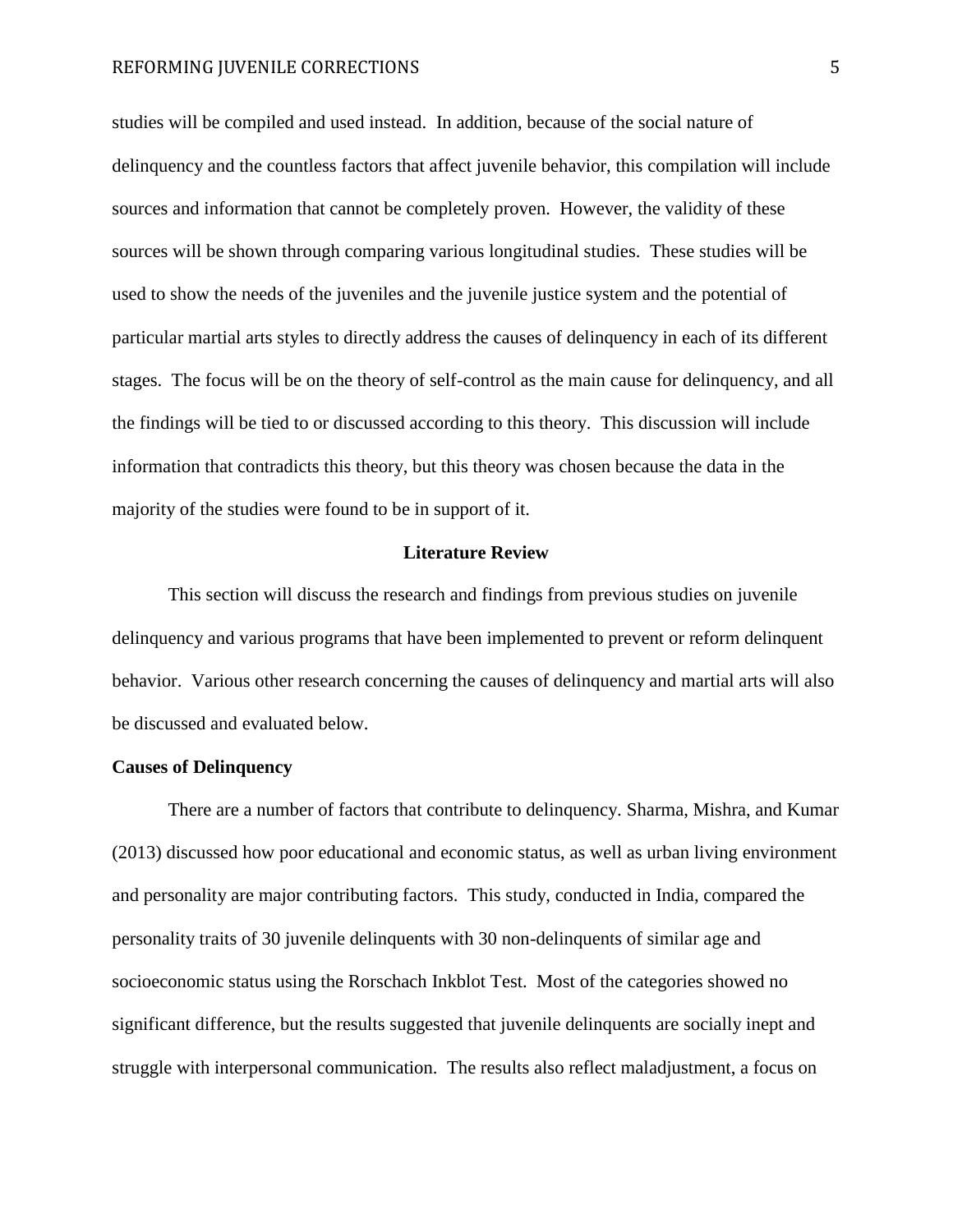minor details instead of major, greater intelligence and complexity, an inward focus, and difficulty in accurately perceiving a situation (Sharma et al., 2013). Since these are the major factors that lead to delinquency, the current programs should directly address these psychological, emotional, environmental, and physical issues.

**Environmental Factors.** There are almost countless environmental factors that can lead to delinquency. However, parenting has been shown in numerous studies to have the most significant effect on a child's development.

A study by Hoeve et al. (2008) explored the role of parents further, by investigating "whether distinct developmental trajectories based on delinquency seriousness can be identified and whether parenting styles are differentially linked to membership of these trajectories" (p. 223). While numerous studies have investigated the effects parents have had on their children's behavior, Hoeve et al. (2008) first wanted to establish a trajectory, or a more concrete and dimensional visual of the path of delinquency. Then, once this was established, they wanted to investigate the use of parenting styles in projecting certain trajectories for the children. Unlike in previous studies, Hoeve et al. (2008) focused on the effect of parenting styles alone, not on the effect of various parental factors. In order to complete this study each youth was surveyed over a four-year span along with one of their teachers and their primary caretaker (Hoeve et al., 2008).

The group used the two-dimensional approach of Maccoby and Martin (1983), which looks at the parents' levels of control and support of their children to evaluate parenting styles. The three styles Maccoby and Martin (1983) established are authoritarian, authoritative, and neglecting. Authoritarian and authoritative styles both exhibit high levels of control, but authoritarian shows low support and authoritative high support. In contrast, the neglecting style shows low parental control and support. The parenting style for each family was determined by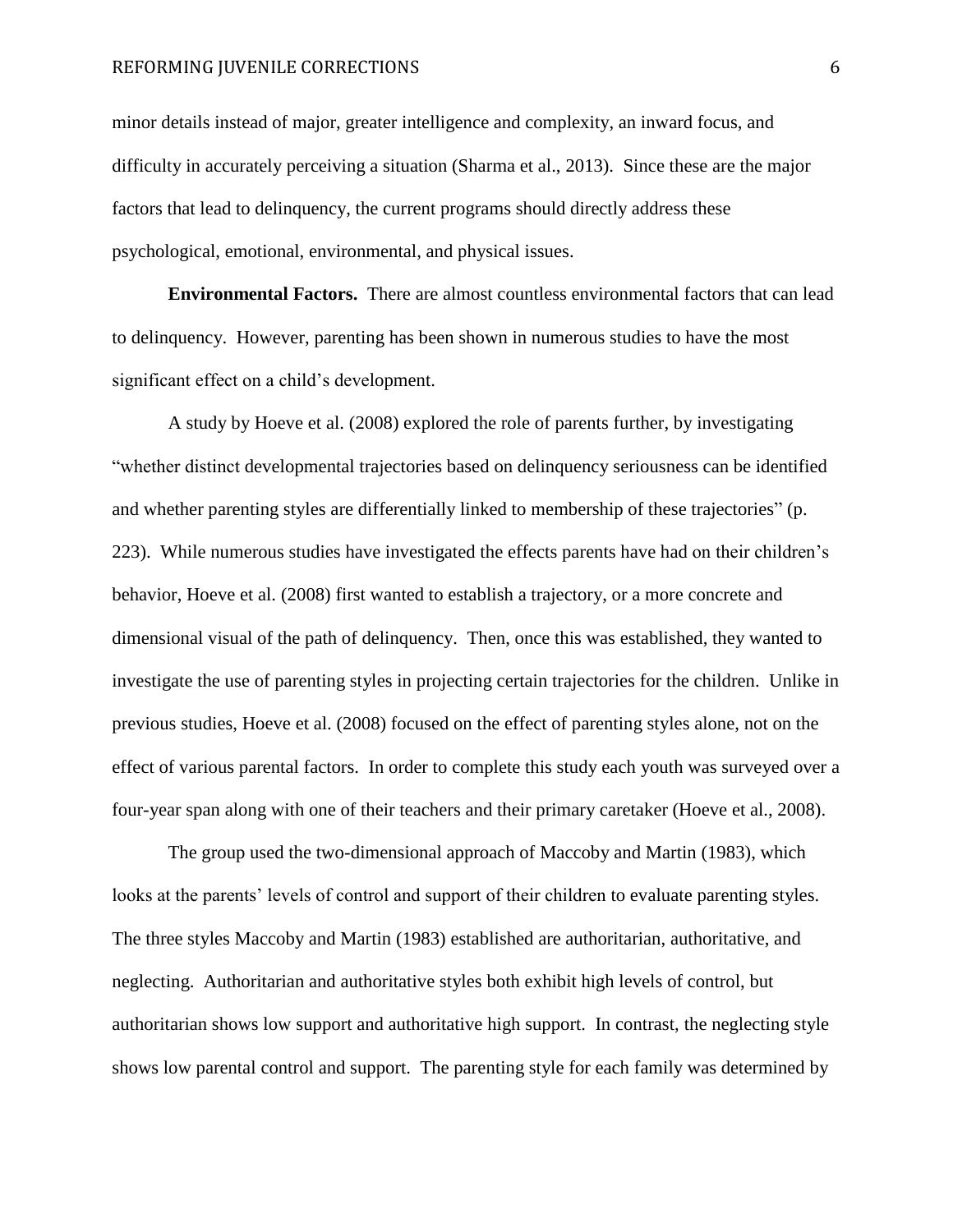the amount of supervision, physical punishment, and positive reinforcement used by the parent, as well as the quality of relationship and communication between the parent and child. Each of these factors was determined from the interview data (Hoeve et al., 2008).

Hoeve et al. (2008) also identified five trajectories of development: nondelinquent, minor persisting, moderate desisting, serious persisting, and serious desisting. The nondelinquent trajectory showed little to no delinquent behavior, the persisting showed continuous delinquent activity, and desisting showed delinquent behavior that lessened over time. The minor persisting trajectory showed participation in low-level delinquency, the moderate showed a more serious level with a steep decline, and the serious persisting and desisting indicated participation in serious delinquent crimes (Hoeve et al., 2008).

Through their research, Hoeve et al. (2008) found that the neglecting style was strongly connected to the moderate and serious delinquency trajectories, and distinguished the trajectories by the different delinquency levels. In addition, authoritarian parent styles were far more represented in the serious persisting trajectory than in the nondelinquent trajectory (Hoeve et al., 2008).

While the research of Hoeve et al. (2008) does not show the exact effect of parenting on delinquency or prove that they are strongly connected, the research does indicate that delinquency and parenting styles are related factors that affect each other. They also mention that "difficult children negatively affect their parents' disciplinary strategies, resulting in harsher and inconsistent punishments and parents being less involved in the socialization process" (Hoeve et al., 2008, p. 224). This means, while the findings of this study reflect how neglectful or authoritarian parenting styles can lead a child to delinquency, the way a child responds or his innate characteristics can increase probability that a parent will take on a neglectful or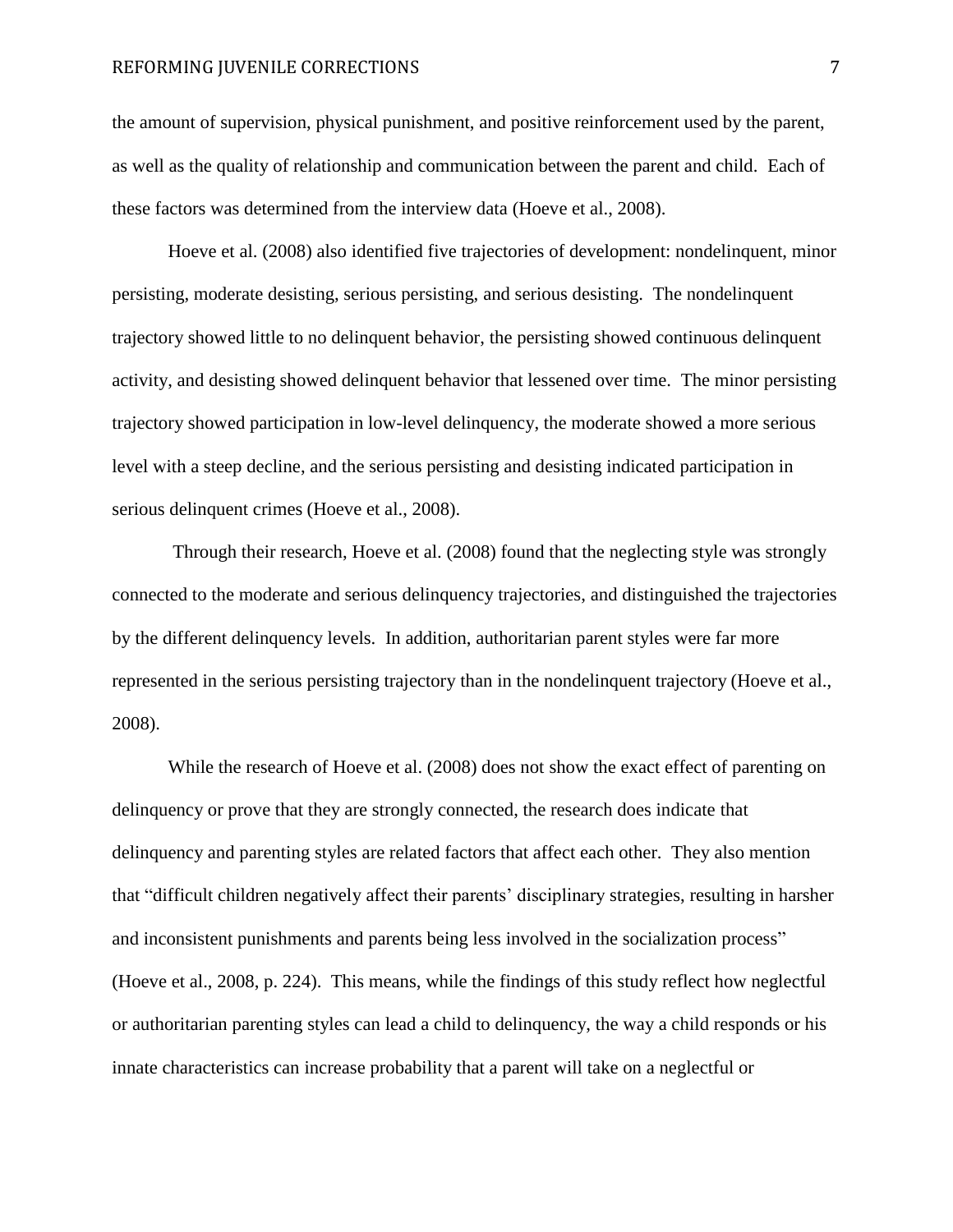authoritarian style. This cause and effect cycle shows how parents and children must both work together to prevent delinquency. It also indicates the need to address parent-child relationships and communication, as well as effective parenting and self-control, in order to effectively prevent or treat juvenile delinquency (Hoeve et al., 2008).

Thornberry's Interactional Theory, as described by Jang (1999), looks into the parents' effect on delinquency further. Thornberry's theory states that, in the early stages of adolescence, the family and parents have the greatest influence because they are the people the child is around the most. However, around middle school age, adolescents begin to shift from finding the parent's opinion most important, to becoming strongly influenced by social ties at school. This is because middle school years are the age at which school—including academic ability and social skills—starts becoming more significant. The next stage is in the high school years, in which school seems to loose influence and the interaction and association with peers becomes the strongest influence (Jang, 1999).

Jang (1999) expounds upon Thornberry's theory to see if age affects the magnitude of influence that parents, school, and delinquent peers have on an adolescent's degree of delinquency. The lack of research on the effect of age on the influence of different factors of delinquency led Jang (1999) to conduct further research. In the study, Jang (1999) used longitudinal data from the National Youth Survey (NYS) of 1977 to test Thornberry's theory, find if age does have a correlation with involvement in delinquency, and what that effect is. The data in 1977 concerned self-reported information from adolescents aged 11 to 17 and their families. The NYS also included data from four additional surveys—one per year from 1978 to 1981—after the initial questioning in 1977 (Jang, 1999).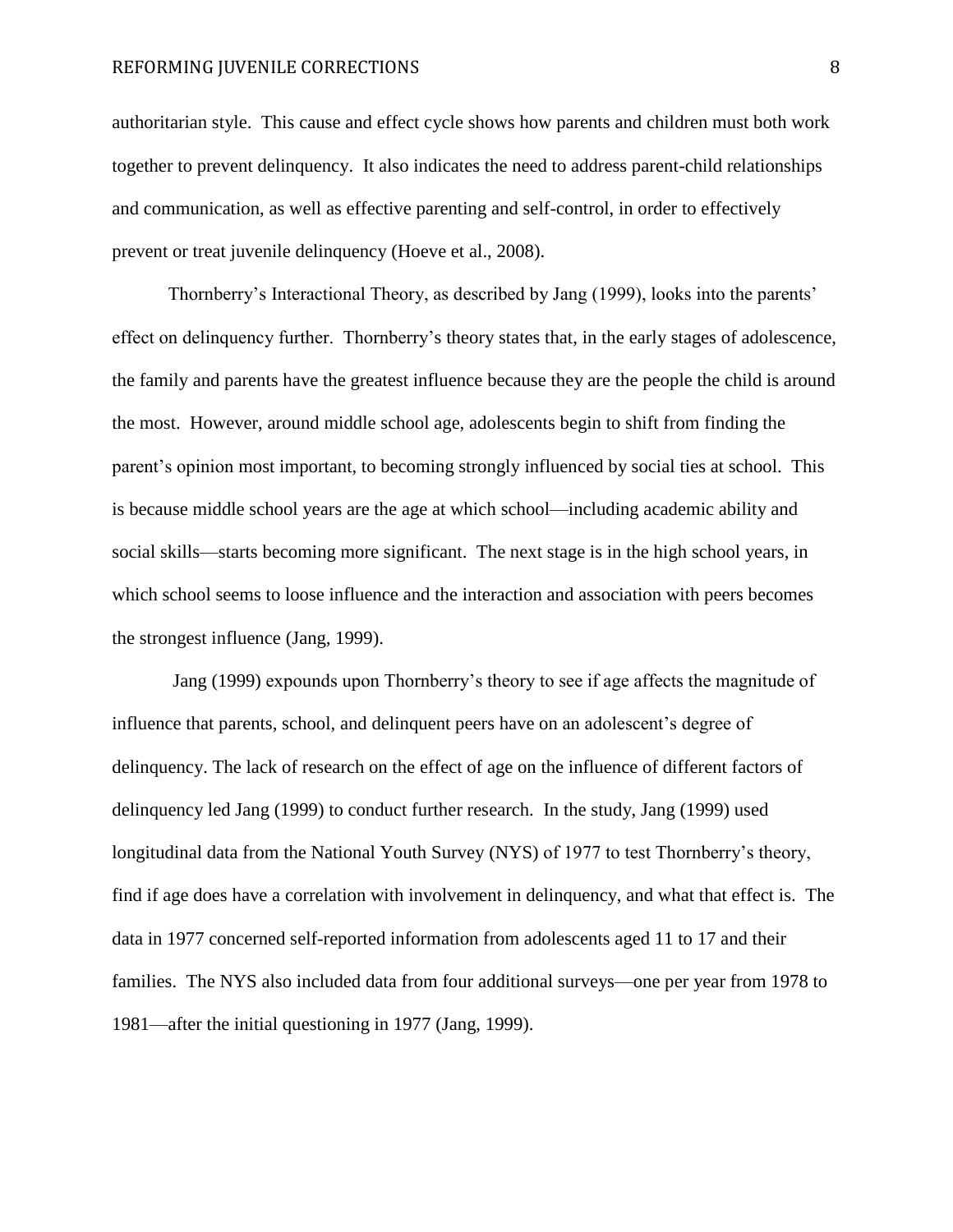The surveys included the youths' involvement in delinquency or with delinquent peers, relationship with family, and their commitment to school. The involvement with delinquency was measured by their participation in activities that they could be arrested for. Association with delinquent peers was determined by whether the peers the juvenile spent time with participated in personal and property crimes, and illegal services, with the exclusion of any drug offenses. The survey also included self-reported data concerning the amount of time each youth spent on schoolwork, their GPAs, and how they felt about their teachers and how they felt their teachers felt about and treated them. Finally, the degree of family attachment was determined by the amount of time the youth spent with their families, as well as their reports on how close or open they felt with their families (Jang, 1999).

The data showed that while parental influence varied among ages, the significance of school increased until around fifteen years of age, then declined. The data also showed that the influence that delinquent peers have increases to only around thirteen years and then declines, which is in opposition to the ideas Thornberry expressed (Jang, 1999). However, as the data is self-reported and there is no concrete way to measure level of influence or delinquency, the results of the data can only suggest patterns, not prove them scientifically.

**Alcohol and Drug Use.** Another contributor to delinquency is drugs. According to a national study conducted in prisons in 1997, 52% of the prisoners were on drugs when they committed their crimes (Huebner, Varano, & Bynum, 2007). Another study also showed that 67% of drug offenders set free in 1994 recidivated (Huebner, Varano, & Bynum, 2007). This data shows that drugs are a major factor in crimes, so, in order to decrease crime and recidivism, this issue must be addressed. This can be done by first discovering how youth are first introduced to drugs (Huebner, Varano, & Bynum, 2007). In a recent study, Baglivio, Jackowski,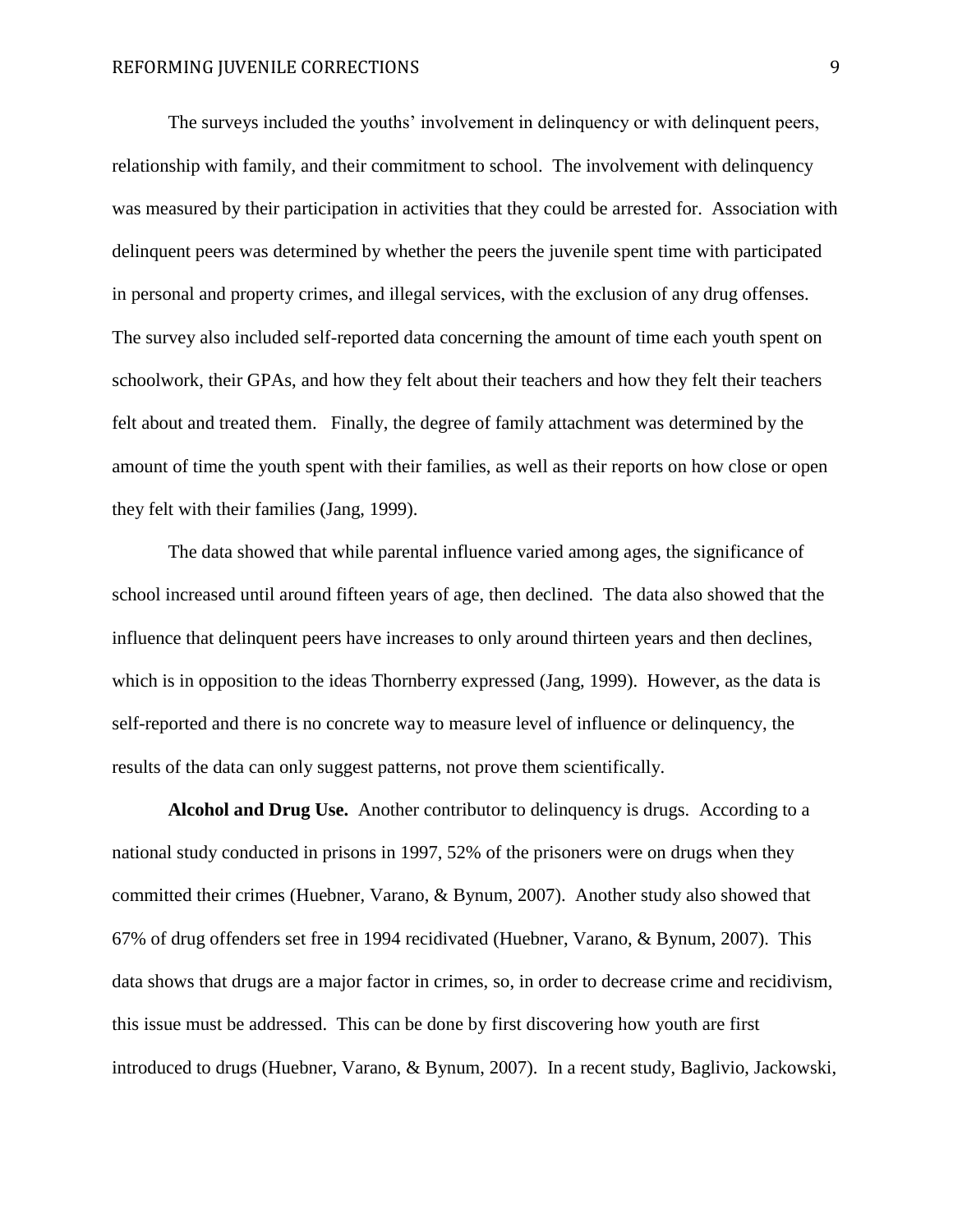Greenwald, and Howell (2014) analyzed the arrests of youth over a five-year span. The data showed that these crimes were related to various disorders and issues, including low self-control, which is a highly common factor mentioned in articles on delinquency. The data also showed how many of these youth began their delinquent careers by the time they were twelve years old, so an effective prevention program would have to start very young (Baglivio et al., 2014). Burt, Sweeten, and Simons (2014) agree with this finding because the results of their study reflect how there is a pattern of development for each person's impulsivity and sensation seeking as it relates to self-control that changes with age. Welsh and Farrington's (2007) research also shows the necessity of prevention attempts in early childhood. Thus, to address delinquency, action to teach and ensure self-control must be taken as early as possible.

**Social Factors.** Peer influence and interaction is another major factor in whether a child begins to participate in delinquent behavior. Chapple (2005) conducted a study that looked into Gottfreidson and Hirschi's theory of self-control. The purpose of the study was to see the relationship between self-control, delinquency, and rejection by pro-social/association with deviant peers. This research includes identifying whether self-control could be used to predict an adolescent's association with deviant peers and whether the adolescent is rejected by his or her peers.

This study did not gather new information, but, instead, used information from the National Longitudinal Survey of Youth (NLSY). The initial survey, abbreviated NLSY79, was conducted on a "nationally representative longitudinal sample" (Chapple, 2005, p. 93) of 14-21 year olds in 1979. According to The Center for Human Resource Research (as cited in Chapple, 2005) the survey data included "extensive information about the employment, education, training, and family experience of the respondents" (p. 93), as well as the "pregnancy, postnatal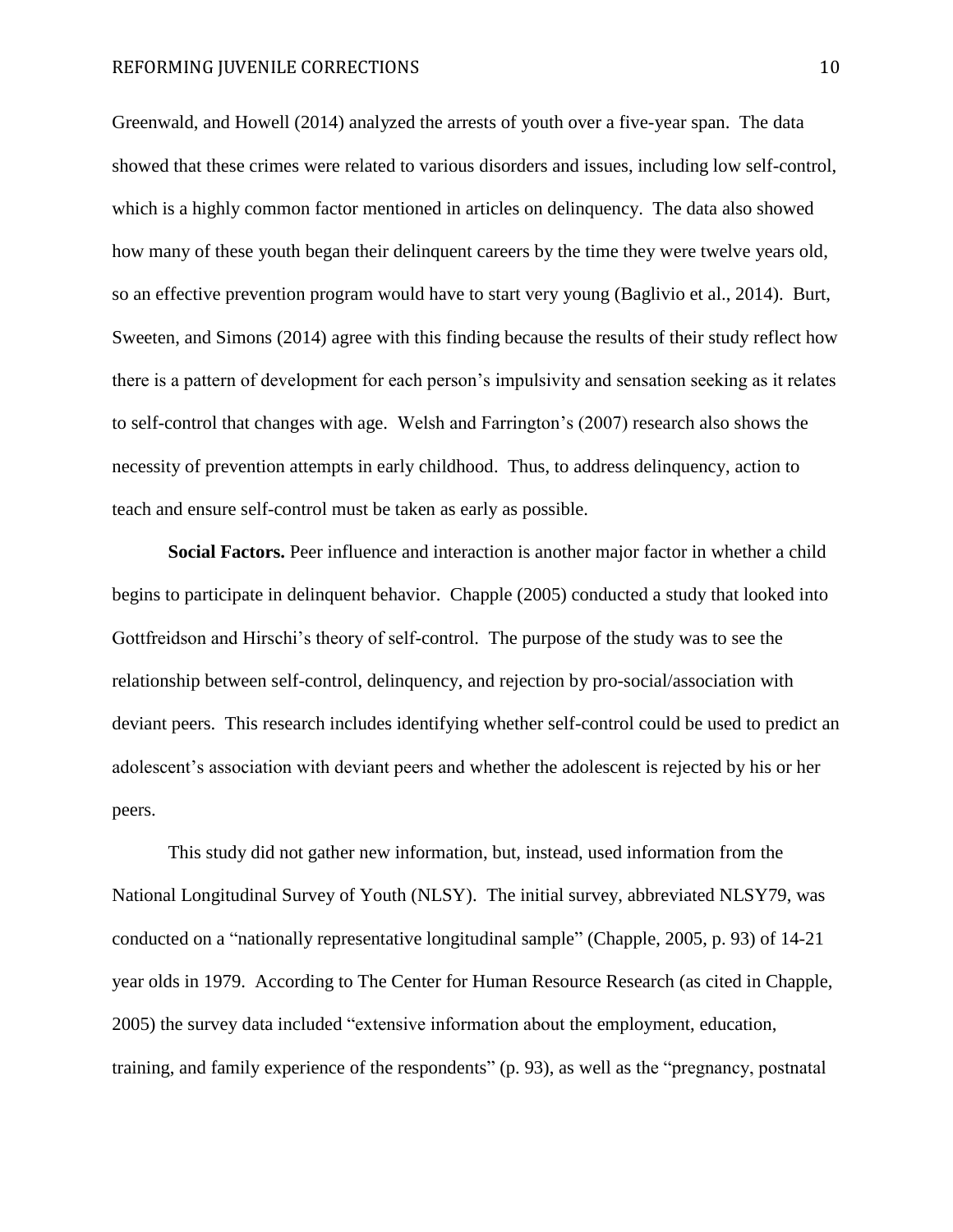fertility, and child care experiences" (p. 93) of the females surveyed. From 1986 onward the children of the originally interviewed females were also surveyed, as shown in NLSY-Child. Once the children became fifteen years old, they were interviewed separately from their parents. An average of the data was used to approximate any missing data (Chapple, 2005).

The information that Chapple (2005) used for her research was selected out of the data taken from the women and their children in 1994, 1996, and 1998. Chapple (2005) used the selfcontrol data from when the children were aged ten to eleven in 1994, and data about the youths' amount of rejection by peers and of their association with delinquent peers from 1996. She also used the race, sex, family's level of poverty, and age, as well as overall delinquency levels, from the data collected in 1998. The level of delinquency was determined through the youth's response to the question

How often in the last year have you: stolen from a store, damaged others' property, stolen something less than \$50, stolen something greater than \$50, used force to get something you wanted, hit or threatened to hit someone, attacked to seriously hurt someone, broken into a building, held or sold stolen goods and hurt someone bad enough to need a doctor? (Chapple, 2005, p. 97)

The self-control was measured through asking the mothers a series of questions about their kids with the response options "not true," "sometimes true," and "often true" (Chapple, 2005). Since most of the information used for this study was from surveys of the mothers, Chapple (2005) does acknowledge there is potential bias in favor of high self-control results.

The results of the study show that the children who exhibited low self-control in the 1994 data had a greater chance of peer rejection in adolescence. They were also more likely to associate with deviant peers, as discovered in the 1996 study. This is significant because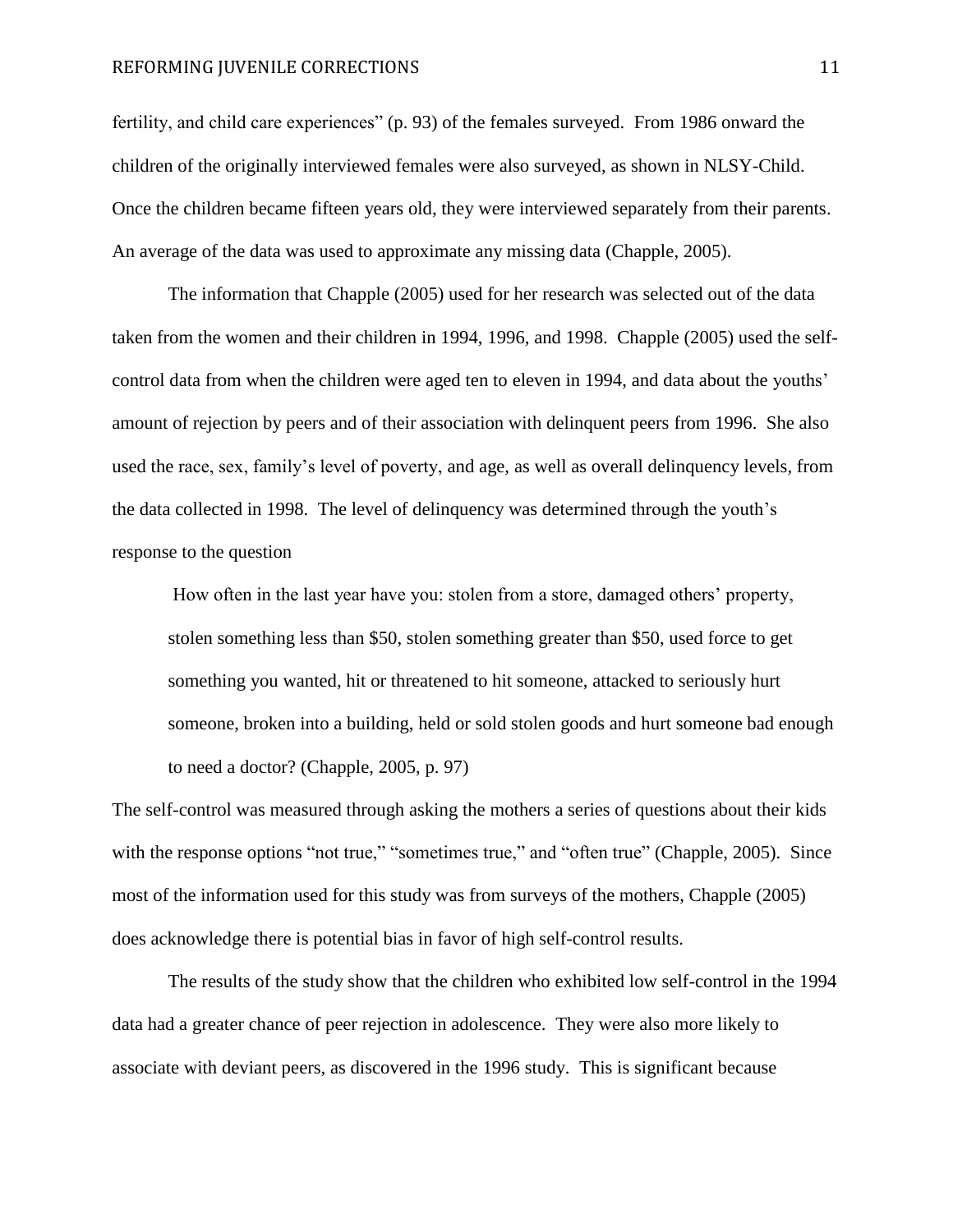association with deviant peers, along with low self-control have been shown to be major contributors to juvenile delinquency. Further, if association with delinquent peers in caused by self-control, at least in part, then increasing a child's self-control would also decrease his or her time with deviant youth. This information, combined with how Chapple's (2005) data also reflected that delinquency could be predicted by peer rejection and low self-control, suggest that lack of self-control could also be at the root of other contributing social factors. Thus, further investigation into the causes of low self-control and its implications are necessary.

Other studies showed that children from intact families exhibited the highest self-control, followed by children with a single parent, and then from reconstituted families (McKee, 2012). A number of different writings also show gang involvement to be a major contributor to drug use and other forms of delinquency. According to the research of Ritter, Simon, and Mahendra (2014), 45% of kids in high school, as well as 35% of middle-schoolers are in gangs. Also, nearly 1/12<sup>th</sup> of the youth surveyed in the national report to the Department of Justice, were in a gang at some point in their teens (Ritter et al., 2014). The large percentage of juvenile gang involvement is especially problematic to the juvenile delinquency issue because gang membership can have a significant, long-term impact youth. Skardhamar and Savolainen's (2014) study shows how gangs use peer pressure and drugs to enhance delinquent behavior. Drugs increase recidivism through affecting social and job situations, as well as by impairing judgment. Gangs also increase recidivism because the sense of connection an offender feels to his gang often increases after incarceration (Skardhamar & Savolainen, 2014). Therefore, once a child has joined a gang, leaving the gang becomes increasingly difficult due to increased delinquent activity. It is apparent then that presenting youth with an alternative to gang membership would have a significant impact on delinquency.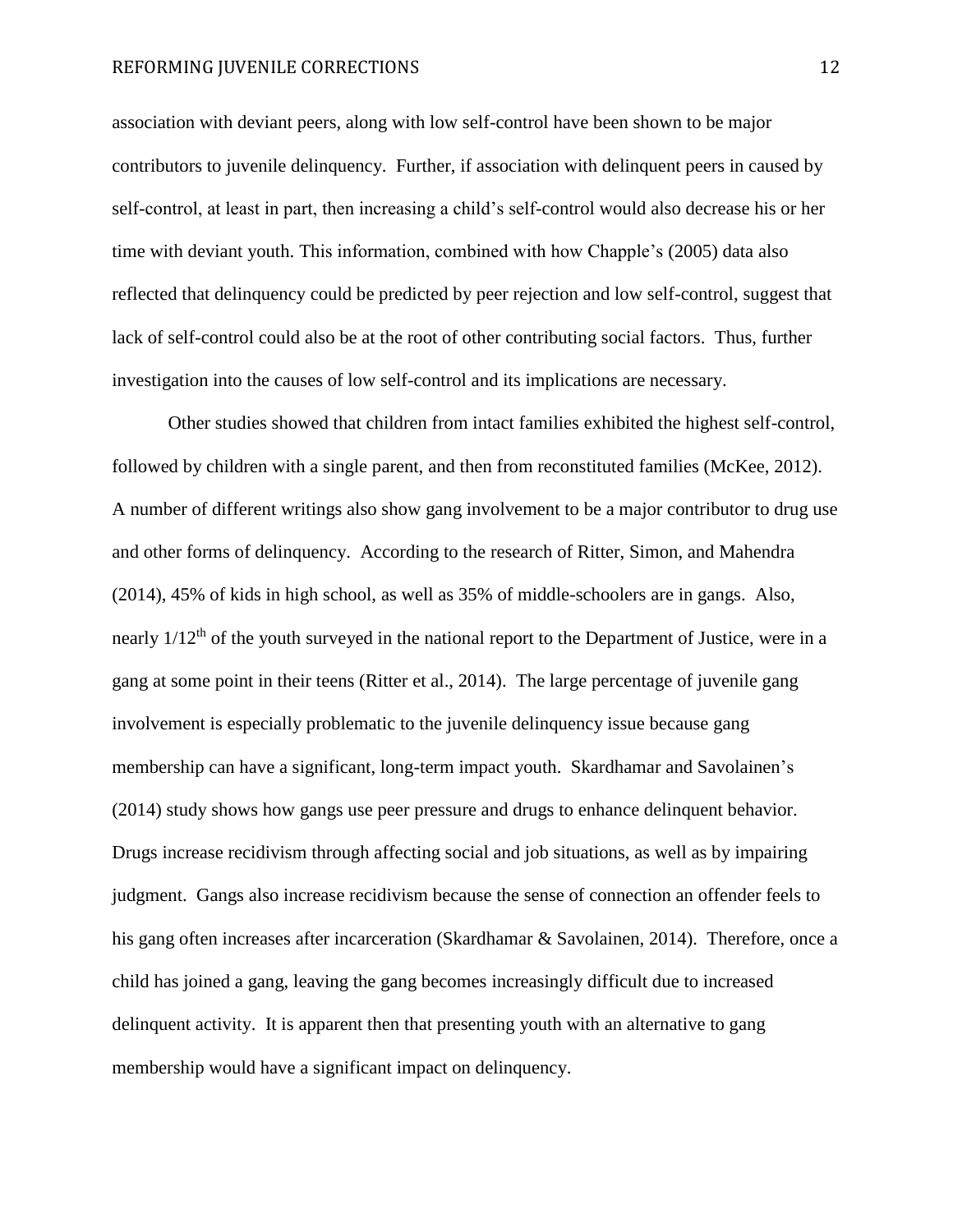**Biological Factors.** While most causes of delinquency are environmental or social factors, there are some biological influences as well. A major biological contributor to misbehavior is the brain's control center, the amygdala. The amygdala is the part of the brain that reads the emotional cues of others and causes the body to respond to those cues. For example, if a child is talking to an adult who is talking loudly and making large, fast hand motions as if he or she is angry, the child's amygdala perceives that he or she is in a threatening situation and causes the body to react in fear. In extreme cases of threat, the brain no longer follows its usual logical process, but acts instinctively to protect itself. This is an important factor because, in these cases, the child is not in control of his or her actions because biological factors make it impossible, not because the child has no self-control or has made the decision to act out. This instinctive response is also key in dealing with juveniles, because if an adult is trying to help a juvenile, yet acts distrusting and frustrated or condemning, the child will react based on those feelings. This is where Emotional Reaction (ER) cycles come in. ER cycles cause a person to mirror the feelings of others. In the case of the child who is being aided by an adult who is distrusting or condemning, the child will most likely be distrusting and condemning as well (Brendtro & Larson, 2006). Essentially, the adult is causing more pain and isolating the child he or she is trying to help. If, however, the adult treats the child with respect and genuine care, it is likely the child will begin to mirror those feelings instead.

**Psychological Factors**. Another incentive for delinquent behavior is pain. Socioemotional pain, as experienced through painful emotions, painful thinking, and pain-based behavior, is a common trait among delinquents. Painful emotions—including fear, anger, hopelessness, and shame—cause what Brendtro and Larson (2006) call a "negative inner state" (p. 5). These negative inner states or negative emotions then lead to painful thinking, which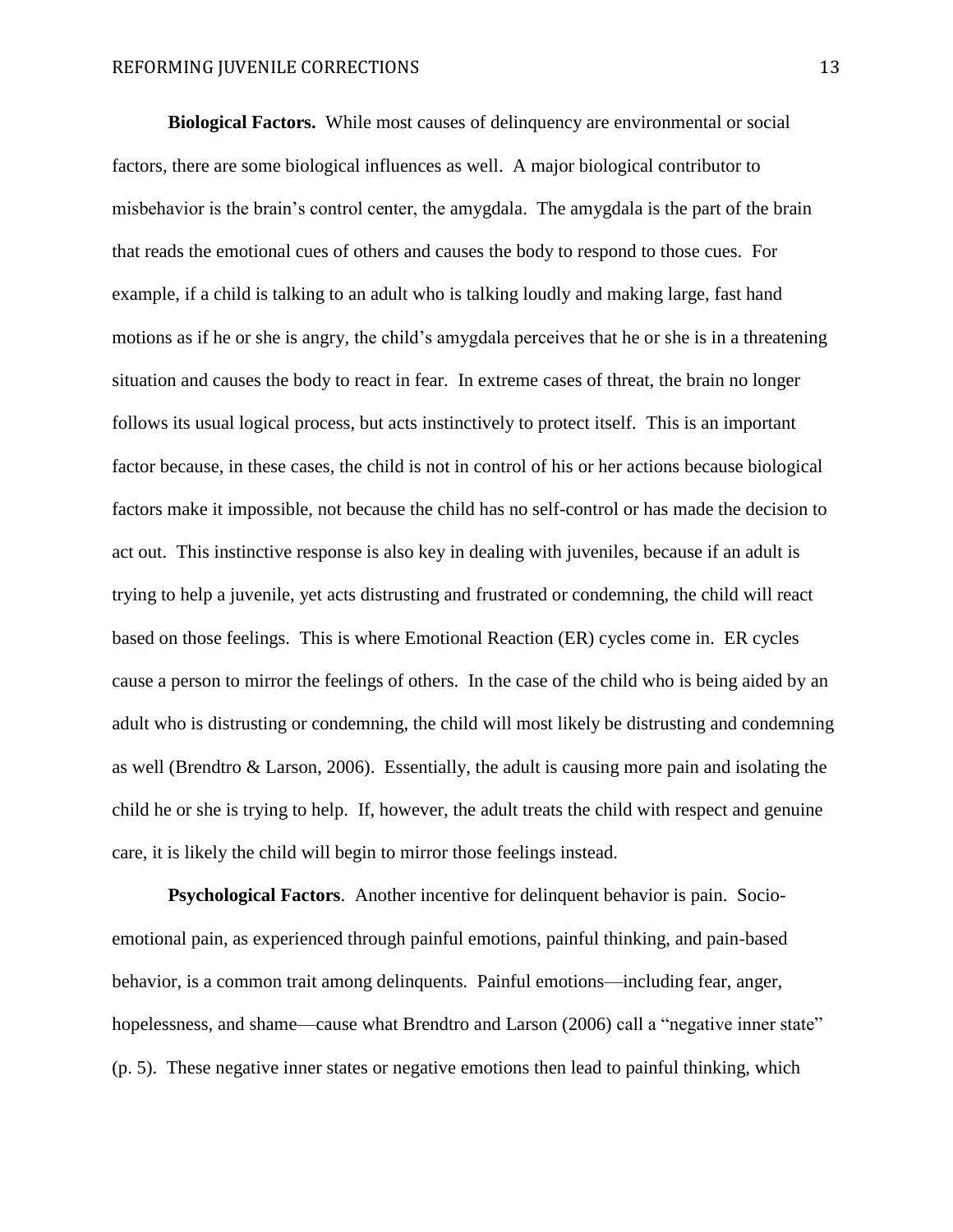includes feelings such as denial, distrust, and vengefulness. These painful thought processes result in the display of pain-based and often delinquent behavior (Brendtro & Larson, 2006). With this behavior, the person aims to defend against, relieve, or reciprocate pain, or fix the issue that caused the hurt. This means that, when a child lashes out in anger, it is most often a call for help and relief from inner hurt. Therefore, to effectively prevent or lessen delinquency, a program must first focus on what is causing the inner emotion, not just dealing with the visible actions and emotions.

Psychiatric conditions can also amplify or contribute to delinquency. As Little, Robinson, Burnette, and Swan (2010) describe, there are five Axes set by the American Psychiatric Association to categorize psychiatric conditions. Axis I encompasses all psychiatric conditions except personality and mental disorders. Those two exceptions are found in Axis II, which includes developmental conditions that start in childhood. If a person is found to have an Axis II disorder and an Axis I disorder, he is often diagnosed only with the Axis I disorder. General medical conditions, including drug overdose, are placed in Axis III, and psychosocial and environmental issues are in Axis IV. The final and least severe category is Axis V. This Axis is a measurement of how people cope with everyday life, based on the Global Assessment of Functioning Scale (Little et al., 2010).

Antisocial Personality Disorder (ASPD), according to Little et al. (2010), can also contribute to delinquency. In fact, Little et al. (2010) claim that most criminals can be diagnosed with a personality disorder, namely ASPD. ASPD is a psychological disorder in which the person is not insane or suffering from a mental condition in which they cannot tell right from wrong. Instead, the person with ASPD simply does not care whether his or her actions are right or wrong and acts independently of that knowledge (Little et al., 2010). This can lead them to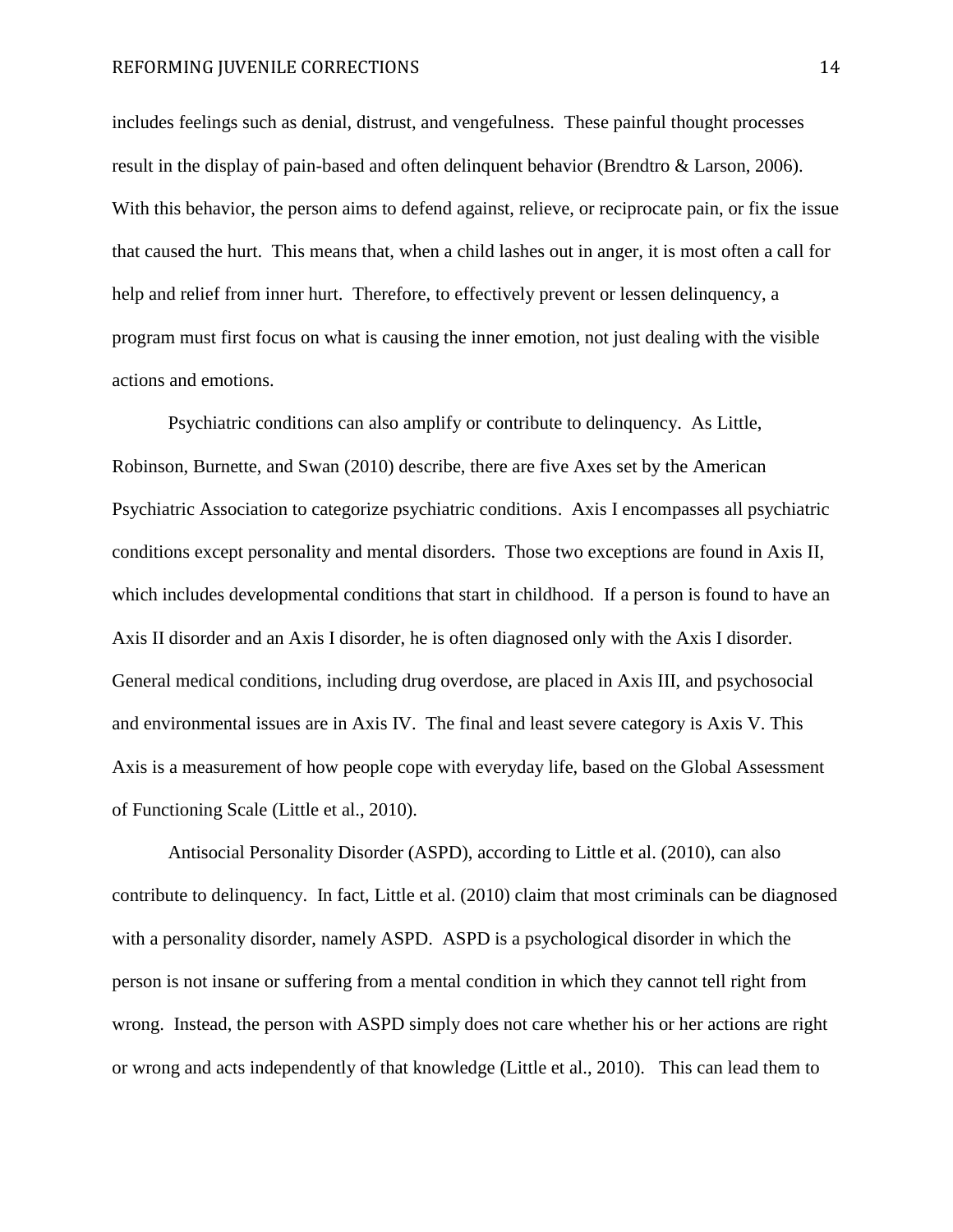be manipulative, act impulsively to satisfy their wants, and show little to no remorse for their actions. Little et al. (2010) quotes Hervey Cleckley, in stating the main personality traits in ASPD are as follows:

Superficial charm and apparent "intelligence"; Not delusional or clinically irrational; Unreliable; Insincere and untruthful; Lack of shame; Lack of remorse; Antisocial behavior occurs without appropriate motivation; Poor judgment; Failure to profit from experience; Egocentric; Lack of ability to love; Restricted repertoire of feelings; Lack of loss and insight; Lack of appropriate interpersonal responses; Acts out under the influence; Capable of acting out while sober; May attempt suicide but rarely carries out; Impersonal sex life; Has no life plan. (pp. 44-45)

It is easy for most to see how any combination of these traits can both amplify and lead to criminal behavior, even if the traits are only temporary. However, in a person with ASPD, the above traits are exhibited as a long-term pattern. When these traits are combined with the other factors that lead to delinquency—which, for ASPD sufferers, is most commonly abuse of alcohol and drugs—the propensity to participate in delinquent acts is even greater. Also, since ASPD is an Axis II disorder, the 90 percent of ASPD sufferers who have substance and alcohol abuse issues (Axis I disorder) often are not diagnosed with ASPD as well. This is because the ASPD is treated as a result of the alcohol and drug abuse, which consequently leads to many failed attempts in treating diagnosed patients. The problem is that those treatments focus on the first issue in order to treat both, but the ASPD can also start before and cause the Axis I issue (Little et al., 2010).

This problem is further highlighted by how a person must meet three main requirements to be diagnosed with ASPD. One of those requirements is that the person must show antisocial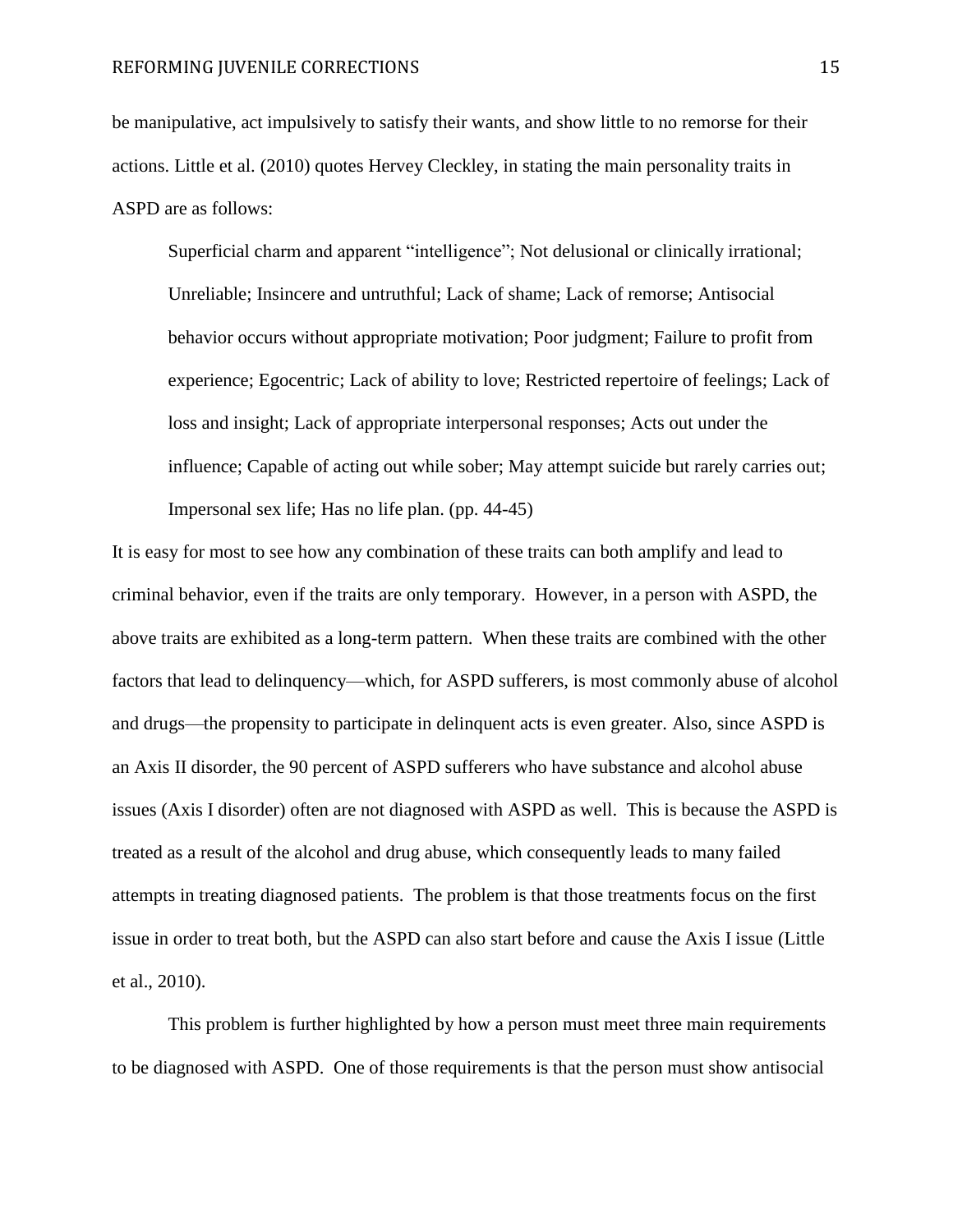behavior before the age of fifteen. Since the next requirement is that the diagnosed person be at least eighteen years old, he or she must have been exhibiting antisocial behavior for at least three years. That fact also means that, while a person may have had ASPD since his or her youth, though not diagnosed until adulthood, it is possible that other disorders he or she has might have started after or resulted from ASPD. It is also possible that the ASPD caused or contributed to other ailments as well. With those possibilities, it is important for a doctor or psychiatrist to either treat and diagnose all ailments or at least keep all the possibilities in mind, as opposed to only treating and diagnosing the Axis I ailment. The final qualification is that the person cannot be currently in an episode of mania or schizophrenia when diagnosed (Little et al., 2010). This further rules out the possibility of the diagnosis being based on an isolated incident, rather than a long-term behavioral pattern.

#### **Strengths of Current Programs**

The issue of delinquency is not just finding an effective program to use, but discovering how to start and implement the effective programs successfully. An analysis of the common data between the various studies and programs reveals that there are some common characteristics of successful programs. Research suggests that these programs target the medium to high-risk youth to ensure maximum effectiveness. The programs also need to assess and address the specific needs of these youth according to the risk-need-responsivity principle (Jones & Wyant, 2007).

One of the most crucial factors in the effectiveness of a delinquency program is the age of the juveniles when it is implemented. The farther the youth progresses into delinquency, the harder it will be for him or her to completely change lifestyles (Palmer, 2014). Therefore, the timing of a program is not solely based upon the age of the child, but on their length of exposure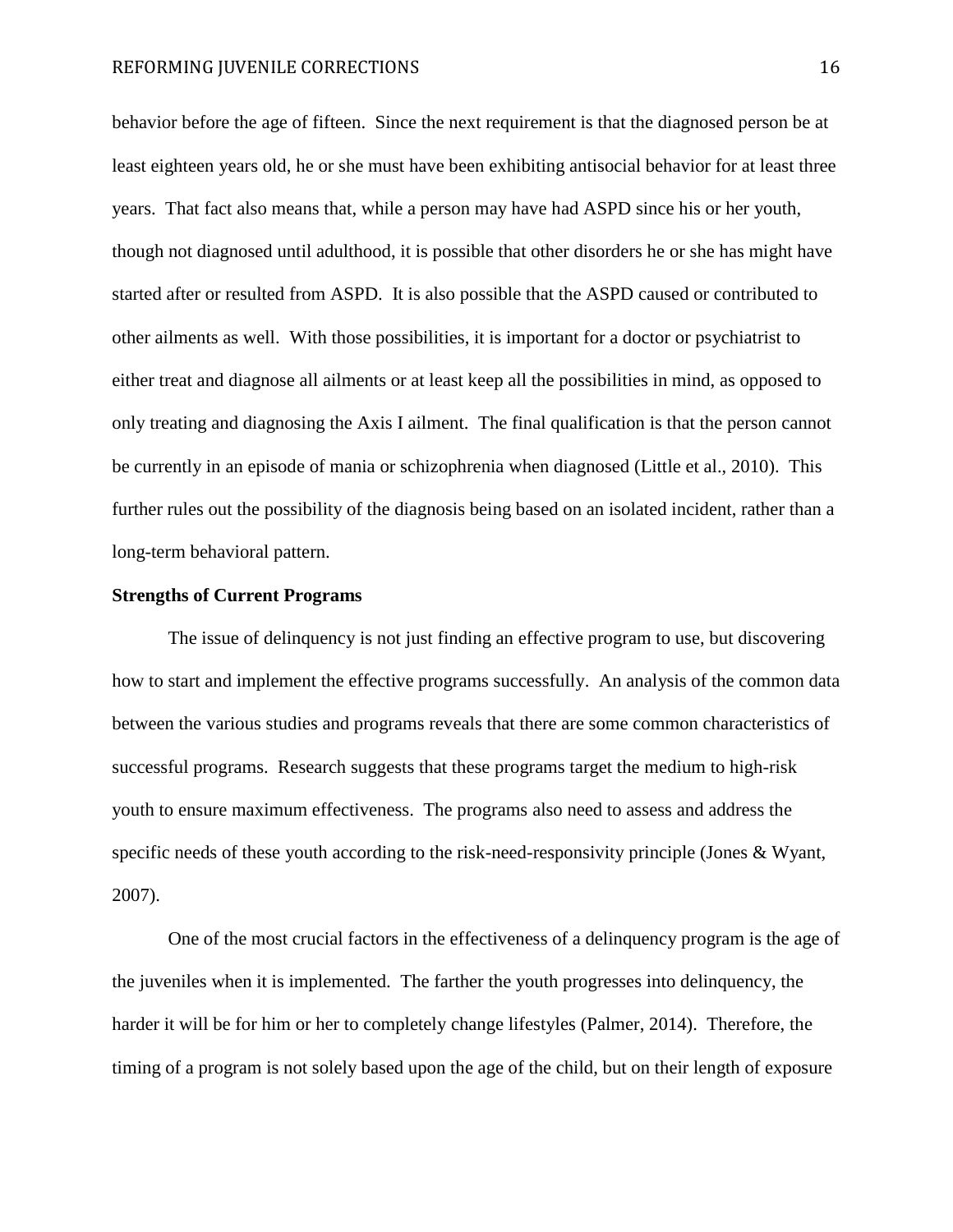to delinquency (Palmer, 2014). The timing of a program can be placed in one of three categories: primary, secondary, and tertiary (Mann & Reynolds, 2006). Each of these three categories can be thought of from a medical or a crime prevention standpoint. For the purpose of evaluating juvenile delinquency intervention programs, primary means preventing delinquency before children are exposed to it and secondary is addressing high-risk children who have been exposed to many factors that lead to delinquency, but are not yet fully delinquent themselves. Tertiary is intervening in the lives of youth who are already immersed in the delinquent lifestyle, which usually includes a number of prior arrests (Palmer, 2014; Mann & Reynolds, 2006).

Mann and Reynolds (2006), in their analysis of the Chicago Longitudinal Study, focused on primary prevention, as many studies have shown that prevention is the most effective way to reduce delinquency. The purpose of the Chicago Longitudinal Study (CLS) was to examine the effect that enrollment in the Child-Parent Center (CPC) has on a child's future delinquency. The CPC is the second oldest federally funded program, and its goal is to give the children of lowincome households the educational assistance they need to succeed in school. Children go into the program at three to four years old, and can receive additional CLS school assistance for up to six years, depending on their needs. The program consists of a number of services including whole-day and half-day preschool sessions with parent involvement, community outreach, and medical, physical, and nutritional assistance for those in the program (Mann & Reynolds, 2006).

The CPC was established after the Elementary and Secondary Education Act of 1965 was passed, with four main ideas behind its design. The first idea is that there be an intervention before the youth start primary school. The second idea is that the program needs to take a childcentered approach to teaching language and basic skills. The third concept behind the program is a focus on getting parents involved in their children's schools, while the fourth focuses on having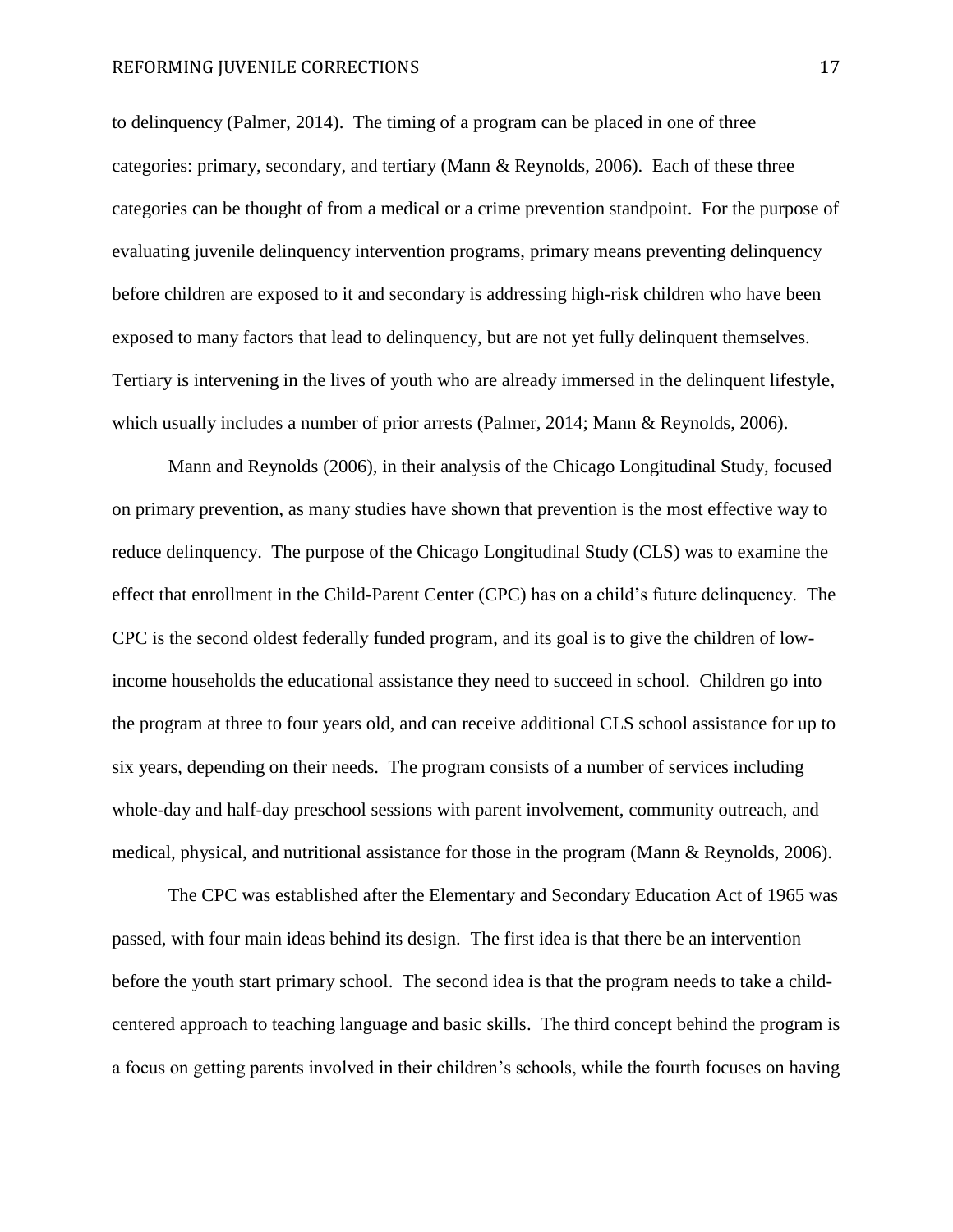educational assistance that is continuous from preschool to elementary school. These last two important aspects are designed to help foster positive relationships between children, their schools, and their parents in order to effectively help the child to succeed (Mann & Reynolds, 2006). The focus on these four elements is what has led CPC and other successful programs to be so effective.

The results of Reynolds and Mann's (2006) study show that CPC does have long-term, lasting benefits for the child. They found that the children with one year or more of CPC participation had a decreased rate of delinquency by about 40 to 50 percent. This difference is shown in the number of total arrests each of the youths had fifteen years later, as well as the number of violent arrests and of drug arrests. However, the study of the arrests and behavior of 1,406 of the original 1,539 youths—who received the special preschool education from 1985 to 1986—is ongoing, so there may be new data. Also, while the study did account for numerous factors besides preschooling that could have affected a child's future involvement in delinquency, it is impossible to completely isolate the study to the effects of preschool. Essentially, while Reynolds and Mann (2006) did account for other influences by choosing a control group with similar schooling, environment, social influences, and economic standing, those factors may still have altered the results to a lesser degree.

Zhang and Zhang (2005) display another essential aspect of a successful delinquency program in their review of the Repeat Offender Prevention Program (ROPP) in Los Angeles. This program was carried out by the Youth Intervention Program (YIP) in order to reduce juvenile recidivism and improve their performance and behavior at school. The ROPP's agreement with the school district gave them access to the youths' school records for their research. The youth in the ROPP were given specialized help from the community according to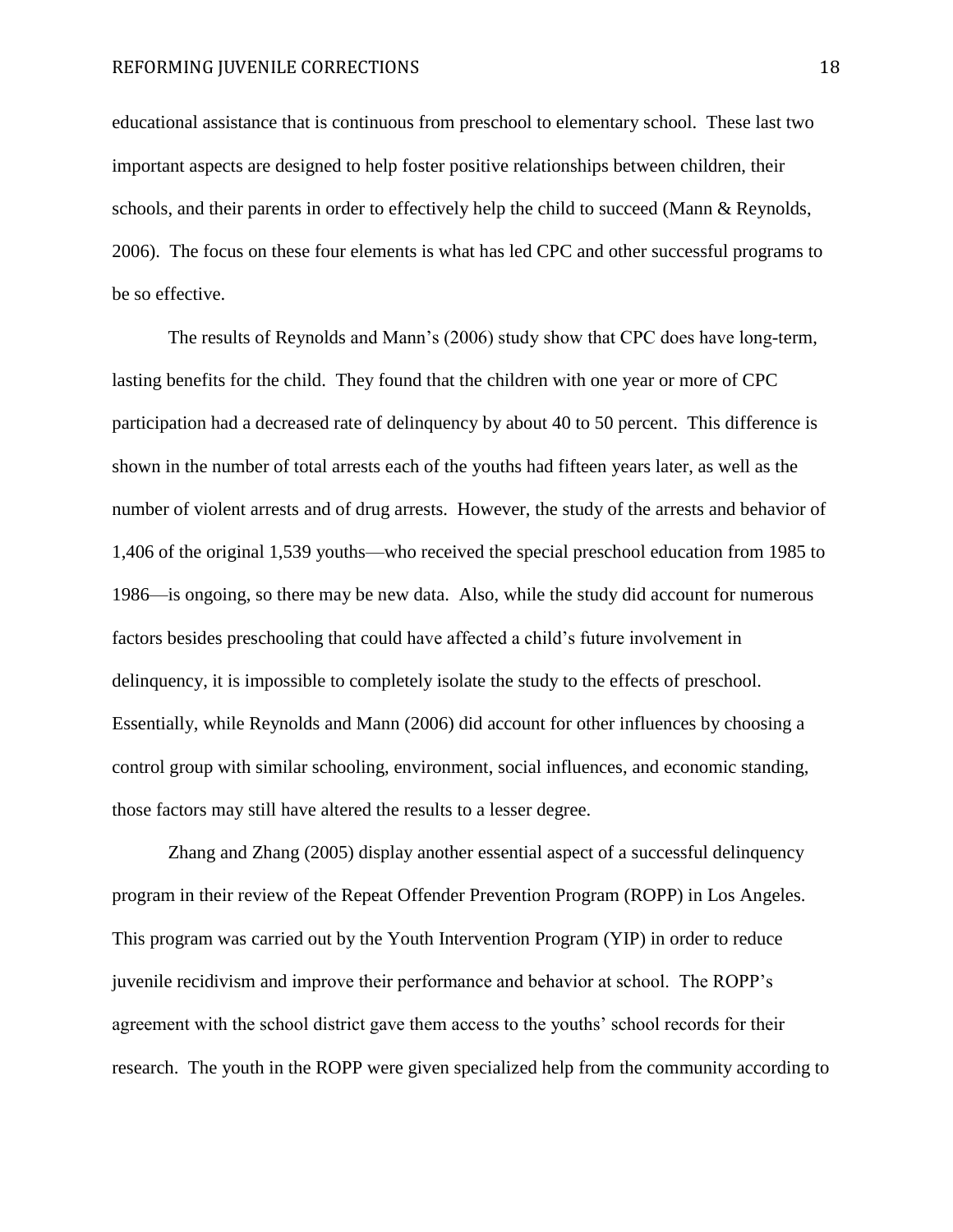their specific needs. There were six probation officers in each group, with one officer for every 15-20 participants. In this study, 165 youth were put into the ROPP group, while 162 youth were used as a control. The results showed that the ROPP was successful because it had all services available at one location, the probation officers interacted a lot with the kids, the families remained involved, transportation was provided, and success was rewarded (Zhang & Zhang, 2005). The family involvement is especially important considering how poor parenting and family relationships are usually the most significant and common factor in delinquents (Greenwood, 2012; Wakefield & Wildeman, 2011; Wright & Fagan, 2013). These five attributes all address the specific needs of the youth as Jones and Wyant (2007) suggested. Implementing these ideas in the early life of a disadvantaged child would have a significant effect because it would decrease the unmet emotional, physical, and social needs of the child before poor habits were formed. If these ideas were supplemented with a focus on experiencing the process—not on rushing quickly to the desired result—the need or desire for gang membership or drugs or for participation in delinquent activity would be reduced (Cohn & Hinkle, 2000).

One of the most widely known and long lasting community and school-based delinquency prevention programs is Big Brothers Big Sisters, or BBBS (2015). BBBS was first launched 110 years ago by a New York City court clerk. According to the official BBBS website, the court clerk saw that a great deal of the male juveniles who came through the court system for crimes would get into far less trouble if they had a caring adult mentor to help them. Around the same time, a similar program was established for females by Ladies of Charity. The Big Brothers Association and Big Sisters International combined 73 years later to form the BBBS, which is in every state in the US as well as twelve countries around the world. Their mission is to "provide children facing adversity with strong and enduring, professionally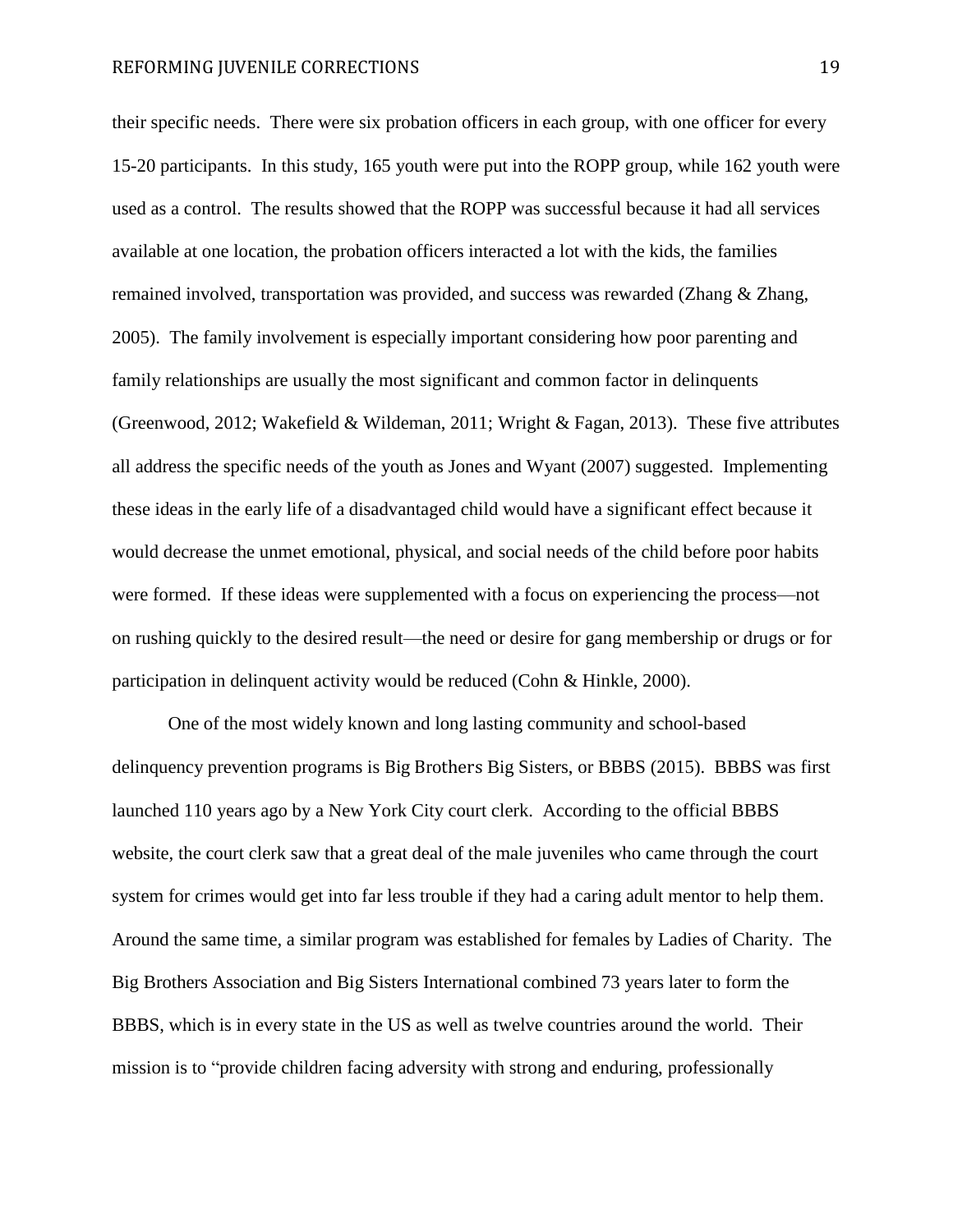supported one-to-one relationships that change their lives for the better, forever" (Big Brothers Big Sisters, 2015b, para. 3), and the program has demonstrated achievement of this goal all over the world through various examinations and evaluations by different researchers.

One evaluation that shows the BBBS' success is the Youth Outcome Survey Report (YOS), which the organization released for the first time in 2012. This report, reflected two longitudinal research studies of public/private ventures, is valuable for increasing program success, because it shows the effects of the program on the youth who participate in it (Big Brothers Big Sisters, 2015). According to Farrington and Welsh (2007), to be effective, programs must be founded upon the empirically proven data of which program attributes lead to success, lead to failure, or simply have no effect at all. The new report allows the BBBS to measure their success in lowering rates of delinquency and to better assess where they excel or need to make changes. This report also gives the organization concrete empirical data that they can use to improve their program based on what is shown to work longitudinally. This data also provides other programs with a scientific basis for supporting what is effective and lasting, which they may use to re-evaluate themselves and impact more children effectively (Big Brothers Big Sisters, 2015).

The information displayed in the YOS describes the youth's "school-related performance, [participation in] risky behaviors, and socio-emotional competency" (Big Brothers Big Sisters, 2015a, para. 4) through assessing the child's progress in the following outcome measures: "social acceptance; scholastic competency; grades; educational expectations; attitudes towards risk; parental trust; truancy; and presence of a special adult" (para. 5) after one year with an adult volunteer mentor from the program. The YOS reports the child's improvement in participation in risky behaviors and in school-related and socio-emotional competencies. For the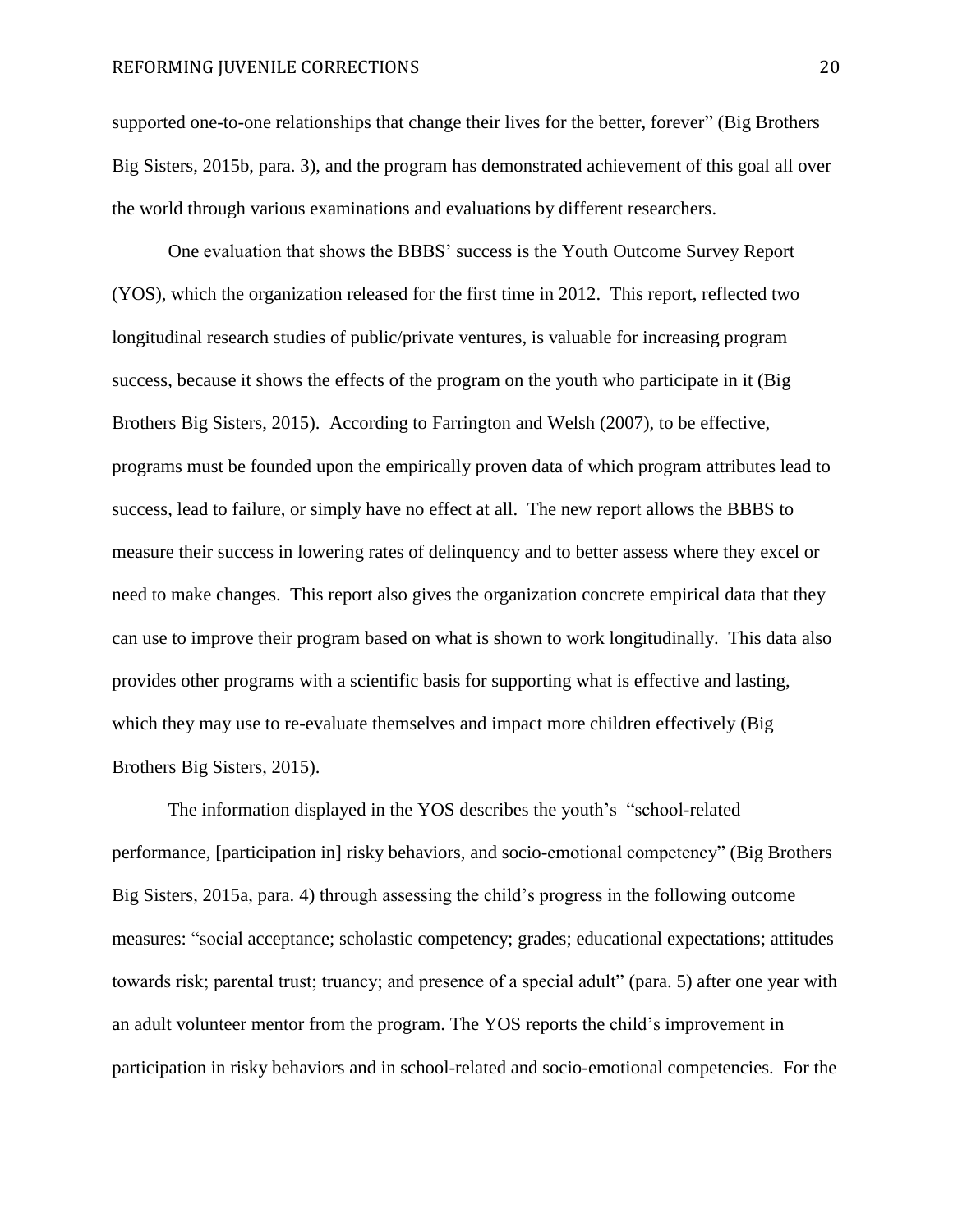school and community-based programs, the effects of the program on the outcome measures, as stated in the *2011 Youth Outcomes Report*, were as follows:

Statistically significant improvement was found in 6 of 8 outcome measures for Big Brothers Big Sisters Community-Based mentoring program and 5 of 8 outcome measures for its School-Based program; 97.9% and 96.6% of youth maintained an average or above average score(1) or indicated improvement in the area of socio-emotional competence for Big Brothers Big Sisters Community-Based and its School-Based programs, respectively; 88.8% and 83.4% of youth maintained an average or above average score(1) or indicated improvement in the area of avoidance of risky behaviors for Big Brothers Big Sisters Community-Based and School-Based programs, respectively;

94.5% and 95.2% of youth maintained an average or above average score(1) or indicated improvement in the area of educational success for Big Brothers Big Sisters Community-Based and School-Based programs, respectively; 91.5% of youth showed improvement or maintained an average or above average score(1) across at least 3 of 8 outcome measures in Big Brothers Big Sisters Community-Based programs; and 89.4% in its School-Based program. (1) Maintaining and improving was determined by whether a child scored at or above the mean at baseline and maintained that score at follow-up or had a higher score at follow-up compared to baseline. (Big Brothers Big Sisters, 2015a, para. 6)

The high percentages reflect that the programs were not only successful in achieving the BBBS mission of helping children succeed, but also that they were significantly effective in changing the children's lives. In addition, these statistics show how great an impact that a positive adult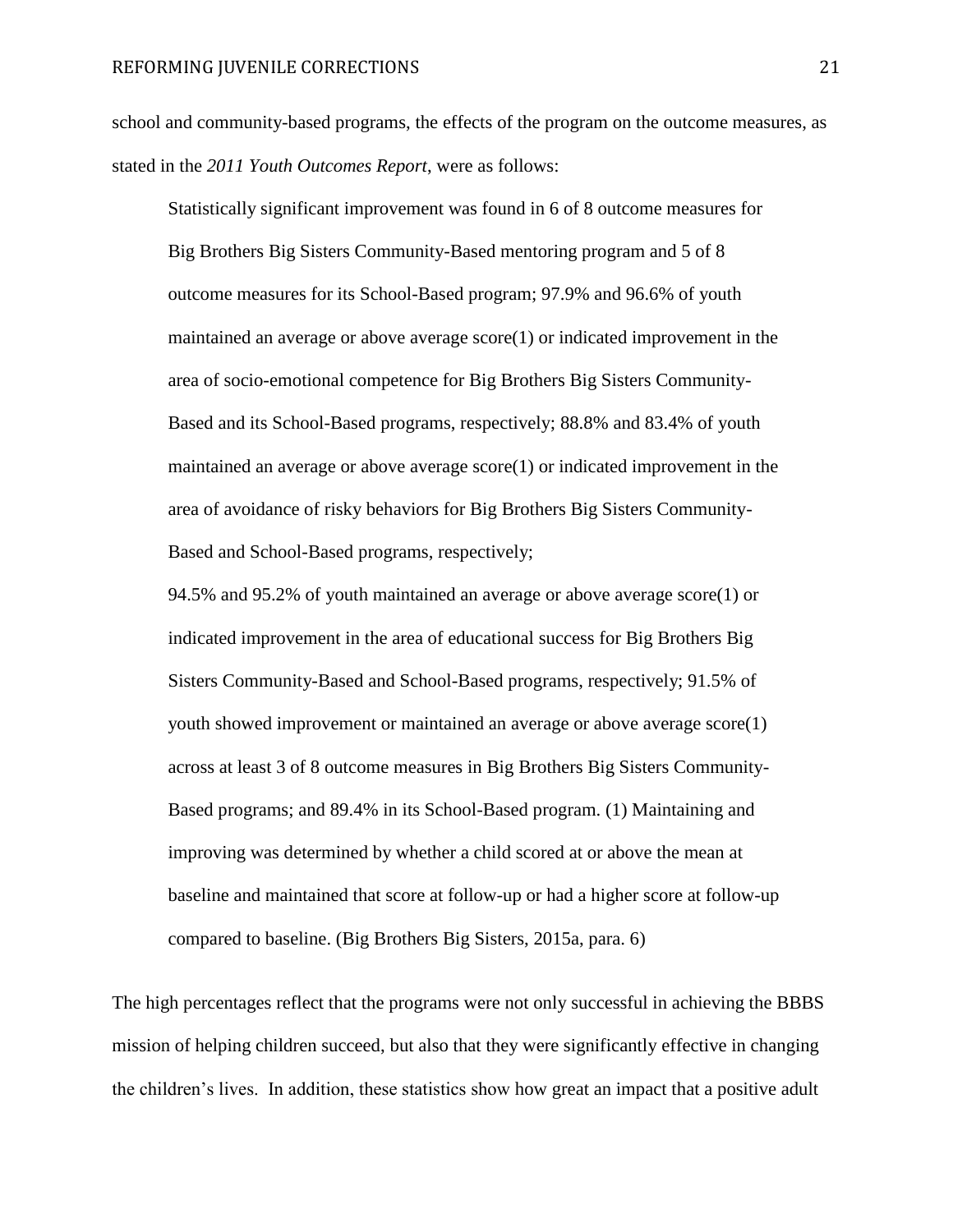role model has in a child's life, even after just one year. On the other hand, this data also shows the difference that having no caring and involved parent or role model can have on a child's life. If one year can make that much of a positive difference in the child's behavior and abilities, then the children who grow up with neglectful parents, with parents or guardians who have destructive behavior and habits, or who are missing one or both parents start with that much of a disadvantage. This statement highlights how important it is for parents to be involved in their children's lives and for juvenile behavioral reform programs to involve and instruct the parents, community, and family members. Without including and helping everyone in the community to make changes and work together, the BBBS and many other programs would not have longlasting success.

Botvin, Griffin, and Nichols (2006) discuss another program that showed successful results—*Life Skills Training* (LST)*.* Botvin et al. (2006) address violence as a "major public health problem" (p. 403). They also acknowledged that alcohol and drug use can both lead to crime and predict future delinquency (Botvin et al., 2006). The *Life Skills Training* program, therefore, was developed with the idea of dealing with violence and alcohol and drugs. In this program, 4,858 students from 41 different schools in New York participated with parental consent. These sixth graders were all given a test to assess their general life behavioral skills. The student from twenty of the schools were put through fifteen sessions of the *Life Skills Training* program, while the students from the other 21 schools went through the regular health education program in New York. The training, as Botvin et al. (2006) describe,

taught a variety of cognitive-behavioral skills for problem-solving and decision-making, resisting media influences, managing stress and anxiety, communicating effectively, developing healthy personal relationships, and asserting one's rights. These skills are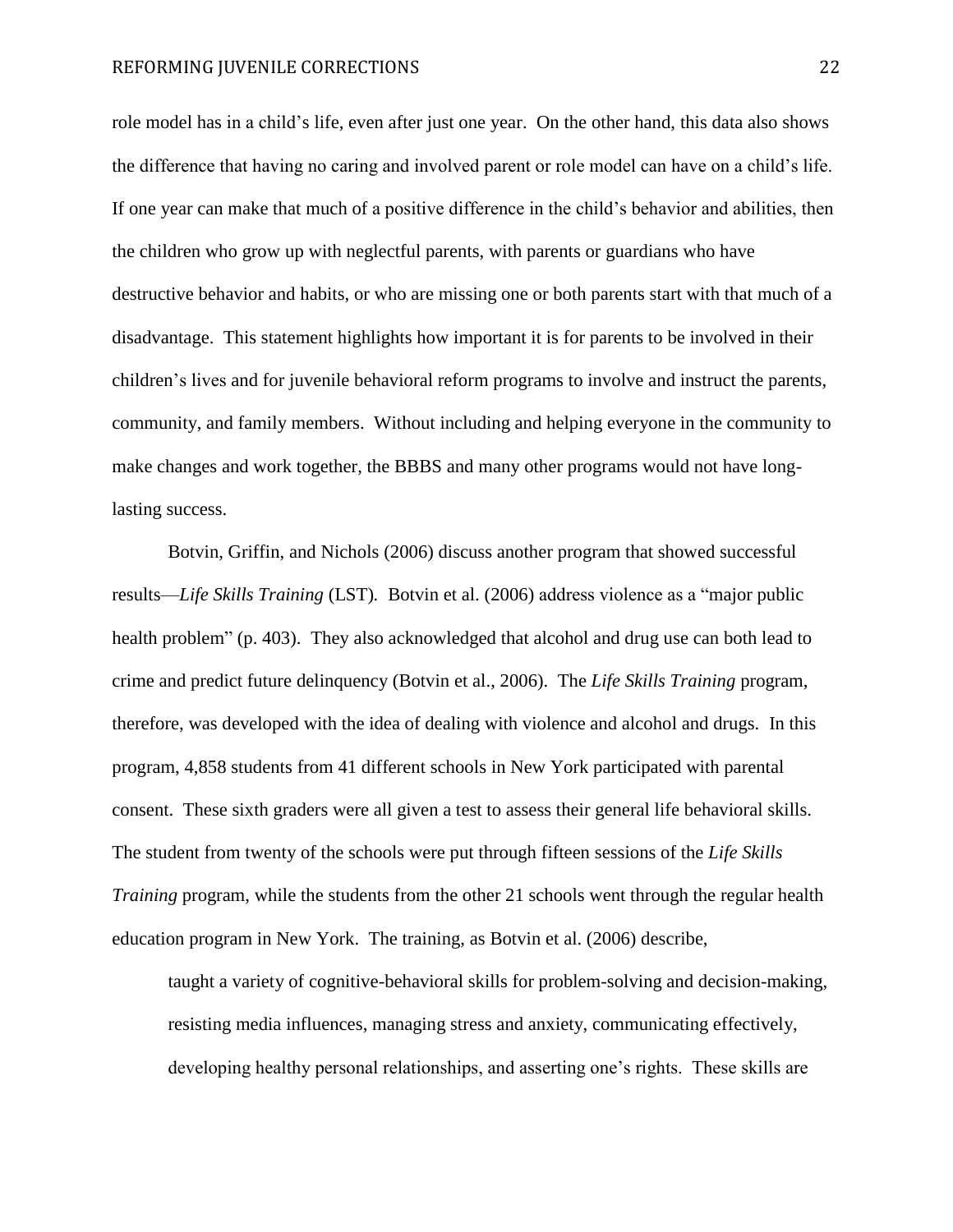taught using a combination of interactive teaching techniques including group discussion, demonstration, modeling, behavioral rehearsal, feedback and reinforcement, and

behavioral "homework" assignments for out-of-class practice. (p. 404) This program is looking to the causes of delinquency and attempting to address them. By teaching the youth how to deal with and manage their thoughts and actions, they are preparing them to face difficult situations in the future in a way that is healthy for them and others (Botvin et al., 2006).

Another key factor that seems to differ from other programs is that the *Life Skills Training* program teaches youth how to assert their rights instead of simply trying to correct bad behavior. This means that the program helps focus on teaching the youth to resist outside influences and how to resist being pressured. The program appears to focus on teaching good behavior and reinforcing it with encouragement and out-of-class assignments. This treats the youth not as delinquents, but as students learning to communicate and interact with the world. If the curriculum was focused on stating how the youth were delinquent and needed to change, then, according to the labeling theory (Bartollas & Schmalleger, 2011), they might actually be encouraged to participate in delinquent acts and behavior. In addition to these lessons, the LST program teaches material focused on drugs and alcohol, violence, and dealing with conflict with others (not avoiding or overreacting) (Botvin et al., 2006).

After the training was complete, the students were again given a test to assess their knowledge. This test used a questionnaire to measure violence (verbal and physical aggression and fighting) and delinquency using methods tested by other programs. The goal was "1) to determine the baselines frequencies of verbal and physical aggression, fighting, and delinquency in this population. 2) assess baseline equivalence of conditions. 3) test for intervention effects"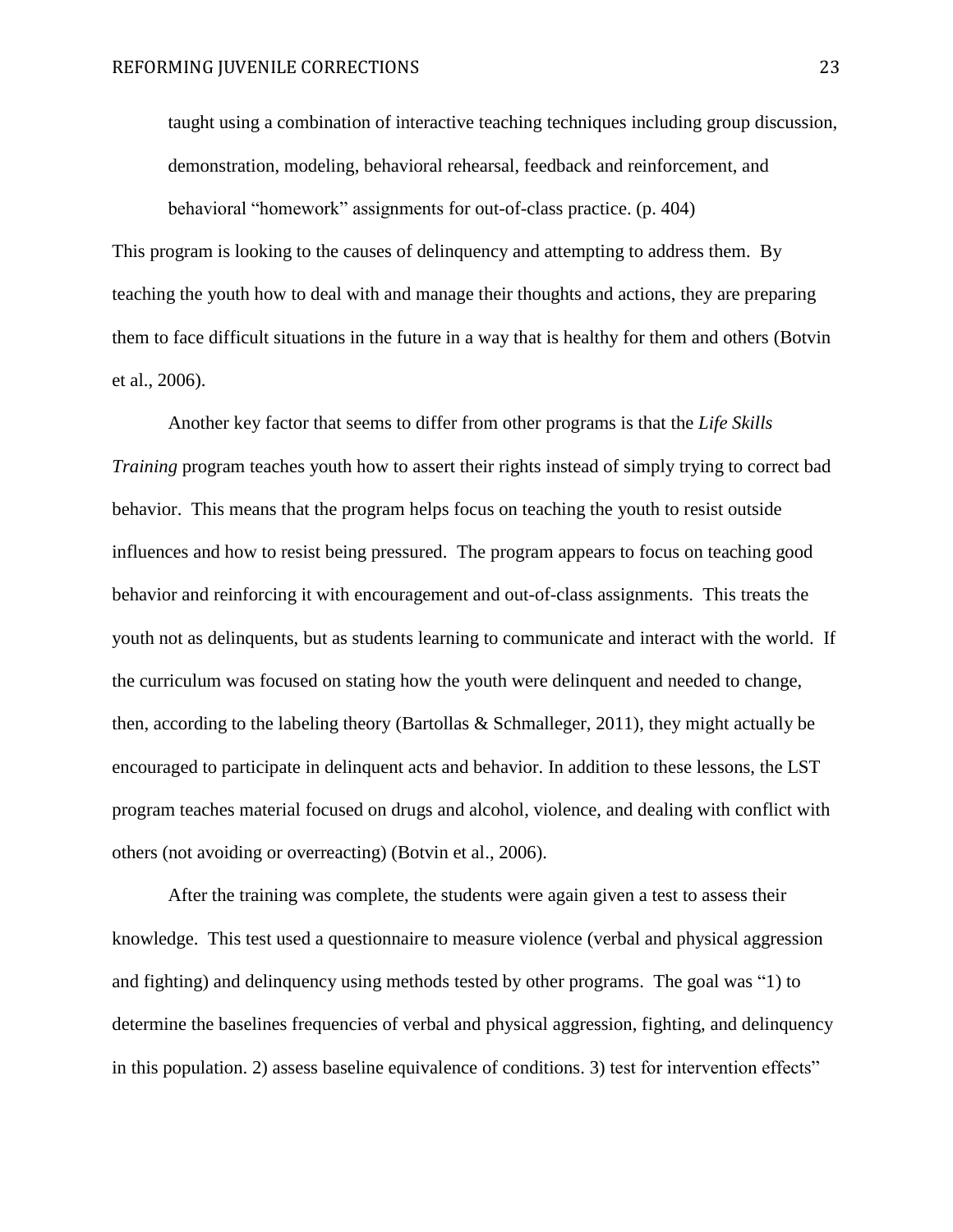(Botvin et al., 2006, p. 405). From the data, the baseline measures from the first test, or questionnaire, showed 93.5% used verbal aggression, 68.3% participated in physical aggression (mild), 56.5% were involved in fighting (severe physical aggression), and 53.2% participated in delinquent acts (Botvin et al., 2006). After the program, however, the data showed overall that participation in all four of those behaviors was reduced, even if the youth only participated in half of the LST. The results showed decreased use of substances and of reckless driving. More follow-up observation is needed to assess how long the effects last, however (Botvin, et. al. 2006).

#### **Shortcomings of Current Programs**

One of the most ineffective methods for reforming juvenile delinquents is punishment. While punishment can be an effective deterrent if done correctly, it is otherwise highly counterproductive. In order for punishment to be effective four conditions must be met. Larson and Brendtro (2006) describe the four conditions as

- 1. The punisher must be able to inflict pain without ill effects.
- 2. The youth must connect the pain to the behavior, not the punisher.
- 3. The youth must decide to change the behavior rather than hide it.
- 4. The youth must remember the punishment when tempted again. (p. 14)

The effective and ineffective aspects of juvenile delinquency programs are described by Greenwood (1996). Greenwood (1996), relied mostly on a meta-analysis Mark Lipsey compiled of over 400 juvenile reform programs and their recidivism rates to show which programs were most effective. Most of the juvenile programs decreased recidivism rates by about 10 percent, but the boot camps were shown to be ineffective and merely political. Greenwood (1996) analyzed the findings to discover that the more successful approaches were typically community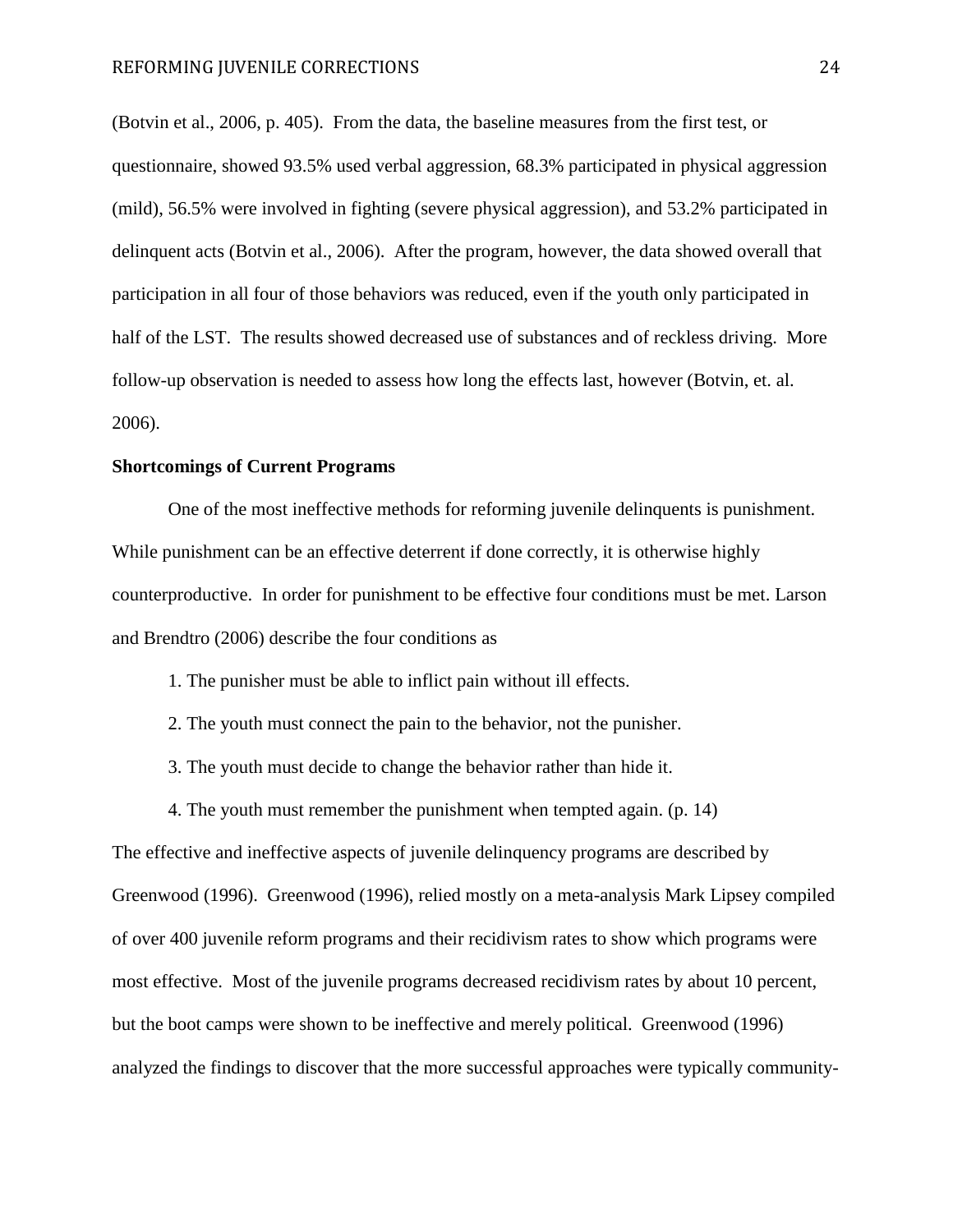based programs with high intensity and duration, took multiple approaches to intervention, and had a great deal of structure. Therefore, while recidivism rates are only one aspect of a program's success, these four factors should be considered to develop a successful program.

Royster (2012) shows through an evaluation of the "Scared Straight" program that keeping a program's environment practical and as close to reality as possible is also necessary. The fact that the youth in the "Scared Straight" program were heavily monitored and televised, the cultural and historical context of the time, the type of prison used, family-like prison groups, and the fact that the youth did not all think they would be caught skewed the results, which originally showed success (Royster, 2012). Once the youth were no longer so heavily monitored and they returned to real life conditions—where they were solely responsible for their selfcontrol and behavior, the youth relapsed into delinquent and criminal activity (Royster, 2012).

Poor training can also render a program ineffective. Shek and Wai (2008) address how the effect of the quality of training the instructors who work with the youth receive, in order to implement reform and prevention programs is often overlooked in the evaluation of juvenile program effectiveness. This is an issue because, as Shek and Wai (2008) demonstrate by compiling the data of other studies, the quality of instructor training can make the difference between a successful program and a failed attempt at helping reform youth behavior. In their analysis of various programs, Shek and Wai (2008) concluded that good training includes instilling the teachers with knowledge of their task and confidence in their ability to accomplish the task successfully.

While in-depth training that includes instilling knowledge and practice of skills is important, simply instructing teachers what needs to be done and how to do it is not enough. The teachers must also learn to be very hopeful and positive. According to Shek and Wai (2008), if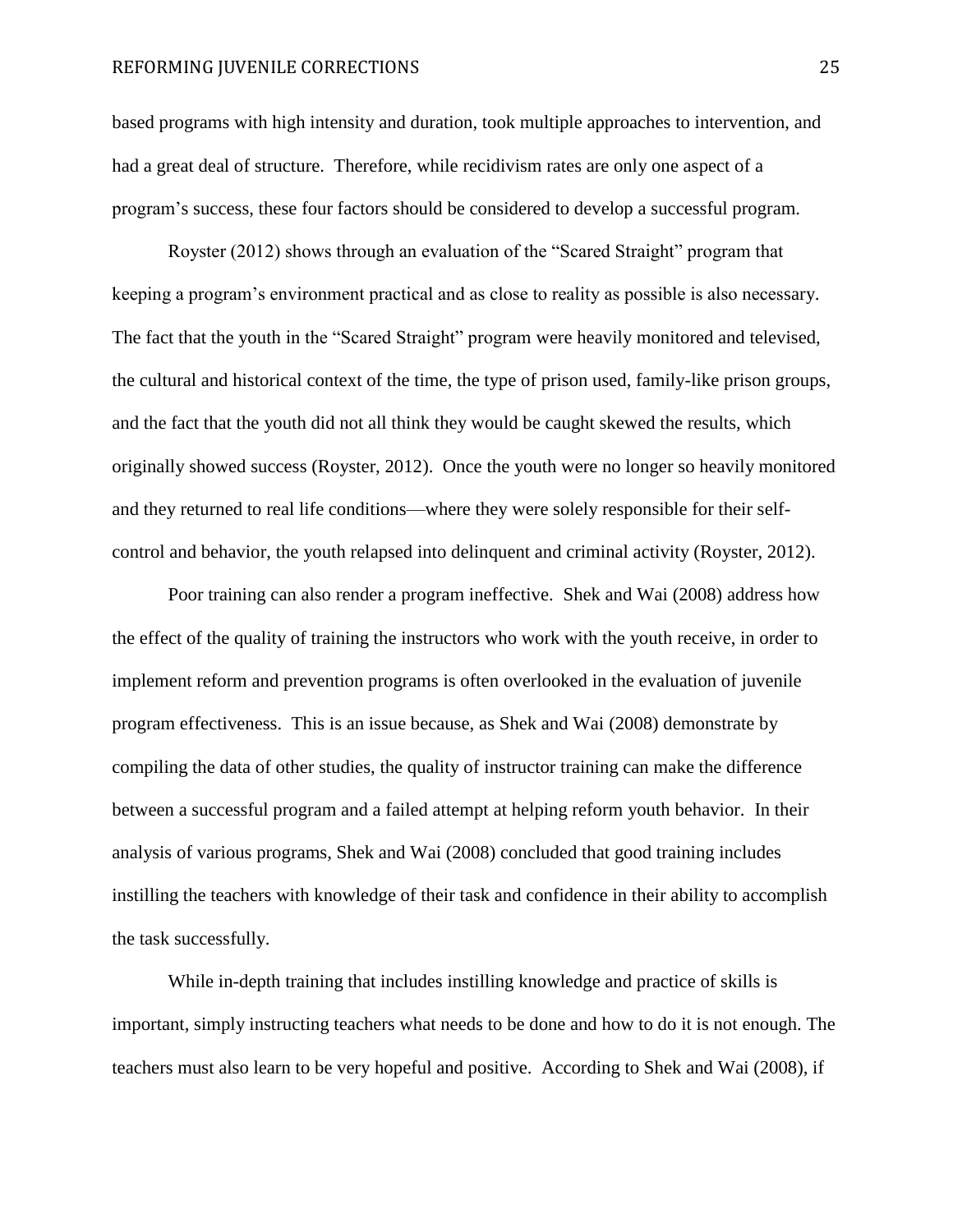instructors do not believe they can be successful in their attempts to help the troubled youth even with training, then the training is pointless. One study by Norland, DiChiara, and Hendershott (1995), as described by Shek and Wai (2008), gave the example of public school teachers who believed that, even with training, "teaching about drug and alcohol use was 'a relatively ineffective mode of prevention'" (p. 824). This statement shows the importance of including positivity in instructor training. If teachers believe their efforts will fail no matter how well trained they are, then they will be far less likely to be successful and implement that program to their full capacity.

#### **Self-Control**

One program that would fulfill the requirements Shek and Wai (2008) mentioned for successfully reforming juvenile behavior is martial arts. The reason that martial arts is well suited for addressing the causes of delinquency is that martial arts focuses on control, or what Ahlin and Antunes (2015) describe as an "internal locus of control" (p. 1803). Ahlin and Antunes (2015) define internal locus of control as when a person feels in control of and responsible for his or her actions and the resulting outcomes. In juxtaposition, Ahlin and Antunes (2005) describe external locus of control as when a person "attribute[s] outcomes to luck, fate, or circumstances beyond their control" (p. 1803). Individuals with an internal locus of control tend to display "responsibility, tolerance, and a general sense of well-being" (Ahlin & Antunes, 2015, p. 1804), while persons with an external locus of control exhibit a greater tendency towards depression, anxiety, and aggressive and delinquent behavior. As a result, an internal locus of control is viewed as a "protective factor" (Ahlin & Antunes, 2015, p. 1803) against a person's involvement in or exposure to delinquent behaviors, activities, and environments.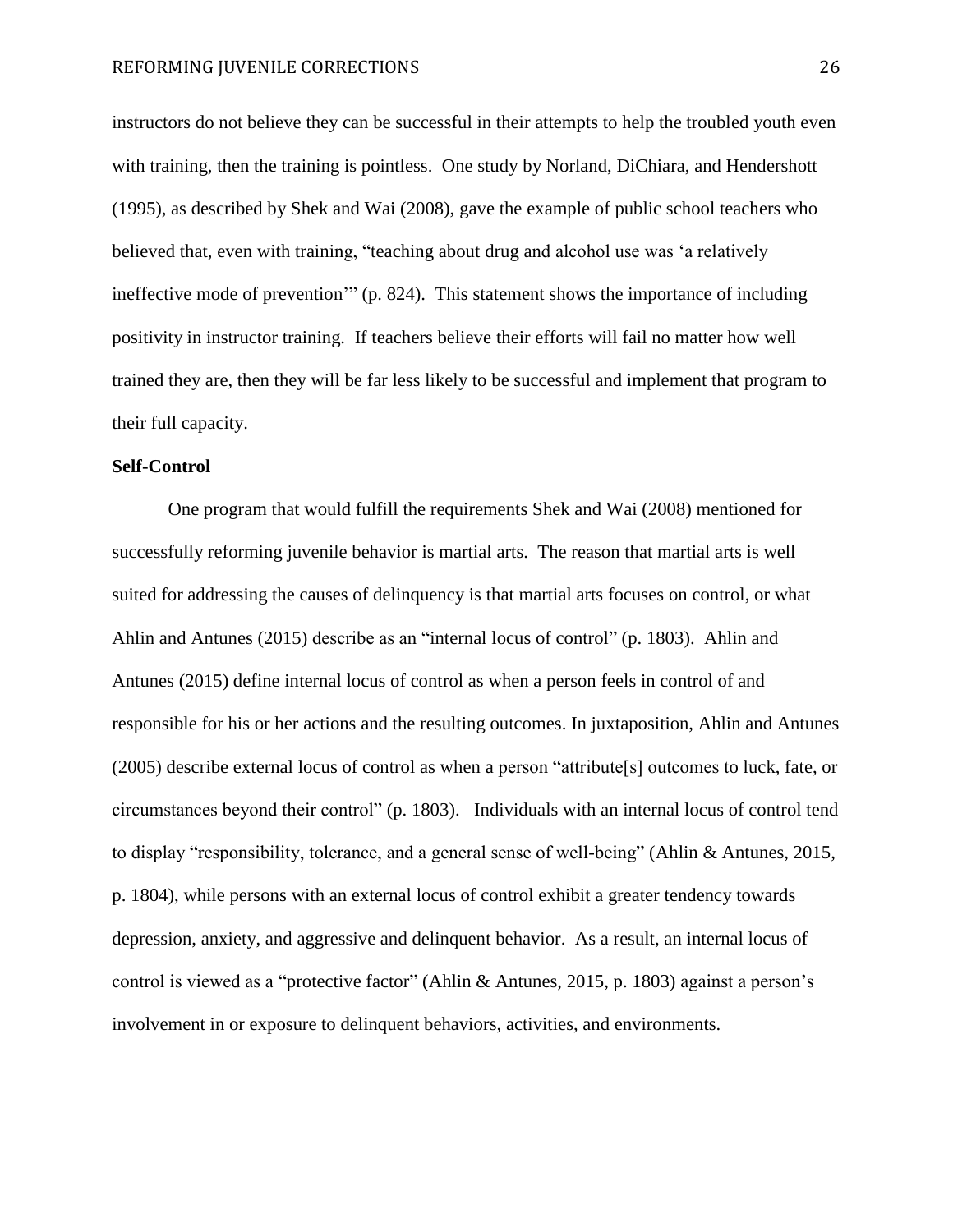Therefore, since there is such a sharp difference between the repercussions of the two types of control, finding a way to help youth develop an internal rather than external locus of control could have dramatic effects on delinquency. This fact raises the question: what factor(s) affect which locus of control a person develops, and what action, if any, can be taken to influence whether a child gains an internal or external locus of control?

Ahlin and Antunes (2015) state that, while a person's locus of control generally remains the same over time, it can be altered through various life experiences that either consistently deter or reinforce the person's behavior. Also, each person is not born with a locus of control, but they form one over time. Therefore, for reducing juvenile delinquency, an effective program can help youth with external loci of control to be transformed into youth with internal loci of control. Another option is that preventative action can be taken before a child develops a sense of control, so that he or she can be taught to develop an internal locus of control from the beginning (Ahlin & Antunes, 2015).

In order for a person to develop an internal locus of control, Ahlin & Antunes (2015) state that two conditions are required. The first condition is that "reinforcements of behavior are plentiful and consistent" (Ahlin & Antunes, 2015, p. 1804), and the second is the development of "expectancies that a behavior will result in a particular outcome" (p. 1804). These conditions can be influenced by or result from environmental and social influences, including family, peers, neighborhood, and personal traits of the youth.

In their study, Ahlin and Antunes (2015) used information from the Project on Human Development in Chicago Neighborhoods, which is a combination of the Community Survey and the Longitudinal Cohort Survey. The Community Survey was taken in 1994-1995, and included 8,000 adults living in Chicago. The Longitudinal Cohort Survey is comprised of three waves of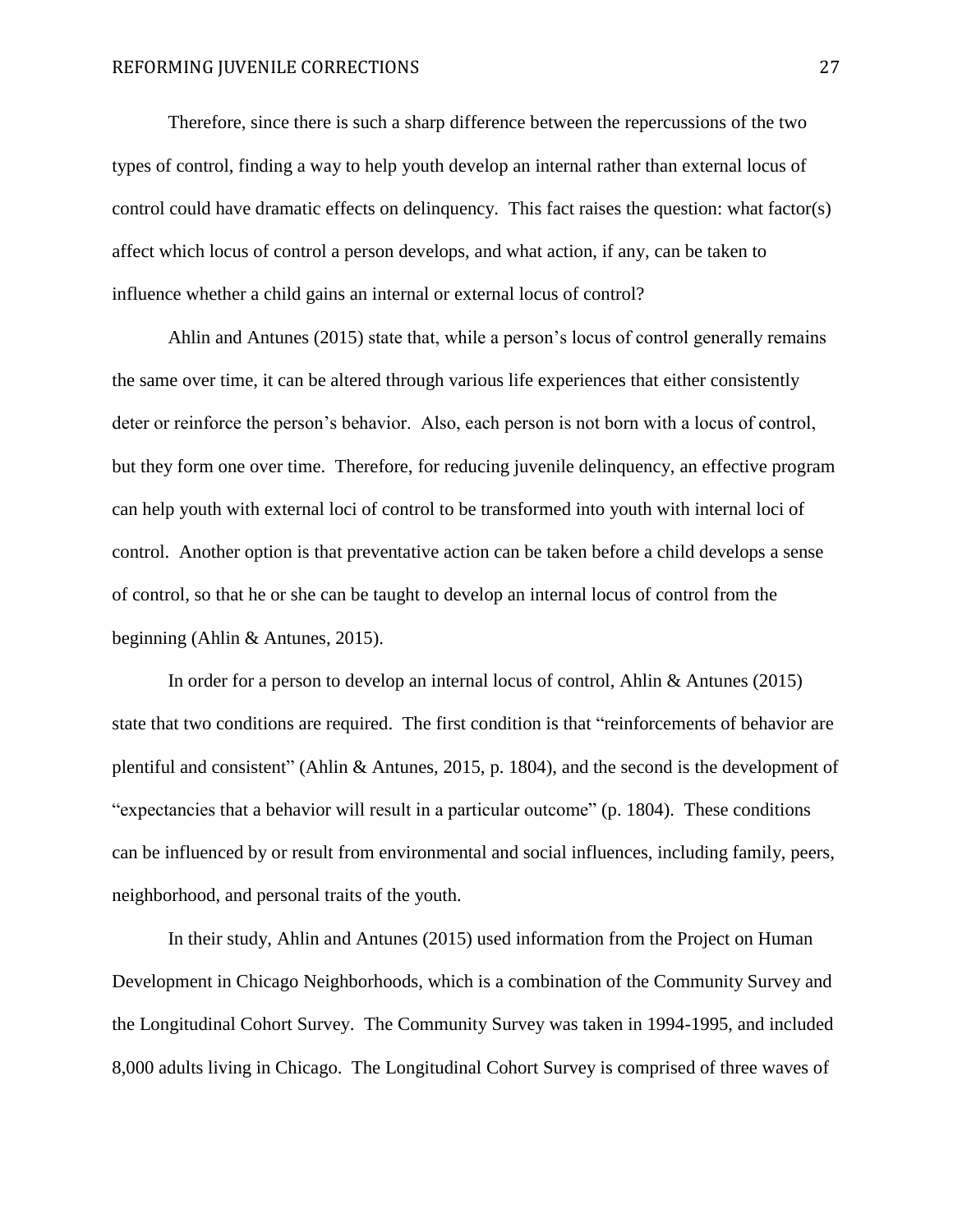data, with 1,076 youth completing all three waves from 1994, 1997, and 2000 (Ahlin & Antunes, 2015). Ahlin and Antunes (2015) then used the information to further evaluate the effect of the variables from family, peers, neighborhood, and individual characteristics on developing an internal locus of control. The locus of control for the youth was assessed through an additional survey in wave three with 23 statements, each with a positive and negative phrasing of the same statement. These statements were used to determine how the child viewed him- or herself, so each child was asked to choose which perspective he or she identified with. The results showed that, family variables—including parental supervision and knowledge of their child's friends had the most significant impact on a child's locus of control (Ahlin & Antunes, 2015). Therefore, a program that involves parents and positive reinforcement of prosocial and selfaccepting behavior is necessary for reforming or preventing juvenile delinquents. One activity that consistently deters destructive behavior, encourages positive behavior, and allows parents to participate with their kids or presents the opportunity for youth to spend time with peers in a supervised manner is martial arts.

#### **Origins of Martial Arts**

Martial arts, as Burke, Al-Adawi, Lee, and Audette (2007) report, has no clear origin. This is because the vast majority of martial arts began all over the world—namely Asia—in secrecy, or at least many aspects of the training were kept hidden and, therefore, not written down. Since the original martial art was passed down from teacher to selected student, discrepancies in what was the correct teaching occurred over time, and a number of different schools developed under each martial art (Burke et al., 2007). Therefore, the teaching and ideals for one school under a martial art may not apply fully to the entire martial art. While the differences between individual schools is a result of differing interpretations over time, the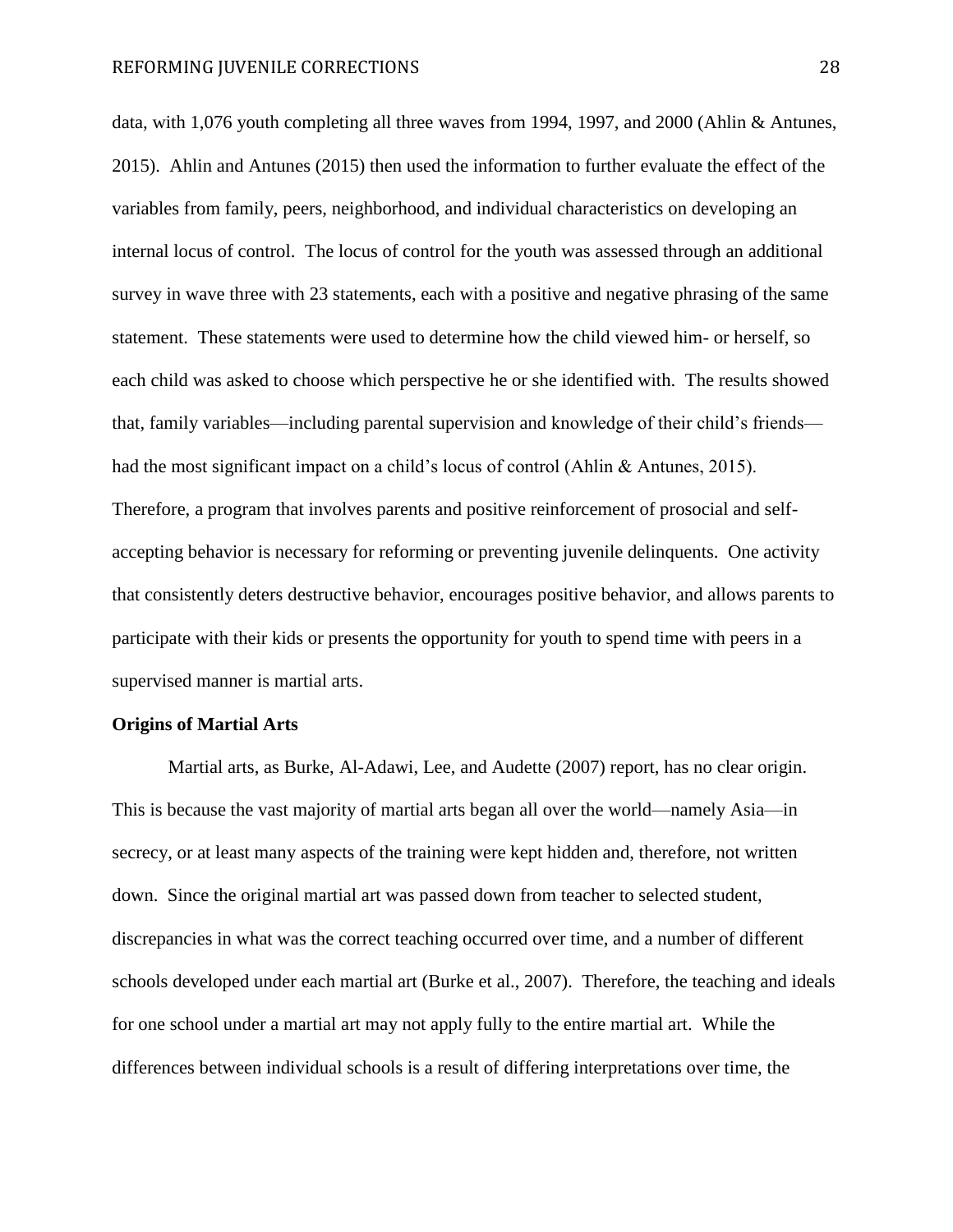differences between the types of martial arts originates from where and why they were developed (Burke et al., 2007). The three main countries from which the majority of popular martial arts originate are Japan, Korea, and China.

Japan is the birthplace of martial arts such as Aikido, Karate, Judo, and Jujutsu among others. Many of Japan's martial arts began with the practices of the Samurai, or arose from military techniques (Gatling, 2010). Similarly, many of the martial arts from China and Korea have also come from military roots. However, the styles from different countries often influenced and help form each other, so Japanese and Korean martial arts have some origins in China, and so on. Korea is where Tae Kwon Do, Tang Soo Do, and Hapkido originated, and China's martial arts include Kung Fu, Tai Chi Chuan, and Wing Fung (Gatling, 2010). For the purposes of a juvenile delinquency program, martial arts that exclude weapons are more costeffective, so this paper will describe a few of the most popular forms that are not solely dependent upon the use of weapons.

#### **Types of Martial Arts**

There are many different martial arts, and not all of them would promote pro-social, nondelinquent behavior. Borkowski (1998) addressed some of the major differences between the most commonly practiced martial arts. The first of these differences was classical or traditional schools and modern schools (Borkowski, 1998). According to Borkowski (1998), modern schools are focused on developing physically, while classical schools are concerned with developing "the body, mind, and spirit" (p. 22).

Nosanchuk and MacNeil (1989) discussed a study performed in seven martial arts schools that compared the effects of traditional and modern martial arts on the aggression of their students. In the article, Nosanchuk and MacNeil (1989) discuss the difference between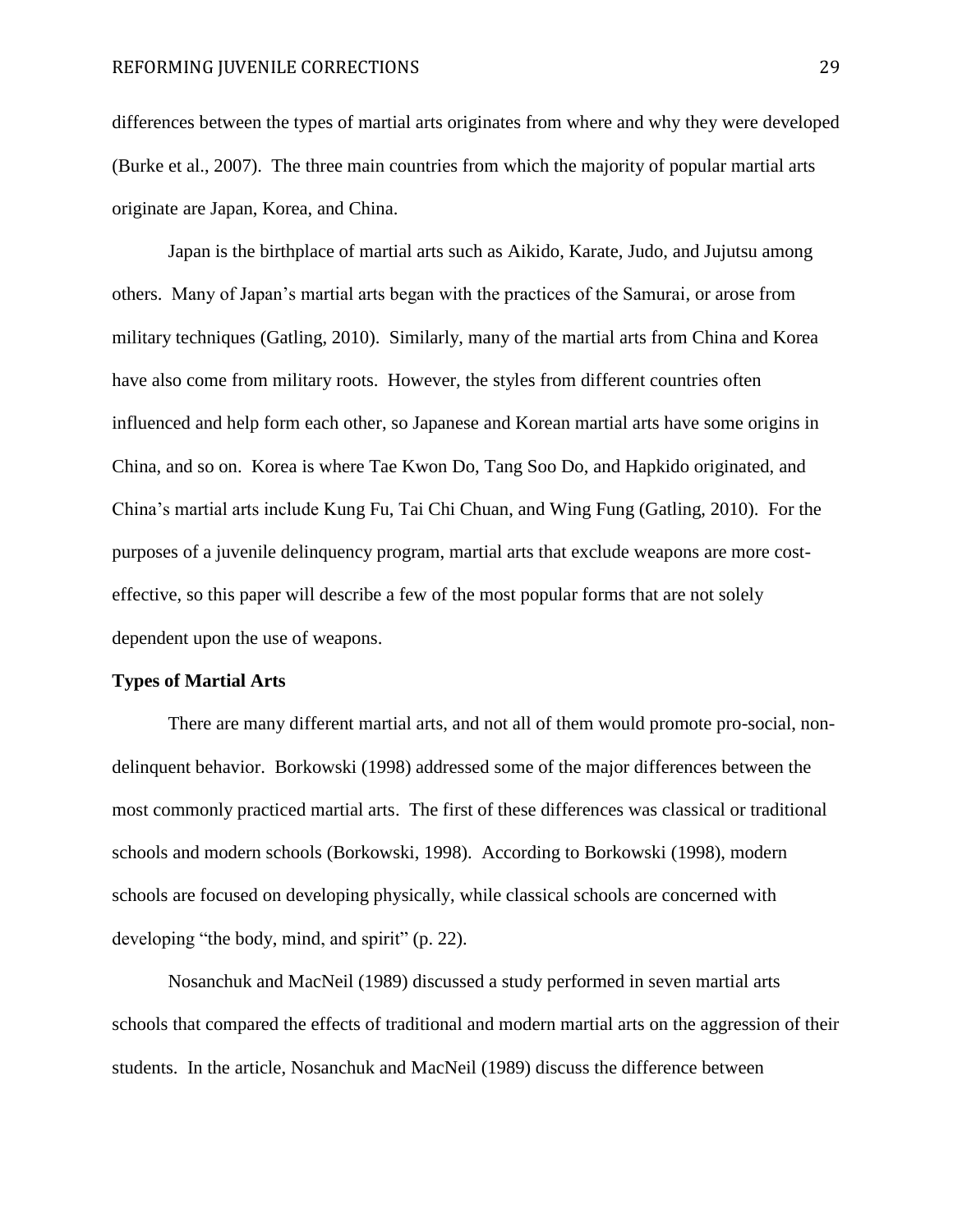traditional and modern schools of martial arts, as well as two main hypotheses for the different effects on aggressive tendencies. These include the training hypothesis, in which the effects result from the teaching, and the selection hypothesis, which says these results of many studies are skewed because of the dropouts in each school. After they describe and explain the process they chose and why, Nosanchuk and MacNeil (1989) present and analyze the results of their study. These results reinforce the training hypothesis and show the aggressiveness of students in modern schools are directly connected to their belt levels, while the aggressiveness of students in traditional schools is inversely related to belt levels (amount of training) (Nosanchuk & MacNeil, 1989).

Twemlow and Sacco (1998) also address juvenile delinquency and how the "old style" of martial arts—not the modern—can be used to help prevent and reduce delinquent behavior. Then, the two delve into the different aspects—physical, physiological, psychological, and meditative—of the "old style" martial arts and how each of those aspects address part of the solution that other approaches to reform have lacked. They state that the emphasis of the traditional martial arts focuses on control and respect, while the modern martial arts focuses on fighting and competition. Also, the physical motions of modern martial arts are focused on overwhelming attack, while traditional focuses on self-defense with minimum force (Twemlow & Sacco, 1998).

Another way to categorize martial arts, is to determine whether the art is "hard" or "soft" (Borkowski, 1998). Burke et al. (2007) state that the difference between hard and soft martial arts is the goal. In hard martial arts, the student strives to attack the target with the greatest force possible, so as to inflict pain or injury. In soft martial arts, on the other hand, the student aims to calmly redirect and deflect any hits from the attacker. The focus here is on redirecting energy,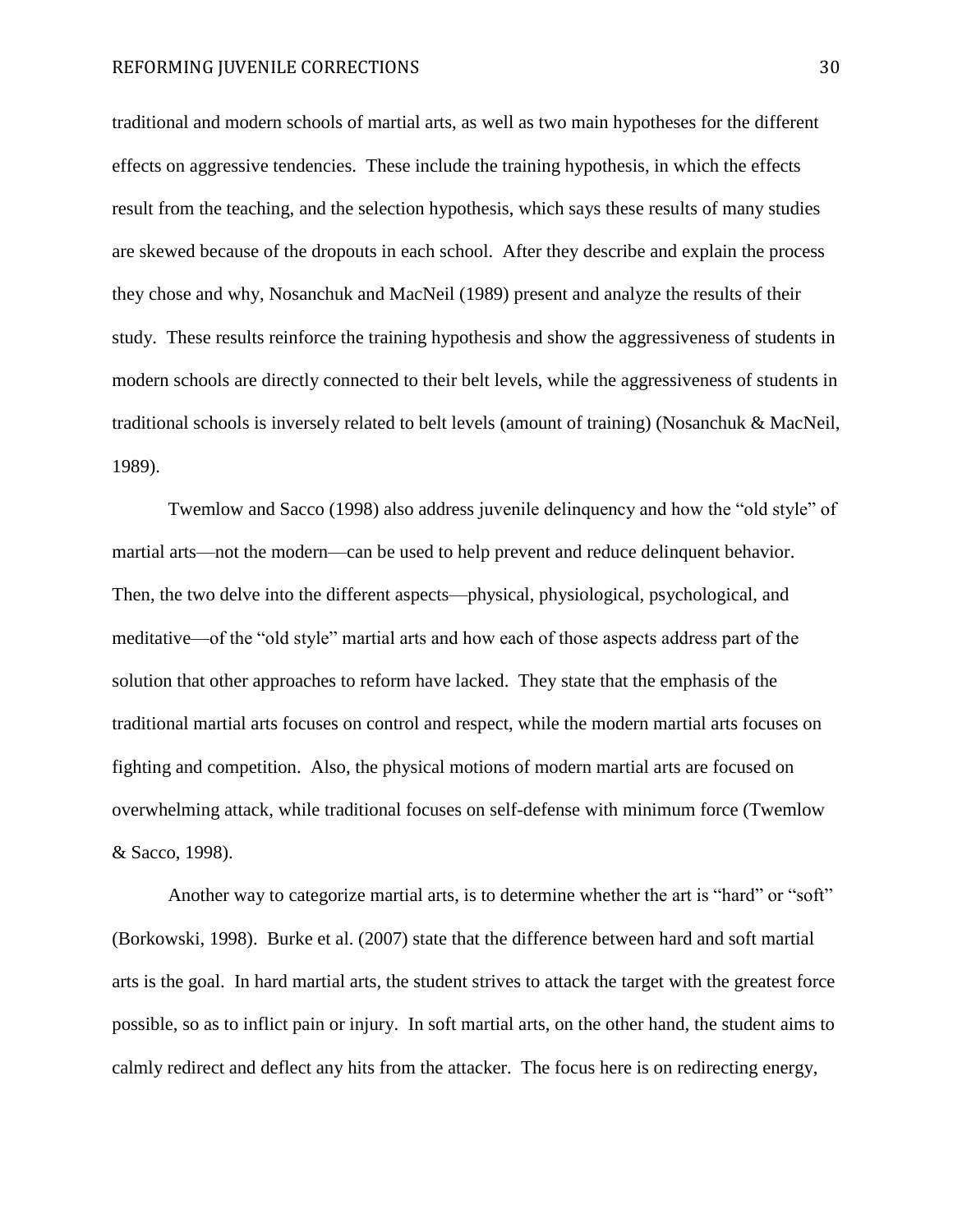not physical force as in hard martial arts (Burke et al., 2007). Since soft martial arts focus on harmony and protecting the attacked person without focusing on inflicting physical pain, a soft martial art is a safer option for teaching juvenile delinquents. Therefore, while hard martial arts could also be useful in reforming delinquency, focusing on soft martial arts is a more productive and logical choice. However, as Borkowski (1998) emphasizes, each martial art can be a mixture of hard and soft. This means that the art can have elements of both hard and soft styles. It also means that a martial art can include both hard and soft schools. For example, Karate is one of the more prevalent martial arts in modern America. However, there are different schools or styles of Karate. Shotokai Karate, for example, would be considered a soft sport, but Kyokushin-Kai Karate would be a hard sport. In that way, a single martial art can encompass a wide degree of variation (Brokowski, 1998). In order for a juvenile delinquency program involving martial arts to be successfully implemented, it is important that the differences between schools are also researched and acknowledged. A generalization of all the schools under a single martial art could lead to the implementation of a not only useless, but harmful and counterproductive program. One traditional and soft martial art that focuses heavily on selfcontrol and minimal force is Aikido.

Aikido is a "soft" martial art that was developed in 1925 by Morihei Ueshiba, a versatile and accomplished martial artist. He decided to reject all violent or aggressive martial arts and focus on using his skills for peace (Kroll, 2008). His art, Aikido, directly translates "way [do] for the Coordination or Harmony [ai] of Mental Energy or Spirit [ki]" (Westbrook & Ratti, 1970, p. 17), and has no attacks. There are two moves: tankan, which involves turning the same direction as the attacker, and irimi, which is directly engaging the attacker. The focus is for the martial artist to redirect the attacker's energy and momentum to take control of the situation and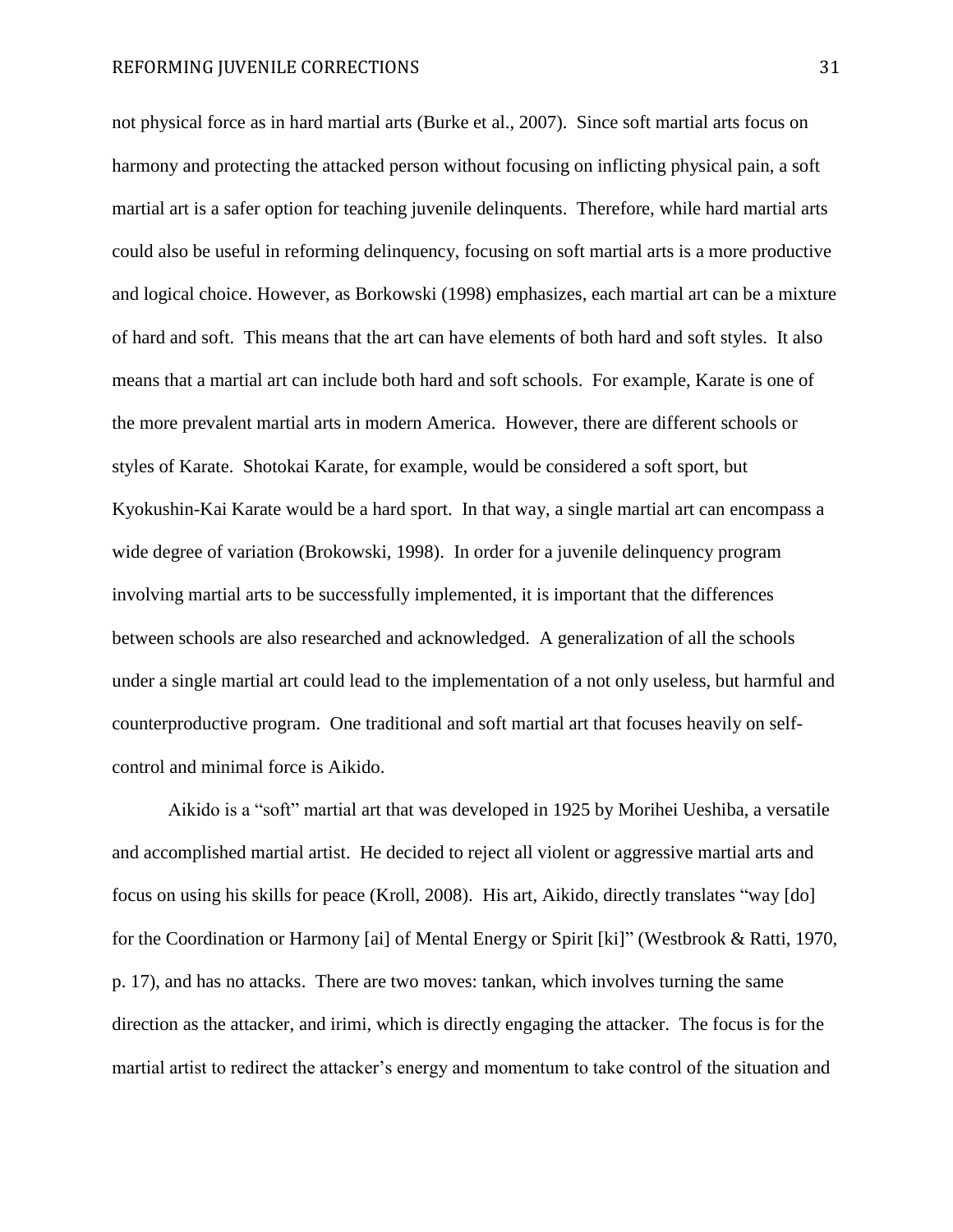protect both themselves and the attacker. These moves represent seeing another's point of view, cooperating and understanding that view, and then asserting and explaining your view in a respectful, non-aggressive manner (Kroll, 2008). These skills address some of the social, emotional, psychological, and self-control issues that lead to delinquency.

According to Westbrook and Ratti (1970), Aikido has three main motivations that set it apart from other forms of martial arts: defense, "centre," and neutralization. The first motivation is that Aikido is a solely defensive martial art in that it is designed to protect both the victim and the attacker from harm. In Aikido, it is considered primitive to cause injury because it demonstrates a lack of skill (Westbrook & Ratti, 1970). This is the reason that there are no attack moves in Aikido. The thinking behind this defensive focus is that a person will act instinctively to a hazardous situation. Therefore, he or she must learn to have a high degree of personal development, or have the responsibility to protect life and control his or her actions. Then, with proper training to accompany the mental development, the practitioner of Aikido can act instinctively to effectively protect him- or herself, without harming the attacker, who has not learned how to control or think thoroughly about his or her actions.

The second motivation that guides the practice of Aikido is "centre" or "ki." The word "ki" is used to depict powerful spectacles of wind and water that decimate everything they encounter. Similarly, in Aikido, the "centre" is where a person's power and strength come from, as well as where the force is directed. However, along with power, the "centre" is also the person's center of balance, both physically and mentally. This "centre," from the Aikido perspective, is "possessed by everyone although developed consciously by only a few" (Westbrook & Ratti, 1970, p. 21). With this statement, Westbrook and Ratti (1970) emphasize the importance of fusing the mind with the body, the need for a person to be "centered."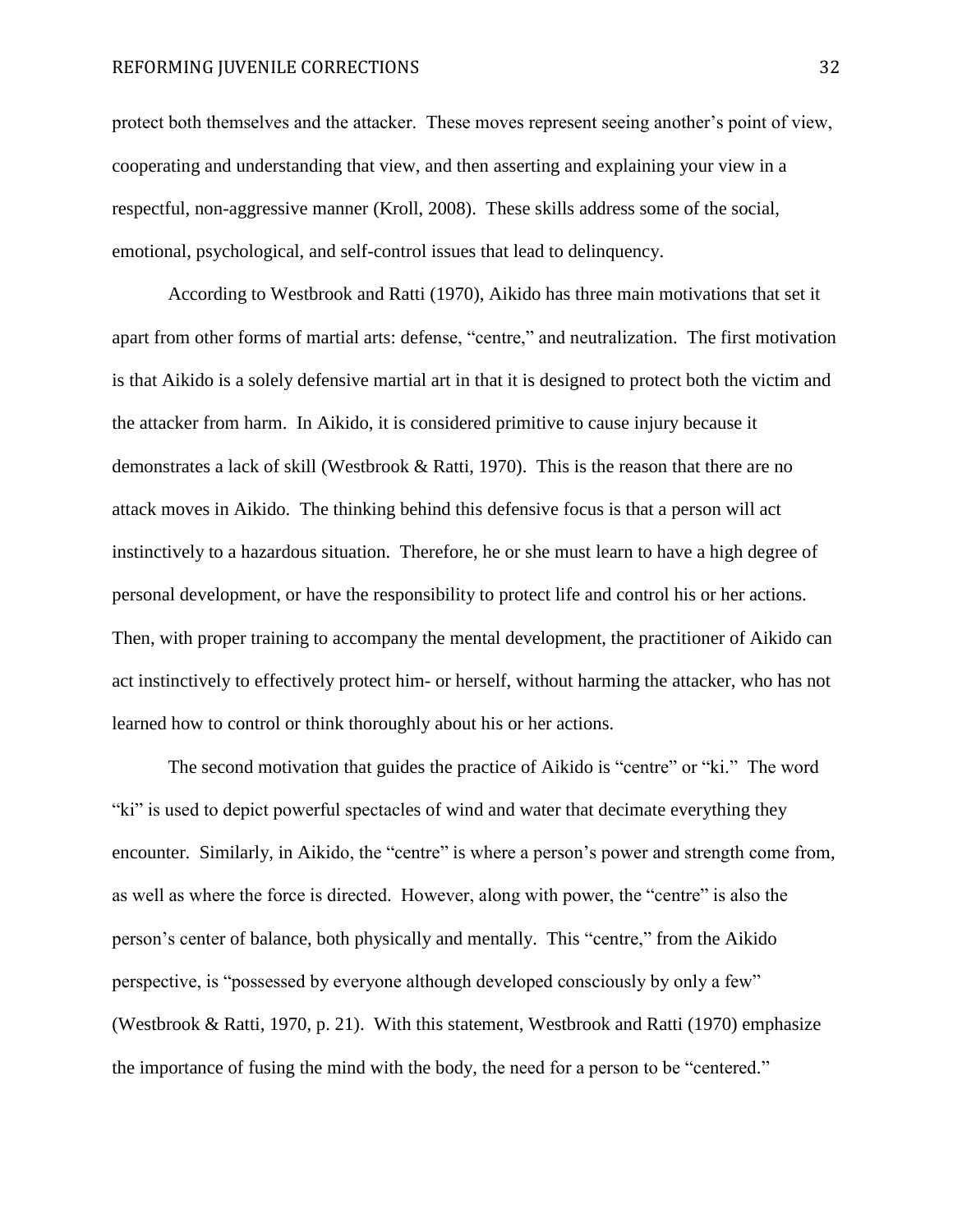Together, the mind and body are the combination of action and direction, strengthening each other. In order to describe the effects of using mind and body as one, Westbrook and Ratti (1970) use the example of a baby's fist. The babe's hand is closed and he is entirely relaxed, yet an adult would have to use great force to open the small hand. This is what Aikido practitioners strive for; they wish to act instinctively as the baby and lessen the gap between thought and action. The focus on balance and power both mentally and physically enable a practitioner of Aikido to have both immense power to guard himself, yet the restraint and balance to disable the attacker without inflicting major damage. Both require immense focus.

The third motivation adds to the balance and power for defense. This focus is neutralization, or how a mentally and physically balanced person can react with great power to disable an attack without causing harm. This is accomplished through the use of a combination of the dynamic movements of extension, evasion, and centralization. As Westbrook and Ratti (1970) state, the "purpose of this practical training is to replace certain instinctive responses…with other more subtle and refined instinctive responses…" (p. 24). This commitment to discipline and training requires dedication and intentional practice.

These three motivations present Aikido as an effective candidate for a juvenile reform program. The physical exercise would permit an outlet for aggression, while the mental aspect would help teach the juveniles self-control. The sport's circular, tensionless motions can help release strain, and they can be accomplished by a person of any age, gender, or athletic ability. Therefore, this is not only a program that could be accomplished by the juvenile, but it could also be a way for families to participate together (Westbook & Ratti, 1970). In addition, since Aikido consists of various combinations of a few basic moves, there are an endless number of combinations to learn. Also, the only materials required for the practice of Aikido are as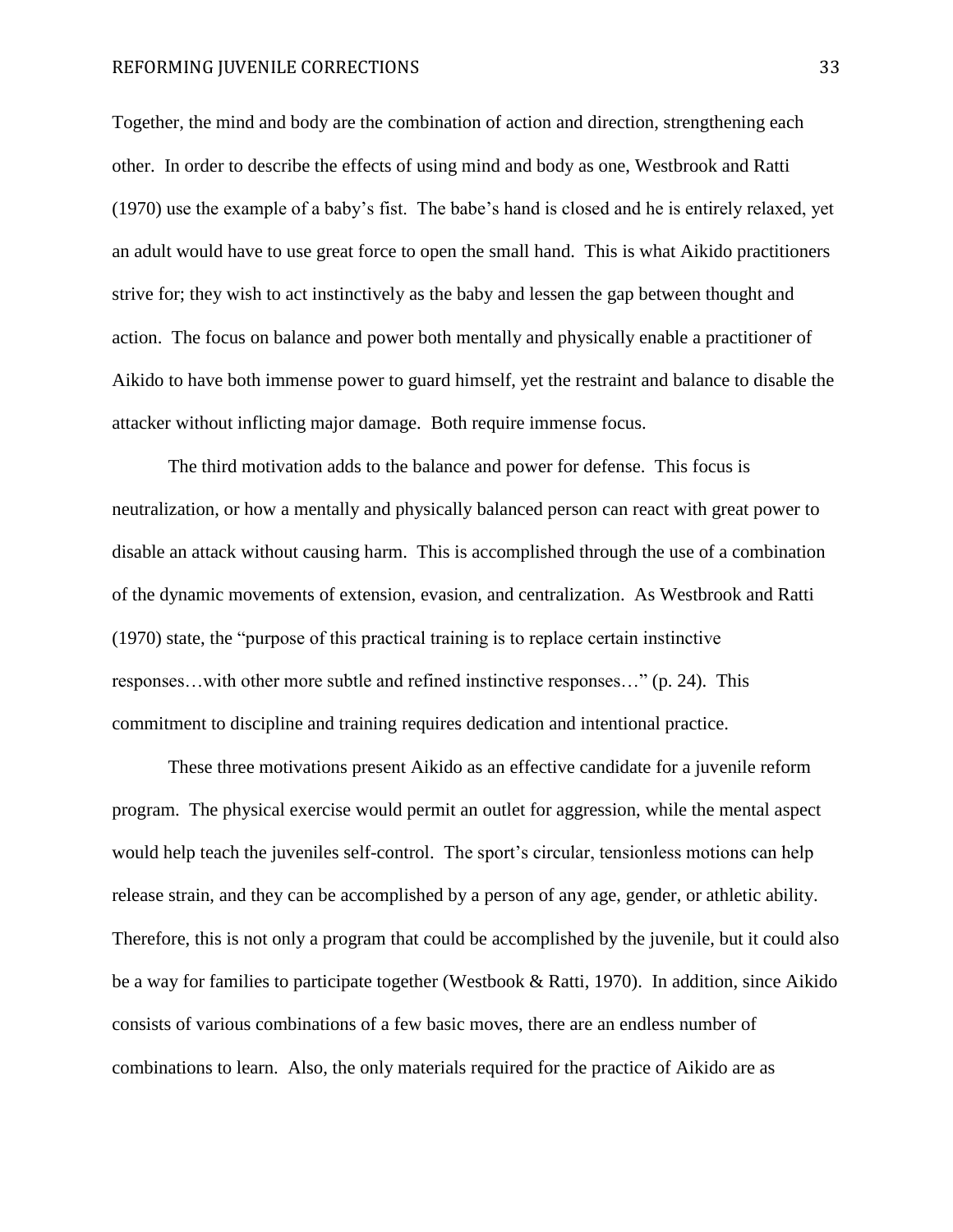follows: a well-practiced instructor, a dojo (training space), a large practice matt to cushion falls, and willing participants (Westbrook & Ratti, 1970). Thus, the program can be used long-term in the delinquent's life to both teach them to be "centred" and to learn self-control and responsibility for their actions. However, before any of this can be accomplished, Westbrook and Ratti (1970) emphasize the new student must first commit to the training and the lifestyle that accompanies the training.

This dedication and willingness to change and to learn is especially important because, while Aikido has no attacks, the art follows the belief that "the very first requisite for defense is to know the enemy" (Westbrook & Ratti, 1970, p. 46), and, thus, their attacks. If the student is not focused on the ideals of Aikido, he or she may become the attacker he or she originally hoped to defeat. Westbrook and Ratti (1970) define attack as "an unjustified, unprovoked attempt to destroy or injure another person, or even interfere with his freedom of action" (p. 48). Every attack consists of three parts: the mental (intent), physical (attacker's body/weapon), and functional (how the body/weapon is used). The dynamic and physical aspects of each of these parts are what a person with Aikido training will use to defend himself.

Every defense in Aikido is tested and sorted using the theories of physical pain and physical injury. The theory of physical pain states that any pain the defense causes needs to be as extremely brief and minimal as possible to accomplish the goal. The theory of physical injury states that the practioner of Aikido must respect their attacker's anatomy. For example, a person's elbow bends only one way. If force is increasingly put on the elbow to bend it the other way, it will break. The concept of respecting the opponent's anatomy means that breaking the elbow, or any similar act, is forbidden (Westbrook & Ratti, 1970).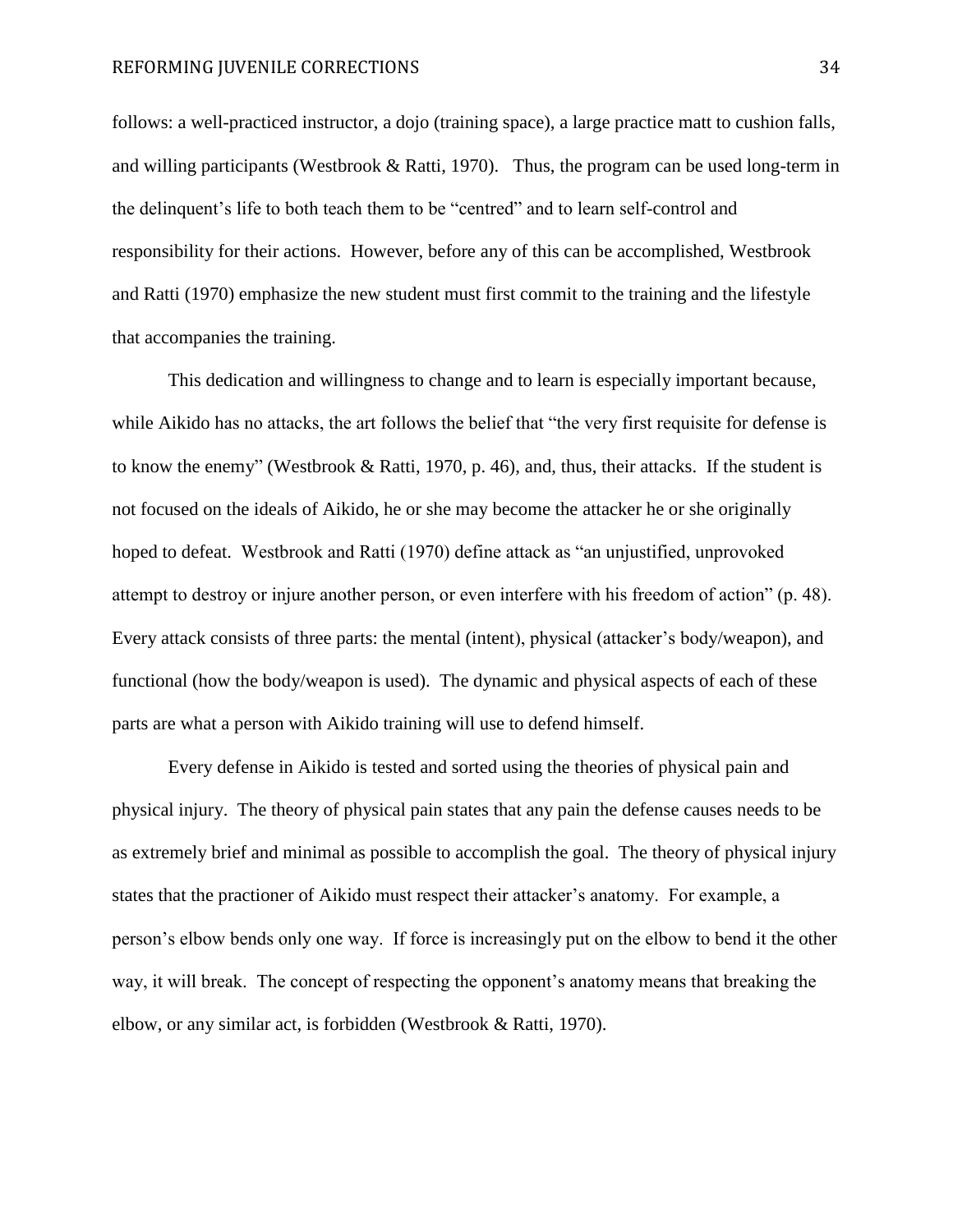The dynamic factors can make use of either the opponent's entire body, or a small part. The way in which the dynamic, or moving, factors are used depends upon the type of attack (punch, stab, etc.) and the motion of the opponent. In this stage, the Aikido student will use the momentum to redirect the motion around him- or herself, so that the student is free from harm (Westbrook & Ratti, 1970). For instance, if the attacker punches the Aikido student, the student could grab the punch, step out of the way, and guide the fist in the direction it was already going (Westbrook & Ratti, 1970).

Despite the non-aggressive ideals of Aikido, Zetaruk, Violán, Zurakowski, and Micheli (2005) find that injuries do occur in the martial art. Zetaruk et al. (2005) compares the differences in amount and type of injuries in Aikido, Olympic Tae Kwon Do, Tai Chi, Kung Fu, and Shotokan Karate. In their study, they had 263 volunteers from these five martial arts fill out a survey concerning the number and type of injuries they suffered in the practice of their martial art. In each survey, the participants also indicated their martial art, the number of years they had been training in that art, the amount of time they practice each week, and their rank or belt level, as well as their age and gender. Zetaruk et al. (2005) also recorded the severity of the injuries, which was judged by number of days the participant had to sit out because of an injury. If seven or more days of rest are required, or if there is a concussion, then the injury is major (Zetaruk et al., 2005).

In the findings, Zetaruk et al. (2005) found that Tae Kwon Do and Karate students over eighteen years of age with at least three years of experience and who trained over three hours each week suffered more injuries than younger, less experienced pupils, regardless of gender. Among the different martial arts, 29.8% (16.7% major injuries) of Karate students, 59.2% (26.5%) of the Tae Kwon Do students, 51.1% (27.7%) of the Aikido students, 38.5% (17.9%) of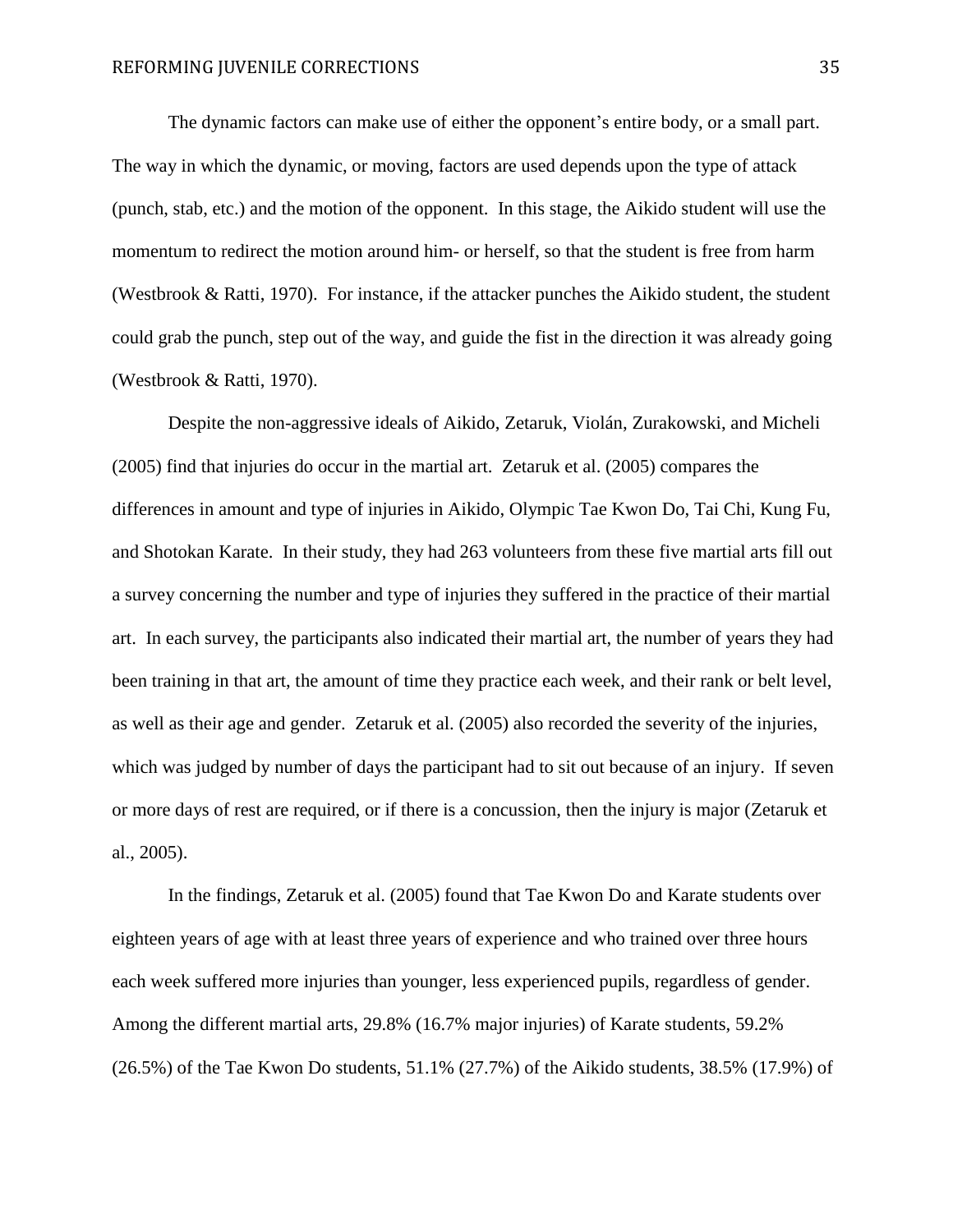Kung Fu students, and 14.3% (7.1%) of Tai Chi students reported injuries (Zetaruk et al., 2005). In addition, 18.4% of the Karate students, 44.9% of the Tae Kwon Do students, 31.9% of the Aikido students, 23.1% of the Kung Fu students, and none of the Tai Chi students reported having multiple injuries (Zetaruk et al., 2005). This data indicates that, Tai Chi may be the least violent of the five martial arts, while Olympic-style Tae Kwon Do seems to be the most dangerous. Therefore, in relation to the use of martial arts in juvenile delinquency reform, Tai Chi may be a good candidate, while Olympic Tae Kwon Do may be counterproductive.

However, the information can only be used to show possible levels of danger for various reasons. The first reason is that the numbers of students from each martial art varied drastically. Out of the 263 participants, 114 practiced Shotokan Karate, 49 practiced Olympic Tae Kwon Do, 47 practiced Aikido, 39 practiced Kung Fu, and only 14 practiced Tai Chi (Zetaruk et al., 2015). There is also a margin of error to account for because the data was self-reported and on a volunteer basis, as well as the fact that the number of higher-ranking participants—who were shown to be more prone to injury—may differ between the participants of each martial art examined. Therefore, this data can only be used to show that Olympic Tae Kwon Do seems to be more injury-inducing than the other martial arts, as well as that different martial arts cause injuries to different areas of the body (Zetaruk et al., 2005). In order to determine the accuracy of these predictions, a more in-depth look into those five martial arts and into other studies on the injuries in martial arts was needed.

Tae kwon do, for instance, has schools other than the Olympic school that are far less focused on violence, or that are less of a "hard" martial art. Tae Kwon Do is based on five major tenets, and involves as much mental exercise as physical exercise. These tenants include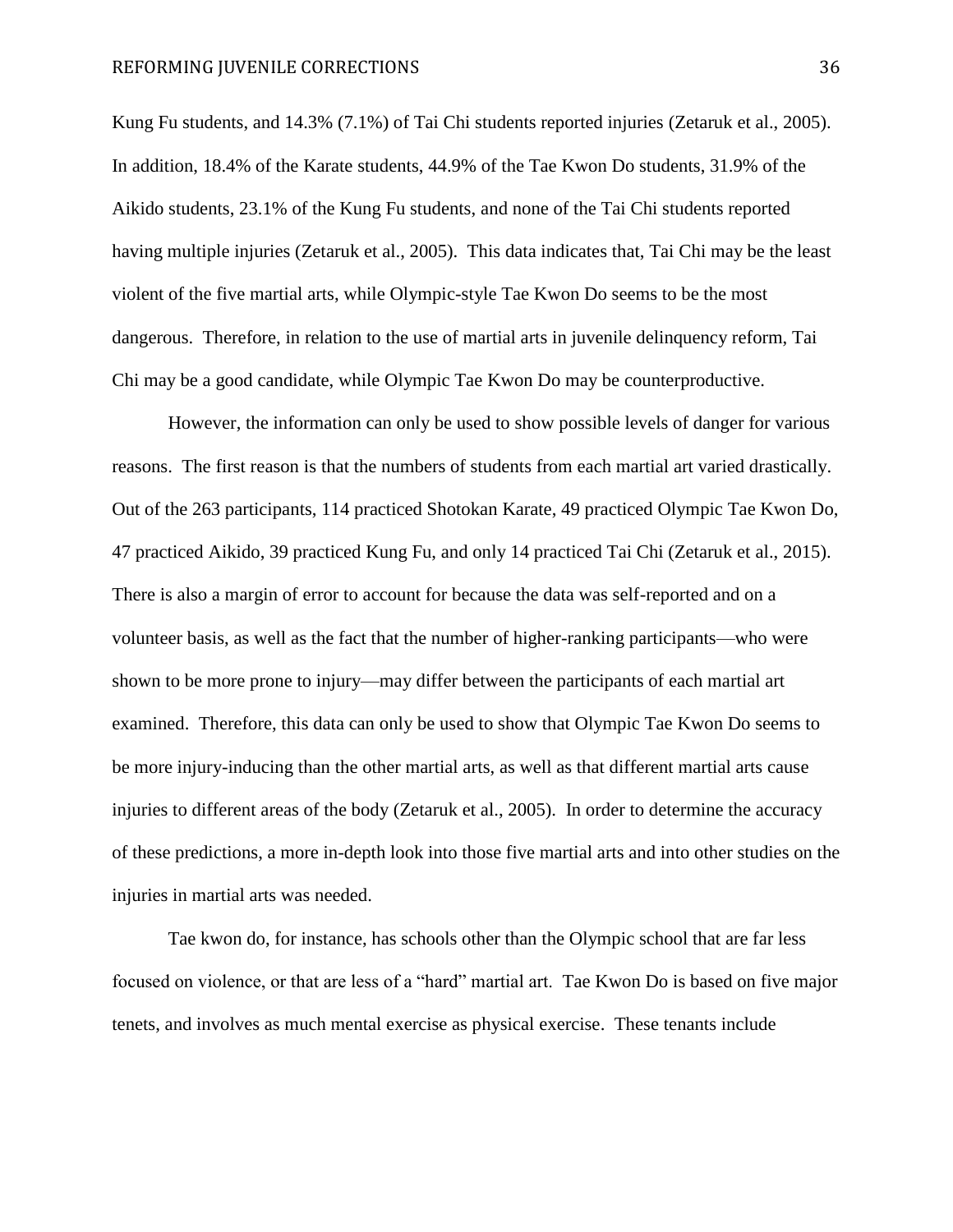courtesy, integrity, perseverance, self-control, and an indomitable spirit; these are the goals of the art (Amerland, 2005).

Tae Kwon Do originated in Korea during the Silla dynasty (660-890 AD) out of the need for new military tactics to defend against invaders from other countries (Sell & Sell, 2011). According to Sell & Sell (2011), the "Hwa Rang Dan," a specialized military group, was formed to discover these new tactics. As a result, this group observed instinctive animal fighting styles, and combined these with the discipline of Buddhist monks and the existing self-defense techniques to form "Tae Kyun." There is some written evidence that supports Tae Kwon Do's existence before the Silla Dynasty, as far back as 37 BC, but there is not a lot of information from that time due to the original secrecy of martial arts (Sell & Sell, 2011).

From the militaristic popularization in the Silla dynasty, Tae Kyun or Soo Bak Do became increasingly popular. By the Yi Dynasty, Tae Kyun had become popular as a respected sport in addition to its military use and standards. However, towards the dynasty's close, Korea had entered a time of peace. As a result, tae kyun practice diminished near the point of nonexistence until the Sino-Japanese War of 1894 (Sell & Sell, 2011). At this point in time, Korea again had need of their military art, so they began to modernize Tae Kyun using techniques from surrounding countries. The teachers who knew the art began to form their own training schools to teach others, and each teacher added their own modernization and choice of name to the sport. Now known by various names with many of the styles differing from each other, the schools were referred to as "Kwans," and the sport over military focus resumed. By 1950, there were over 17 different styles of the art, so, to eliminate confusion and preserve the values and teachings of the original Tae Kyun art, the Korea Tae Kwon Do Association was developed in 1965. This Association evaluated all of the schools and the teachers, and officially recognized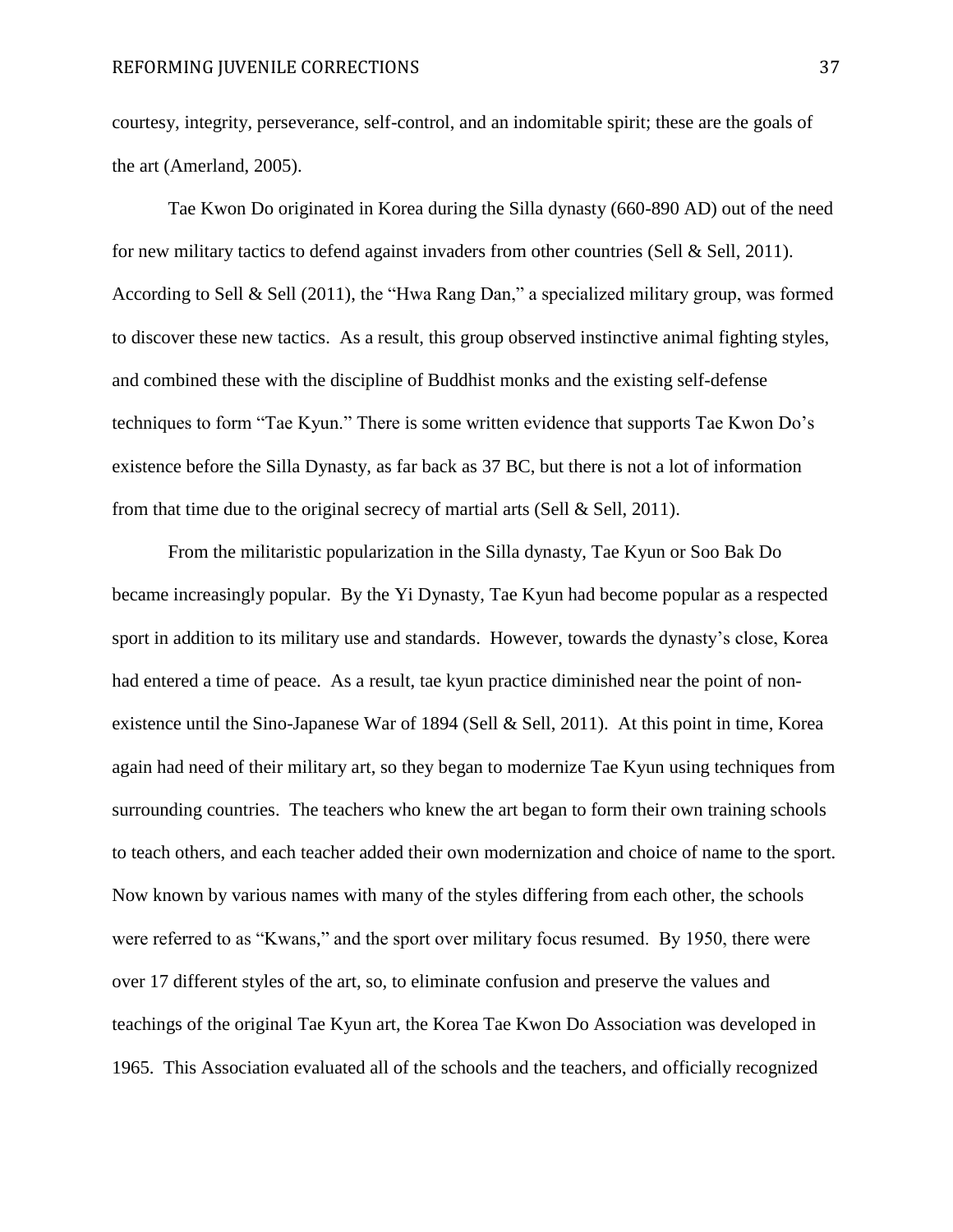only five schools as being Tae Kwon Do (Sell & Sell, 2011). One of the recognized schools Chung Do Kwan. Sr. Grandmaster Edward B. Sell (1942-2012) was the founder of the U.S. Chung Do Kwan Association (USCDKA), and the USCDKA is currently led by his wife, Sr. Grandmaster Brenda J. Sell. Sell and Sell (2011) state that, in practice, Chung Do Kwan Tae Kwon Do is the Korean counterpart to the Shotokan school of Karate.

Tae Kwon Do means the way (do) of striking with the foot (tae) and the hand (kwan) (Sell & Sell, 2011). Tae Kwon Do classes are taught in a 6-part structure that focuses on discipline, unity, and self-defense. The first part of the Tae Kwon Do class is stretching. The purpose of this portion is to warm up for the class and to help prevent injury while practicing Tae Kwon Do. The second part of the class is the teaching of the "Fifteen Basic Fundamentals" (Sell & Sell, 2011). These fundamentals are the basic blocking and striking moves, as well as stances, which act as the building blocks for all Tae Kwon Do forms and techniques. Therefore, if a student does not focus on perfecting these fundamentals, he or she will not be able to be successful in the other parts of the Tae Kwon Do class (Sell & Sell, 2011).

The third part of the Tae Kwon Do class is practice of the forms or "poomse." Sell and Sell (2011) report that the purpose of forms is to "create and strengthen defensive reflexes" (p. 84), as well as to develop the "fundamental qualities of Taekwondo performance: body balance, accuracy, concentration, coordination and endurance" (p. 84). Each form is comprised of a set sequence of fundamentals. Generally, after a student of Tae Kwon Do has earned his first belt, he will learn one form per colored belt level (Sell & Sell, 2011).

 Following the forms is the one-step sparring section. There are 40 sets of one-steps in Chung Do Kwan Tae Kwon Do, but beginning students are only required to learn the first 20. Each one-step consists of four parts: the challenge, the acceptance of the challenge, an attack,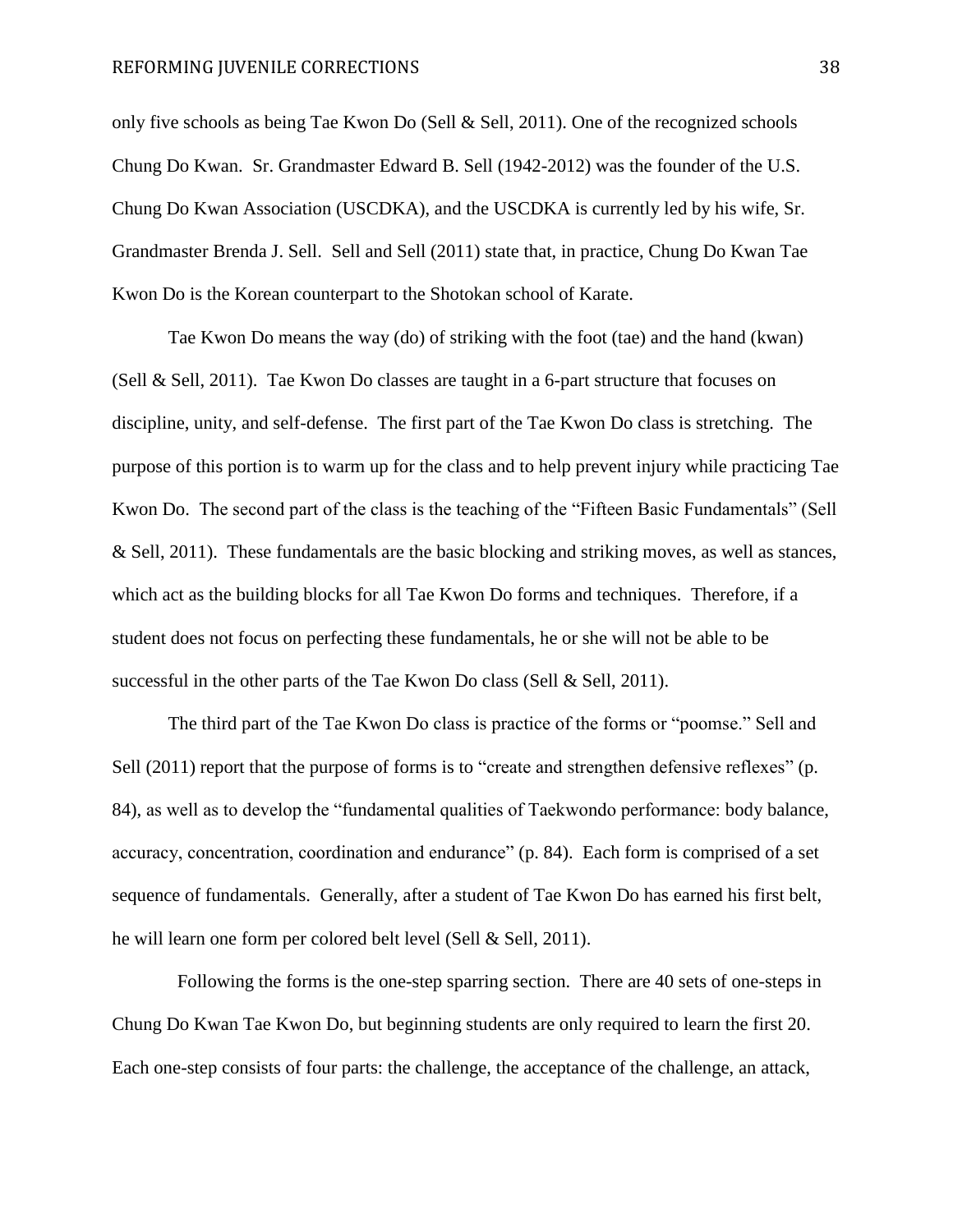and a block/counter attack. In practice, the instructor will divide the class into pairs, with each person facing his or her partner. Then, the lower-ranking student will issue a challenge by stepping back into a specific stance and issuing a giyup, or yell. The other person will then accept the challenge with a giyup. After the challenge has been accepted, the challenging party will step forward and giyup as he or she punches his or her opponent in the nose. However, the punch will not make contact because the attacked person will block the attack and counterattack with a set strike. In all 40 one-steps, the first three parts are the same. It is only in the block and counterattack that each one-step differs. The point of these one-steps is to practice the fundamental techniques in a situation more akin to a real-life experience. In that way, one-step practice helps to develop practical self-defense skills, as well as skills for use in free-style sparring, which is part six of the class (Sell  $&$  Sell, 2011).

Free-style sparring is where two students get to use the techniques they have learned and "fight" each other. However, the goal in sparring is not to injure the opponent, but to demonstrate the ability to defeat the opponent without causing him or her injury. This ability is demonstrated by effectively blocking all the opponent's attacks and by getting past the opponents blocks with strikes. However, there are many rules and limitations to sparring in order to prevent serious injury. These rules vary between schools, but the rules for the Chung Do Kwan school are outlined by Sell and Sell (2011). In order to spar, each participant must first be wearing the proper safety gear. This includes a chest guard that wraps around the torso, a soft helmet, martial arts soft gloves and foot covers, a mouth guard, and males must wear a cup. Additionally, a student has the option to wear soft shin guards and arm guards, but those are not mandatory. It is important to note that all this equipment is specialized to martial arts practice, so the shin guards and other padding used are not the same as used in soccer or other sports. The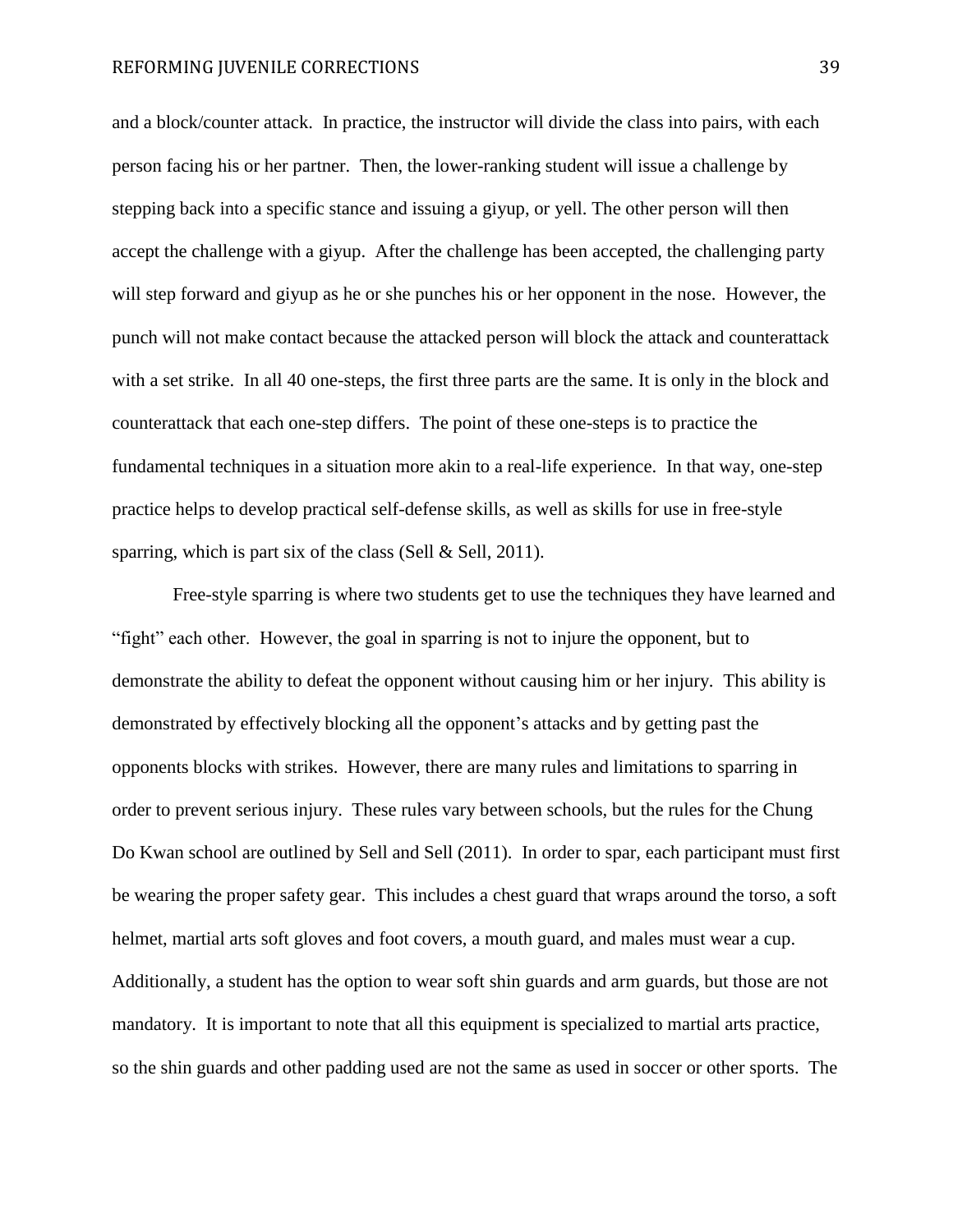sparring match will also take place on a mat or padded flooring in case one of the participants falls (Sell & Sell, 2011).

In addition to the protective gear, sparring is also governed by a number of rules. These rules establish a set of permitted and prohibited strikes and blocks. For example, no strikes are permitted to the back of the head, below the belt, or the back of the torso. These will all result in the loss of points. Also, for students who have not yet reached black belt, the use of knee or elbow blocks is prohibited, as those can cause serious damage without the proper control and experience. Punches and various kicks are allowed, but there are no heels, chops, elbow or knee strikes, or spear hands permitted at all. Only kicks can be used on the head, and no blood can be drawn. In order to win a sparring match, the opponent seeks to receive the greatest amount of points in the set time limit. A student can score points by landing a kick to the sides or front of the head (without drawing blood) and to the front and sides of the torso, or by punching the side or front of the torso. In this way, while injuries in sparring do occur, the association attempts to prevent major injuries (Sell & Sell, 2011).

The final part of the six-part class is calisthenic exercise, or running in place, sit-ups, and push-ups. According to Sell & Sell (2011), there are four reasons that calisthenic exercise is necessary. The first reason is to condition the student's body in order to prevent a muscle injury. Other reasons include strengthening the muscles so that the student can both withstand harder strikes and to strike with greater force. The final reason for conditioning is because the previous parts of the training disciplined and strengthened the mind, so this final part is to strengthen and condition the body (Sell & Sell, 2011).

This information shows that Tae Kwon Do could possibly be used safely with juvenile delinquents to teach discipline. However, since there are strikes in Tae Kwon Do, it is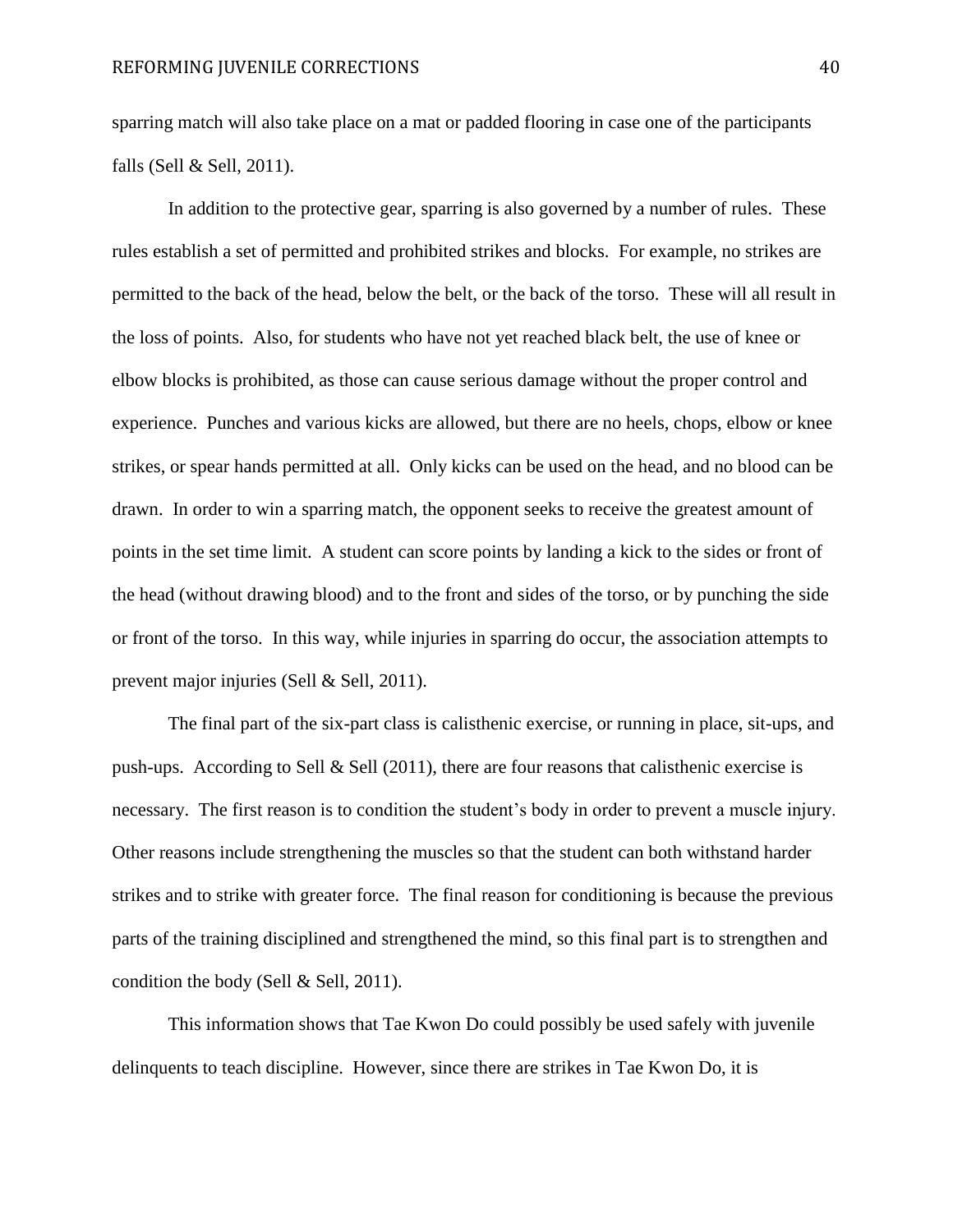impossible to completely eliminate the possibility of injury. In addition, while the Chung Do Kwan school of Tae Kwon Do—described by its founder and grandmasters Sell and Sell (2011)—takes many precautions and focuses on preserving life, other schools may not. Therefore, other styles of martial arts should be investigated in order to see if they are better suited for use with delinquents.

Tai Chi, according to Wolf et al. (1997), is a martial art that originated in China in the late Ming or early Qing Dynasties. The idea of the art is that everything comes from Tao, "a primordial, potential energy" (Wolf et al., 1997, p. 886) in which "all elements in the universe are contained" (p. 886). Yin and Yang, or inactivity and activity, are opposite energies that keep the world in balance. According to Wolf et al. (1997), an imbalance of these forces is what causes physical disability and limitation, or illness. This Chinese concept is what Tai Chi is based on.

In Tai Chi, or Tai Chi Chuan, Tai Chi means "supreme ultimate" (Wolf et al., 1997, p. 886) and Chuan means "fist" (p. 886) which resembles how the original sport, as reported by Wolf et al. (1997), was similar to boxing. This was true until it was altered for military defense purposes into the martial art it is now. Modern Tai Chi involves a mindset of maintaining a balanced Chi, or the body's "vital energy" (Wolf et al., 1997, p. 886) through the combination of Yin and Yang. Therefore, every motion, whether an attack or a block, seeks the balance of energy through the perfect combination of activity and inactivity. As a result, a student of Tai Chi seeks to be acutely aware of his or her body and motions, so that each movement is smooth and relaxed, yet forceful and coordinated (Wolf et al., 1997). Modern Tai Chi follows three main principles: a relaxed and fully extended body, focusing on posture and breathing; an alert, observant, and calm mind; and "well-coordinated sequencing of segments" (Wolf et al., 1997, p.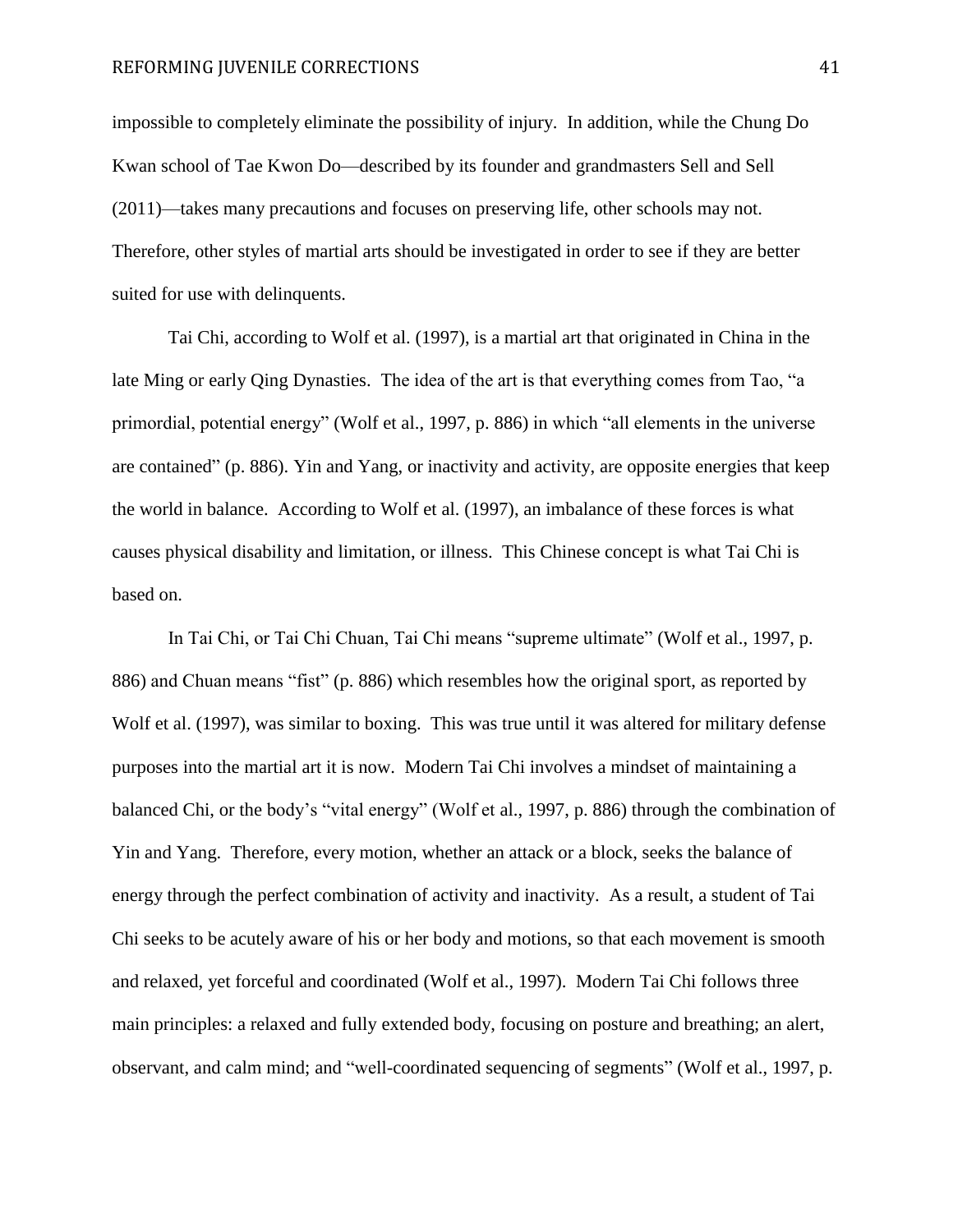886) or movements. These basic focuses have led Tai Chi to be used to maintain the health and physical activity of elderly people who are past their seventies (Wolf et al., 1997).

#### **Martial Arts Ideals**

As in Aikido, respect and control is essential in all traditional martial arts. Bäck and Kim (1982) discuss how eastern martial arts encourage self-control through control and awareness of the body and its movements. They also discuss how martial arts and pacifism are connected through control. Bäck and Kim (1982) state how a pacifist must learn to fight to ensure his or her motives are pure. This way, when he or she chooses not to act violently, it is because of principle and control rather than inability. This also helps others to see pacifism as strength, not just an act of necessity or weakness. The authors also point out that everyone, including delinquents, is confronted in an aggressive manner at different points throughout their lives, so martial arts and control help the person to focus, and learn how to control the situation without unnecessary violence or aggression (Bäck & Kim, 1982).

Another key component to martial arts, as described by Young (2009), is courtesy. Courtesy, as defined through the development of Japanese culture and tradition, is not simply politeness, but genuine care. Sincerity of action is also emphasized in the bow, which signifies gratitude and respect toward the opponent. Also, success in martial arts requires a high level of focus on the situation. This does not mean tuning everything else out, but having harmony and peace with the situation and dealing with it. The Confucian ideals also play into martial arts, resulting in an emphasis on responsibility of each person and the community as a whole (Young, 2009). If delinquents can learn how to be courteous and respect others, how to focus, and to control and take responsibility for their actions, then they will have much lower rates of recidivism and crime. Twemlow and Sacco (1998) explored this idea. The testimonies of the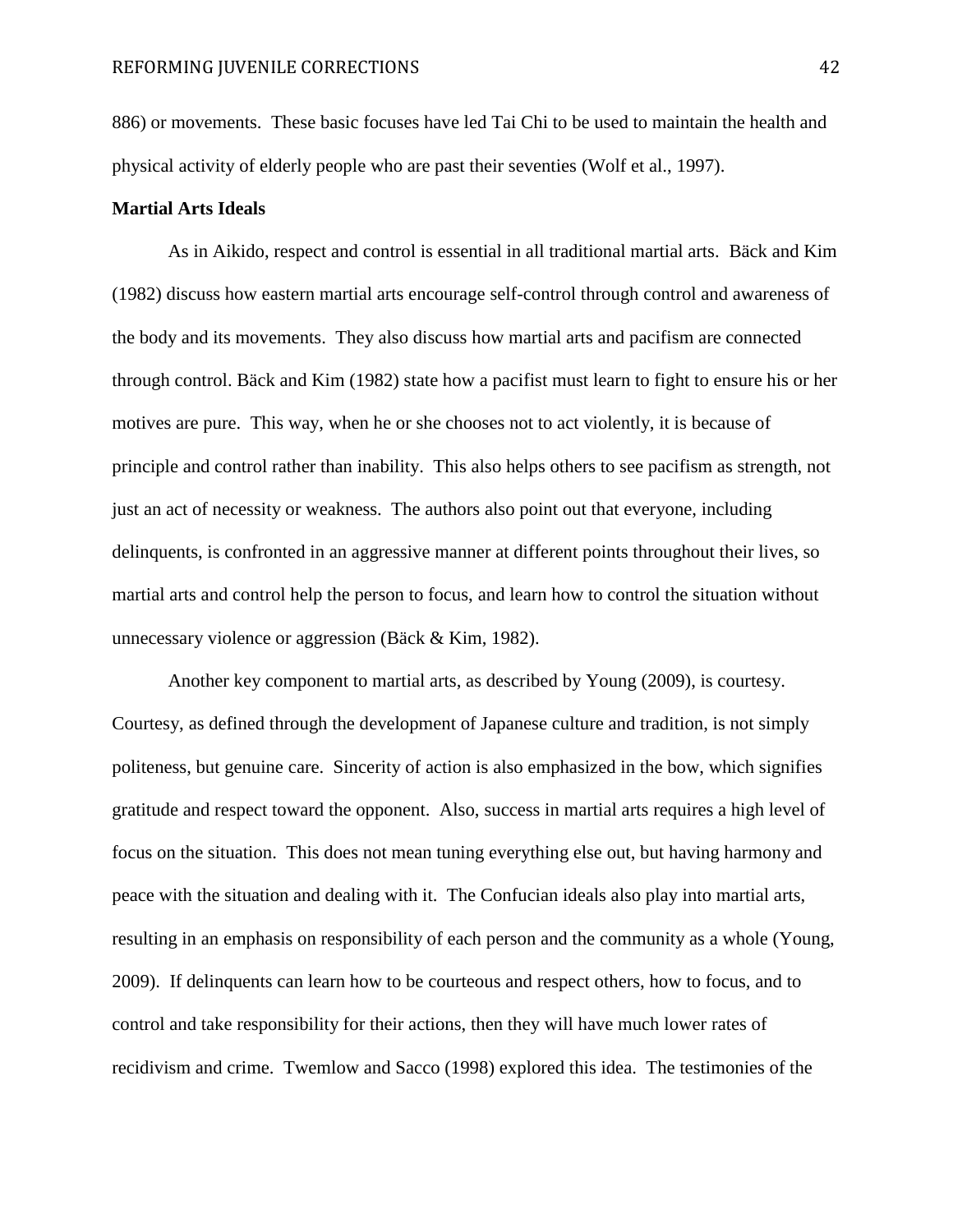youth involved in these studies, as well as of the psychologists involved, confirmed that martial arts helped lessen the aggression of the kids, as well as help them to focus and learn more responsibility for and control of their actions (Twemlow & Sacco, 1998).

The concept behind Aikido is clearly explained through a set of Ratti's (1970) images depicting the "Ethics of Defense in Combat" (Westbrook & Ratti, 1970). There are four panels, each depicting an attack and a reaction. In the first panel, one man attacks and the other responds by attacking and killing the man. In the second, one man provokes the other, and the other man responds by attacking and killing the man. The third panel shows one man attacking and the other defending himself, which results in the attacker's death. The last panel shows the first man attacking the other, and the second man defending himself without harming his aggressor. These four panels are meant to depict the four possible defense strategies in physical combat. The first was responding to violence with a counter attack. The second was responding to a verbal or physical taunt with a physical attack. The third was defending himself with physical violence. The last one, the stance of Aikido, was defending himself by redirecting the aggressor's attack so that no one would be harmed. This last stance, in Aikido, is the only way to successfully win in a physical altercation (Westbrook & Ratti, 1970).

#### **Conclusion**

Essentially, if traditional martial arts were combined with psychological help and supervision, community involvement, and smaller group sizes, it could be very effective in juvenile corrections.

### **Analysis of Literature**

Martial arts address the lack of emotional and psychological stability and self-control that many juveniles have, as well as their aggressive tendencies. The traditional martial arts also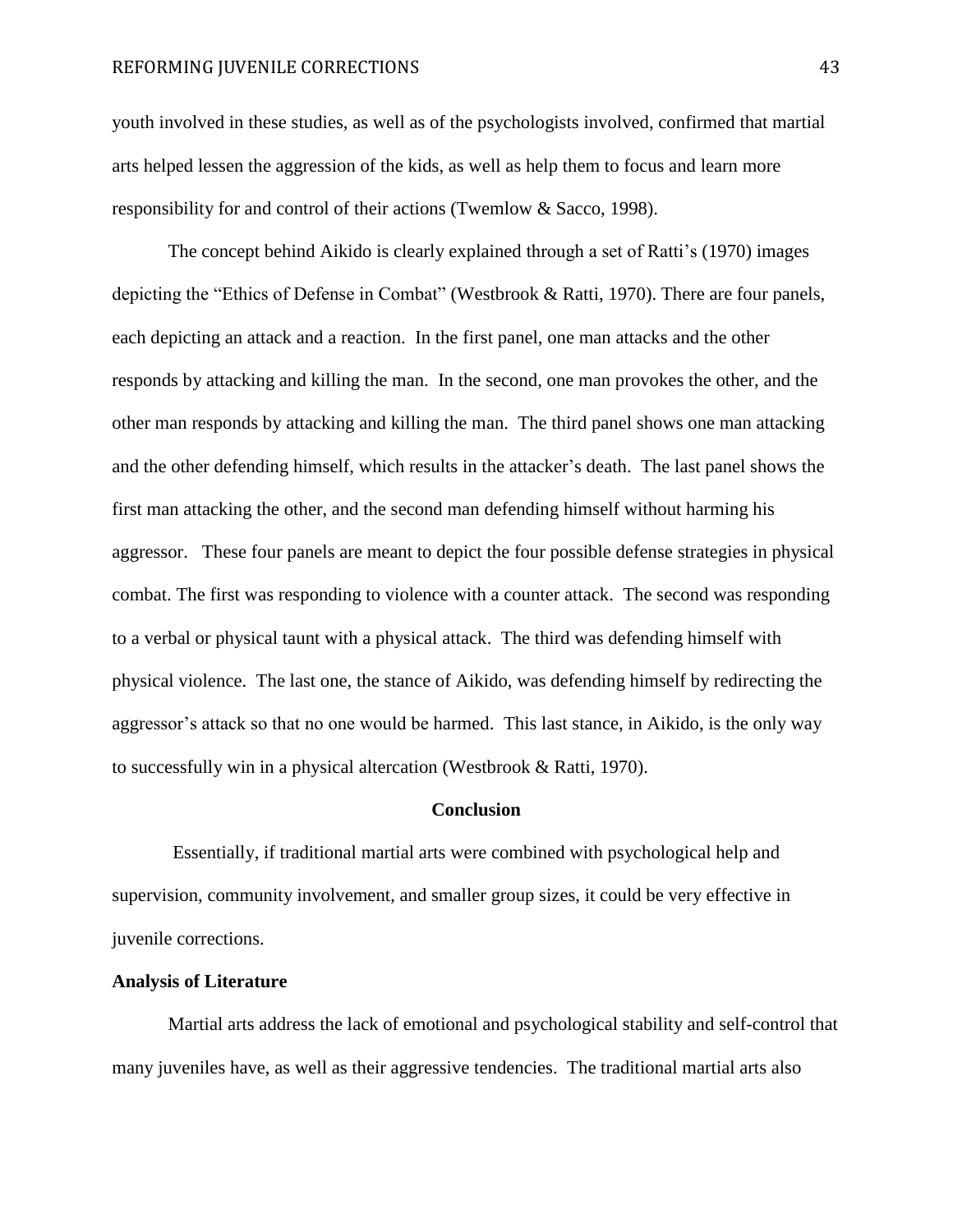emphasize respect, which can help with interpersonal relationships—including the crucial parent-child bond. In addition, martial arts are a positive social activity, which would also help with social deficiencies and a safe activity to keep the juveniles busy. The effectiveness of the program would depend on whether the youth commits to learn, but, if he or she does, the art could help the juvenile to learn the social skills he or she was deprived of as a child. These studies show that martial arts have a tremendous potential to completely revolutionize the modern juvenile correction process. However, the data also show that participation in martial arts alone is not enough to reform a juvenile's delinquent behavior.

The sources concerning the causes of delinquent behavior revealed many different causes. However, all the sources made it clear that delinquency is not a one-problem issue. Delinquency is caused by the combination of many possible contributors, or stressors. These stressors come from the physical environment, the economy, peers, elders, and any other social encounters, the decisions of others, the juvenile's own decisions, their natural personalities and tendencies, traumatic or regular life experiences, and that is not all. Essentially, one can conclude that everything in life is a potential stressor or influence that interacts with all the other potential influences to effect a person's life; there is no way to avoid influences toward delinquency completely, especially if biological factors are also involved. The question is, then, what can be done?

There are certain factors that seem to contribute to delinquency or at least indicate a child's trajectory towards it. More observations and studies to locate the cause will always be needed, but, looking at the programs that have worked and failed and the different studies, it is apparent that one of the main things that can be done is to teach children how to live peaceably and how to develop self-control. If children can be taught to think through actions clearly, to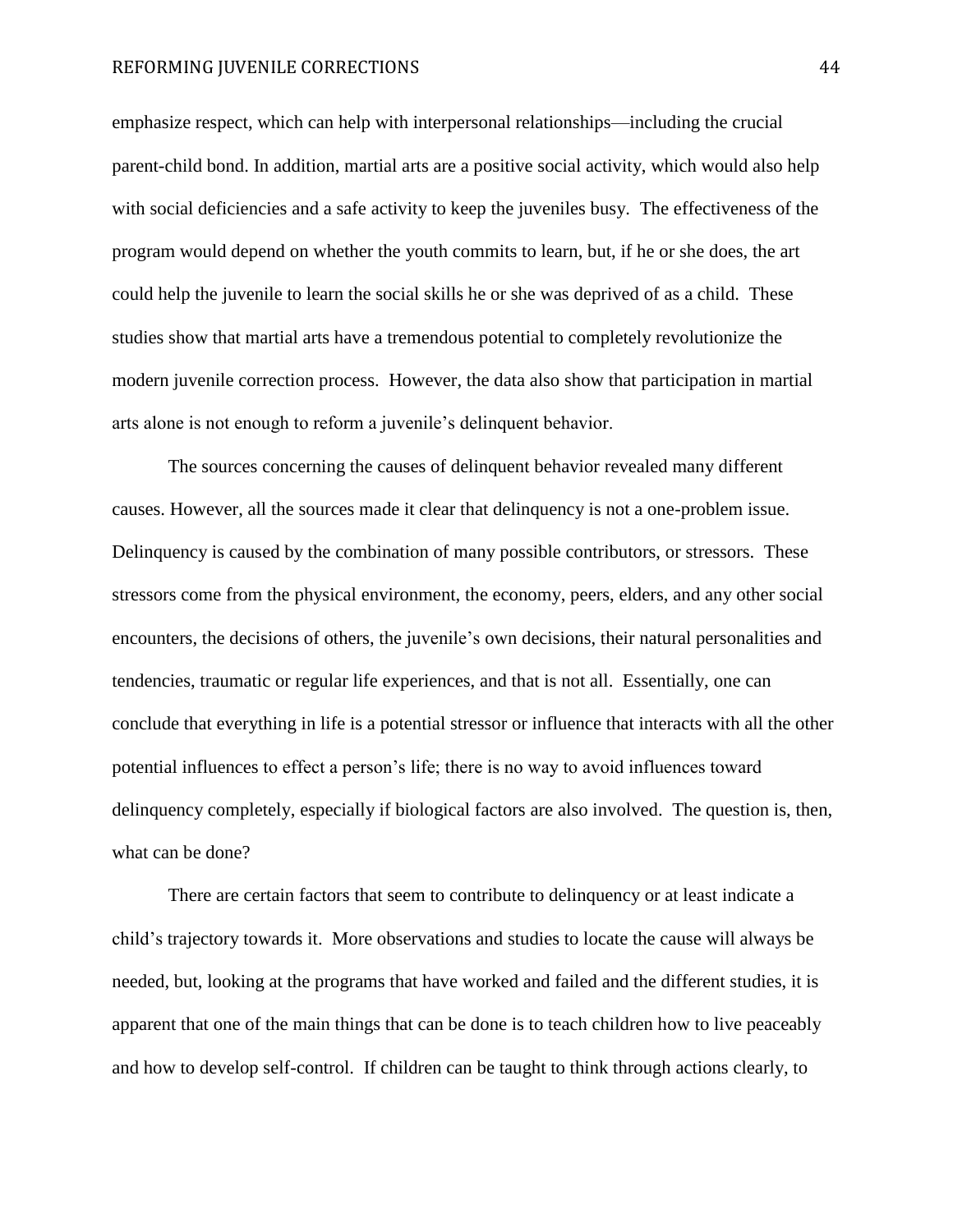know right from wrong, and to make choices based off of that information regardless of how difficult, then delinquency can be prevented. The criminal justice system will never be able to eliminate delinquency altogether or force it away with a miracle program, but if they can teach children and those who influence them the most the skills they need to interact peaceably with the world and care for themselves and others, it can be lessened. For those changes to occur, there are a few necessary components.

#### **Developing a Program**

The purpose of the following section is to attempt to identify the major components highlighted by the literature review and to develop a potential program. However, it is important to note that this program is conceptual only, as I lack the resources or time for a longitudinal study to implement and monitor the effectiveness. More research is still needed, but the goal is to form the idea for a program that is likely to succeed. The following paragraphs are my thoughts based upon the sources discussed above.

As stated above, juvenile delinquency is a multifaceted, widespread issue. Therefore, any program must be adapted for the area and the target population in that area. Also, any successful program must not only address the delinquent youths, but the environment and people who influence them most, such as the parents, family, peers, and role models. Another key component is that, for a program to be effective, the youth and the people around them must all agree to participate and be willing to learn to change. They must see that something needs change and be able to take responsibility for their past and future actions and make that decision. The reviews of programs above make it clear that a child cannot be coerced or forced to change, for he or she will simply recidivate later or fake the change. The adults in the child's life also cannot be forced, but it is necessary to involve them so that they can encourage the child to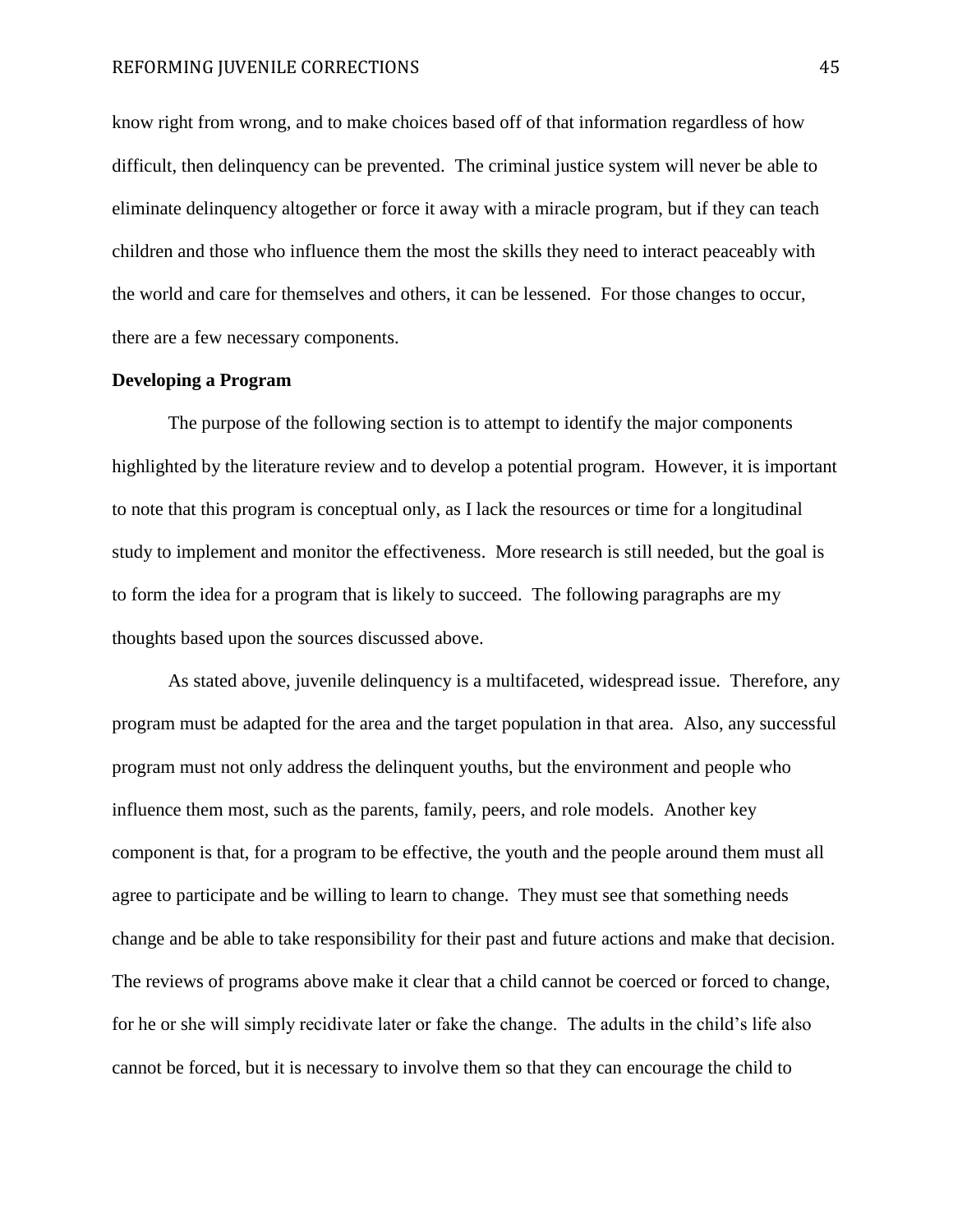reform and help guide him or her to do that. If the adults themselves do not know self-control, how to defend themselves, or how to interact peaceably to be productive members of society, how can they teach their children or the youth who look up to them? Then, in turn, how will the child who never learned, or learned incorrectly, teach his children? He or she cannot. That is also why delinquents should not be treated as "bad" or "failed human beings," but as people who do not know better. This will lessen the tension between the teacher and the student, between the person trying to help the delinquent and the misled child, and increase the chance of the two developing a positive relationship of trust. It is true that some delinquents were given the skills and resources to peaceably interact as part of society, yet they are the exception.

Another requirement for the program is that there be a psychology expert or counselor who can give each child one-on-one treatment and time. This is a necessary part because each child has undergone different experiences and stressors, and, in order to help them deal with those issues, they need professional and individual attention. In addition, a program that provides a positive social activity and opportunities for the children to interact with their parents and build relationships with non-delinquent peers, would help lessen their exposure to bad influences. Beyond that, the program would create positive influences to further counteract the stressors that encourage delinquency. Aikido would be effective because it can be practiced by all ages, levels of physical ability, and gender, and they can all learn the art in the same class. Also, Aikido stresses discipline, self-control, and respect for others to the extent that failure to do so is considered "primitive." This would be the opposite of how delinquent peers glorify and encourage delinquent activity, so this would provide a place where non-delinquent, prosocial behavior was encouraged and taught.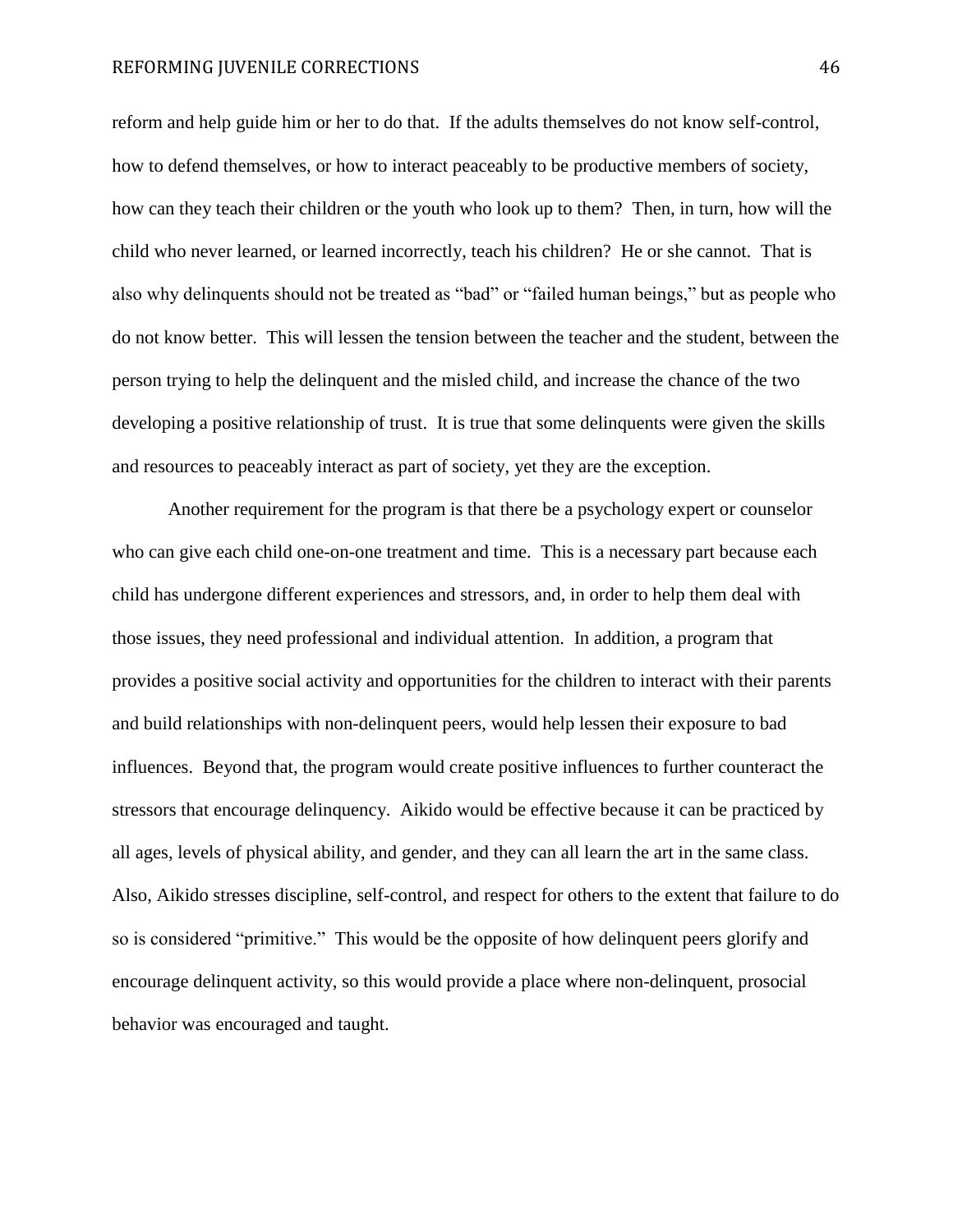Another benefit of Aikido is that it has no attack moves, but can show people how to defend themselves successfully. However, the child must commit to learning. He or she will also be taught attacks that others may use so that the child can learn to defend him- or herself from them. This exposure will risk teaching the child how to attack, and it will also require the children to compete and practice with others. There is potential here for harmful skills to develop, but there will never be a program that works for everyone. However, if the child does decide to commit to the art fully, Aikido has great potential to help him or her.

For the program to work, there would also need to be skilled teachers who can build a relationship of trust with the students and genuinely care for their wellbeing. This is crucial because these children need patience and to feel that the instructor truly cares, so that they can trust him enough to genuinely learn and want to learn. The class size should also be small enough for each participant to receive individual attention and accountability when needed. The facilities required would be a preferably safe location that could fit the necessary number of people for that area with a large cushioned square mat in the middle of the floor. The practice space must be large enough to allow all the program participants to practice and move about without accidentally hitting each other. The mat must be large enough for two or three people at a time to practice their techniques.

Unfortunately, the other needed aspects of the program cannot be identified until establishment of the program is attempted. Also, success is not guaranteed. With the above research, however, Aikido has the potential to successfully improve the behavior of juveniles long-term is promising.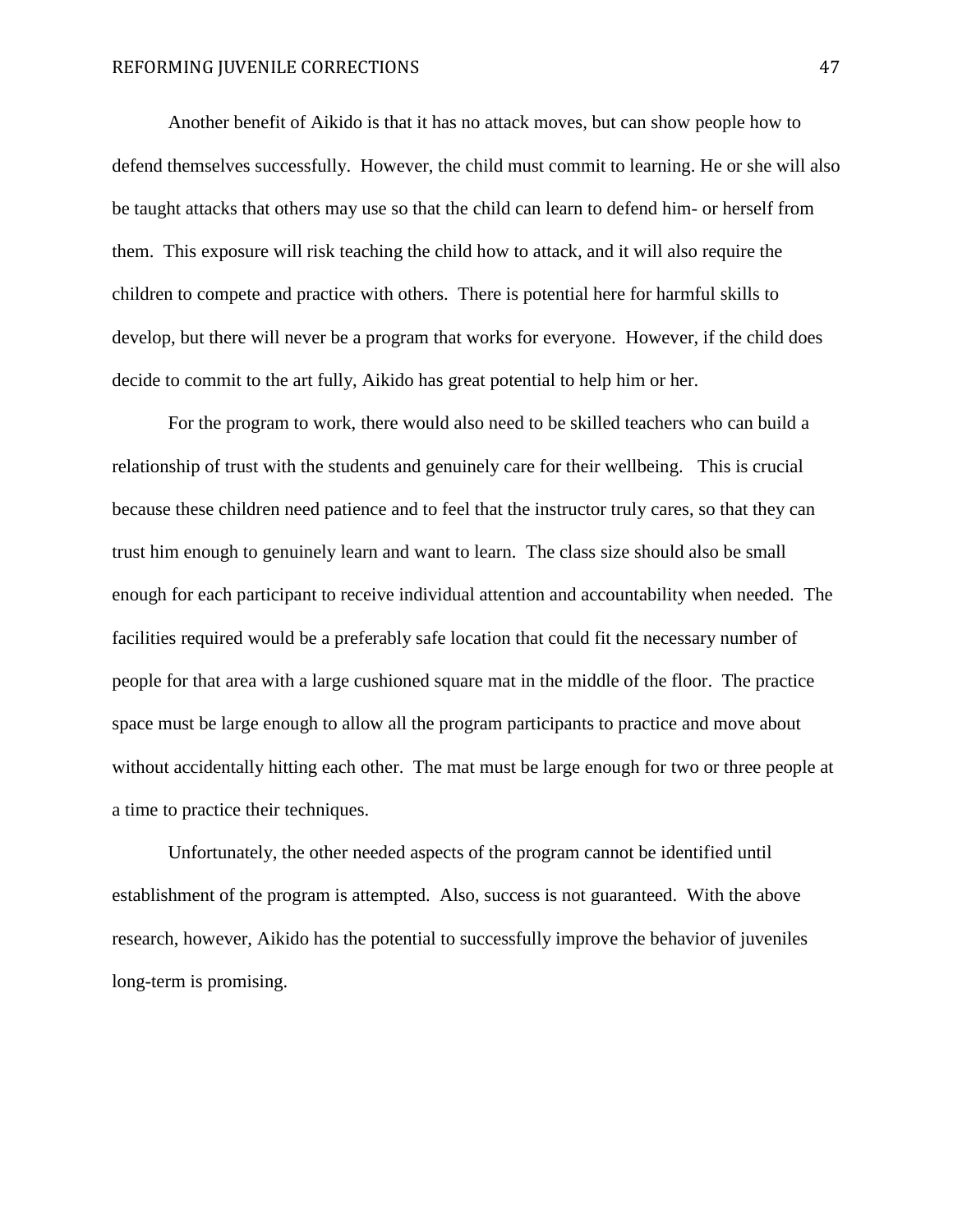#### References

- Ahlin, E. & Antunes, M. (2015). Locus of control orientation: Parents, peers, and place. *Journal of Youth and Adolescence, 44,* 1803-1818. doi: 10.1007/s10964-015-0253-9
- Allen, H. E., Latessa, E. J., & Ponder, B.S. (2010). *Corrections in America*. Upper Saddle River, NJ: Pearson Prentice Hall.
- Amerland, D. (2005). *Tae kwon do* (North American ed.). Milwaukee, WI: Gareth Stevens Publishing.
- Baglivio, M. T., Jackowski, K., Greenwald, M.A., & Howell, J.C. (2014). Serious, violent, and chronic juvenile offenders. *Criminology & Public Policy, 13*, 83-116. doi: 10.1111/1745- 9133.12064
- Bartollas, C. & Schmalleger, F. (2011). *Juvenile delinquency* (8<sup>th</sup> ed.). Upper Saddle River, NJ: Pearson Education.
- Big Brothers Big Sisters of America. (2015a). Look what you've started. Retrieved from http://www.bbbs.org/site/apps/nlnet/content3.aspx?c=9iILI3NGKhK6F&b=6470175&ct= 11599799&notoc=1
- Big Brothers Big Sisters of America. (2015b). We are here to start something. Retrieved from http://www.bbbs.org/site/c.9iILI3NGKhK6F/b.5962351/k.42EB/We\_are\_here\_to\_s tart\_something.htm
- Borkowski, C. (1998). *The complete idiot's guide to martial arts*. New York: Alpha Books. Retrieved from
	- https://seu.idm.oclc.org/login?url=http://search.ebscohost.com/login.aspx?direct=true&d b=nlebk&AN=9047&site=ehost-live&scope=site

Botvin, G. J., Griffin, K. W., & Nichols, T. D. (2006). Preventing youth violence and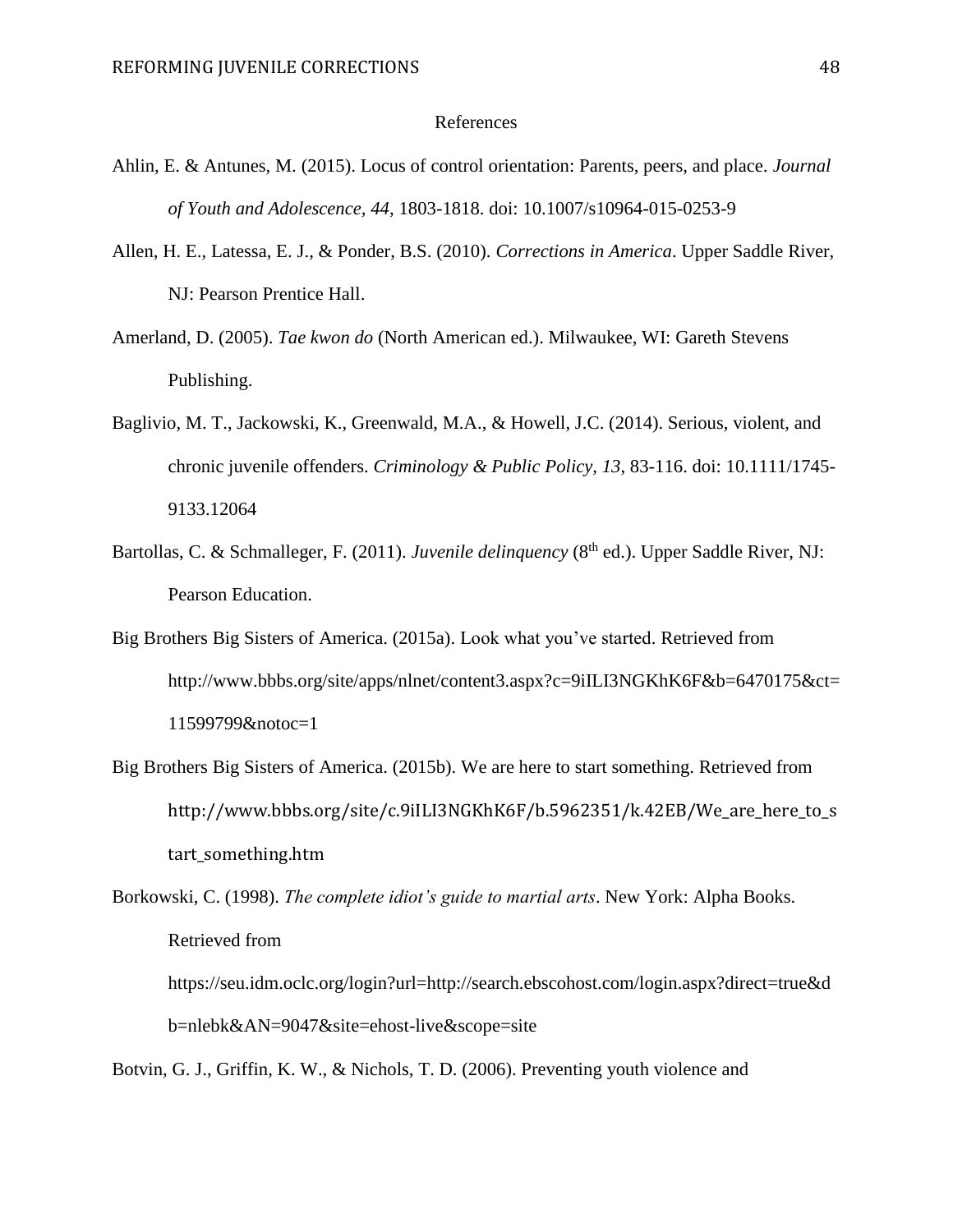delinquency through a universal school-based prevention approach. *Prevention Science*, *7*, 403–408. http://doi.org/10.1007/s11121-006-0057-y

Brendtro, L. K. & Larson, S. J. (2006). *The resilience resolution: Discovering strengths in challenging kids*. Bloomington, IN: Solution Tree.

Burke, D. T., Al-Adawi, S., Lee, Y. T., & Audette, J. (2007). Martial arts as sport and therapy. *Journal of Sports Medicine and Physical Fitness, 47,* 96-102. Retrieved from https://seu.idm.oclc.org/login?url=http://search.proquest.com.seu.idm.oclc.org/do cview/202676619?accountid=43912

- Burt, C. H., Sweeten, G., & Simons, R.L. (2014). Self-control through emerging adulthood: Instability, multidimensionality, and criminological significance. *Criminology, 52*, 488- 513. doi: 10.1111/1745-9125.12044
- Bäck, A. & Kim, D. (1982). Pacifism and eastern martial arts. *Philosophy East and West, 32*, 177-186. doi: 10.2307/1398715
- Center for Human Resource Research. (2000). 1998 child & young adult data: User's guide. Columbus: The Ohio State University.
- Chapple, C. L. (2005). Self-control, peer relations, and delinquency. *Justice Quarterly : JQ*, *22*, 89–106. doi: 10.1080/0741882042000333654

Cohn, E. L. & Hinkle, W. G. (2000). Juvenile corrections in Indiana. *Annals of the American Academy of Political and Social Science, 567*, 198-208. doi: 10.1177/000271620056700114

Gatling, L. (2010). Japan: Jujutsu-based systems. In T. Green & J. Svinth (Eds.), *Martial arts of the world: An encyclopedia of history and innovation.* Santa Barbara, CA: ABC-CLIO. Retrieved from http://search.credoreference.com.seu.idm.oclc.org/content/entry/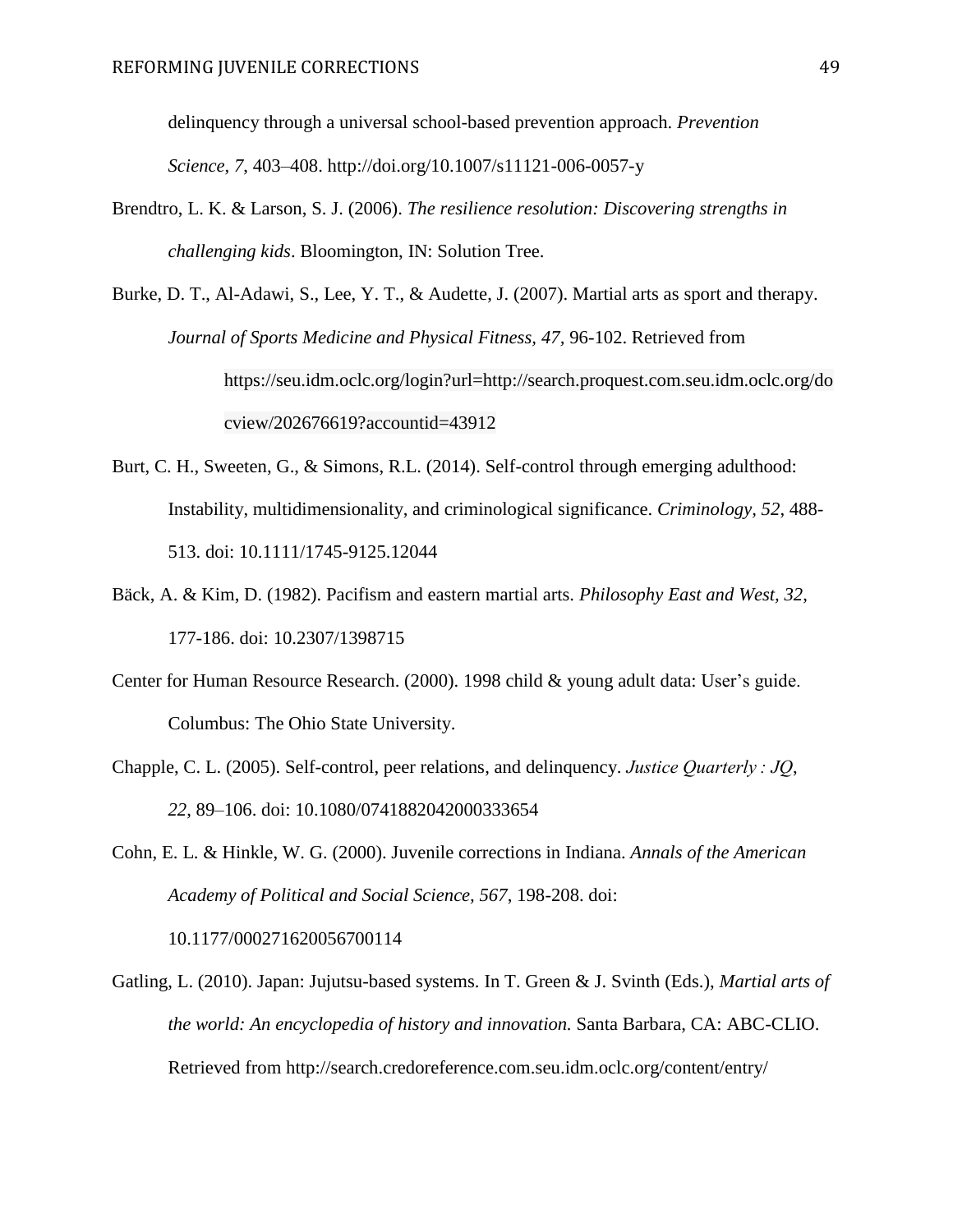abcmlarts/japan\_jujutsu\_based\_systems/0

- Greenwood, P. W. (1996). Responding to juvenile crime: Lessons learned. *The Future of Children, 3,* 75-85. doi: 10.2307/1602595
- Greenwood, P. (2012). Prevention and intervention programs for juvenile offenders. *The Future of Children, 18*, 185-210. doi: 10.1353/foc.0.0018

Hoeve, M., Blokland, A., Dubas, J. S., Loeber, R., Gerris, J. R., & van der Laan, P. H. (2008). Trajectories of delinquency and parenting styles. *Journal of Abnormal Child Psychology*, *36*, 223–35. doi: 10.1007/s10802-007-9172-x

- Huebner, B. M., Varano, S. P., & Bynum, T. S. (2007). Gangs, guns, and drugs: Recidivism among serious, young offenders. *Criminology & Public Policy, 6*, 187-222.
- Jang, S. J. (1999). Age-varying effects of family, school, and peers on delinquency: A multilevel modeling test of interactional theory. *Criminology*, *37*, 643–685. Retrieved from http://search.proquest.com.seu.idm.oclc.org/docview/220691719?accountid=43912
- Jones, P. R. & Wyant, B. R. (2007). Target juvenile needs to reduce delinquency. *Criminology & Public Policy, 6*, 763-772.
- Kroll, B. (2008). Arguing with adversaries: Aikido, rhetoric, and the art of peace. *College Composition and Communication, 59*, 451-472. Retrieved from http://www.jstor.org/stable/20457013
- Little, G. L., Robinson, K. D., Burnette, K. D., & Swan, E. S. (2010). *Antisocial personality disorder and criminal justice.* Memphis, TN: Eagle Wing Books, Inc.
- Maccoby, E. E., & Martin, J. A. (1983). Socialization in the context of the family: Parent–child interaction. In P. H. Mussen (Ed.), *Handbook of child psychology: Socialization, personality and social development*, Vol. IV (pp. 1–101). New York: Wiley.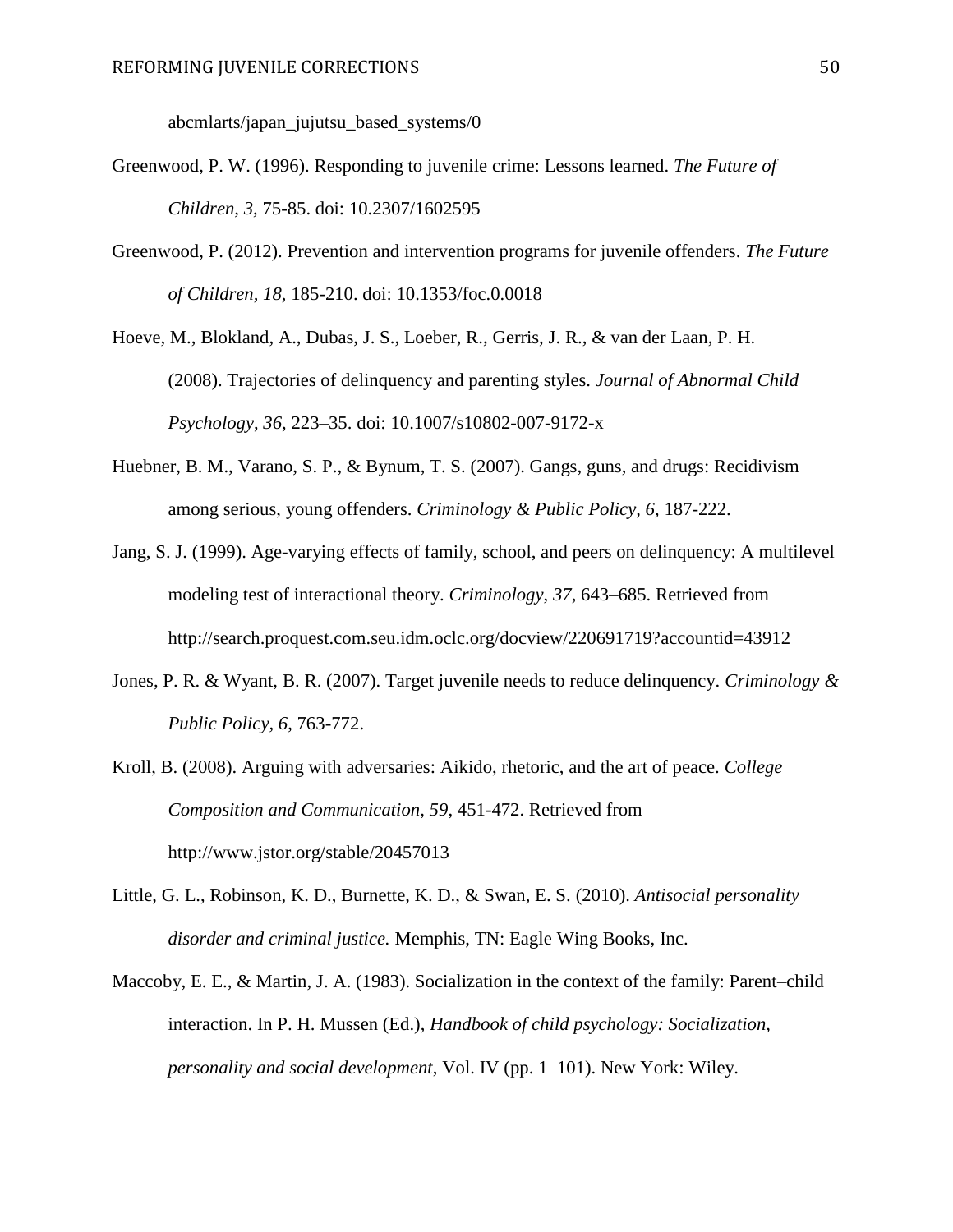- Mann, E. A., & Reynolds, A. J. (2006). Early intervention and juvenile delinquency prevention: Evidence from the Chicago longitudinal study. *Social Work Research*, *30*, 153–167. doi: 10.1093/swr/30.3.153
- McKee, J. R. (2012). The moderation effects of family structure and low self-control. *American Journal of Criminal Justice, 37*, 356-377. doi: 10.1007/s12103-011-9143-1
- Norlan, S., DiChiara, A., & Hendershott, A. (1995). Teachers' use of and perceptions of a drug curriculum. *Journal of Alcohol and Drug Education, 40,* 100-111.
- Nosanchuk, T. A., & MacNeil, M. L. C. (1989). Examination of the effects of traditional and modern martial arts training on aggressiveness. *Aggressive Behavior. 15*, 153-159. doi: 10.1002/1098-2337(1989)15:23.0.CO;2-V
- Palmer, A. (2014). Crime prevention activities in RSC11. First Nation Education Initiative, Inc*.* Retrieved from http://fneii.ca/Crime\_Prevention\_Activities2014.pdf
- Ritter, N., Simon, T., & Mahendra, R. (2014). Changing course: Keeping kids out of gangs. *NIJ Journal*, 16-127. Retrieved from http://www.nij.gov/journals/273/ pages/preventinggang-membership.aspx
- Royster, M. (2012). The success and failure of scared straight: A reassessment of juvenile delinquency deterrent methods and their measurements. *International Journal of Interdisciplinary Social Sciences, 6*, 145-151. Retrieved from https://seu.idm.oclc.org/login?url=http://search.ebscohost.com/login.aspx?direct=true&d b=a9h&AN=91821605&site=ehost-live&scope=site
- Sell, E. B. & Sell, B. J. (2011). *Forces of taekwondo.* Lakeland, FL: United States Chung Do Kwan Association, Inc.

Sharma, S., Mishra, D. & Kumar, R. (2013). Personality characteristic of juvenile delinquents as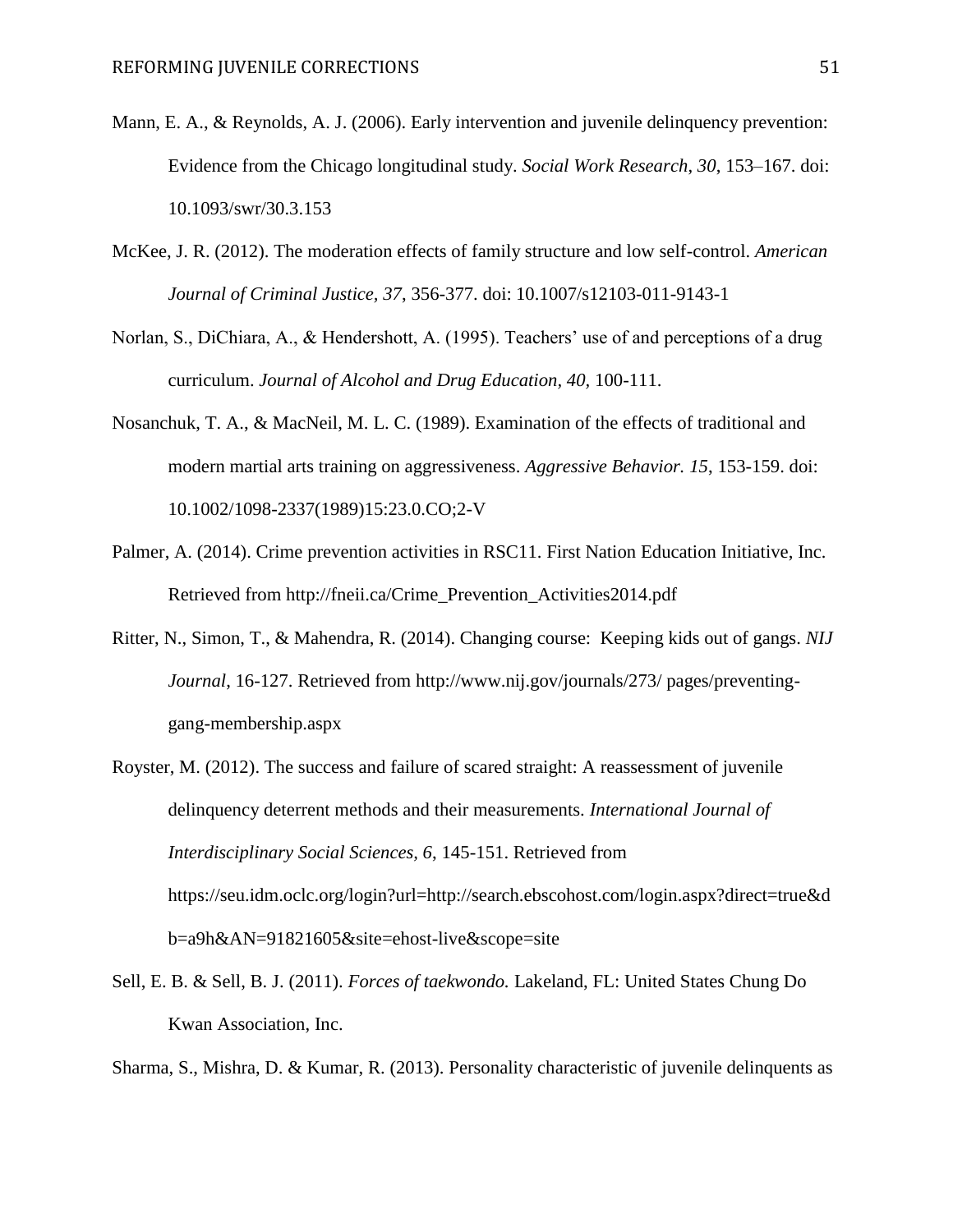compared to non-delinquents on Rorschach test. *SIS Journal Of Projective Psychology & Mental Health, 20*, 98-105. Retrieved from https://seu.idm.oclc.org/login?url=http://search.ebscohost.com/login.aspx?direct=true&d b=a9h&AN=90079379&site=ehost-live&scope=site

- Skardhamar, T. & Savolainen, J. (2014). Changes in criminal offending around the time of job entry: A study of employment and desistance. *Criminology, 52*, 263-291. doi: 10.1111/1745-9125.12037
- Shek, D. T. L., & Wai, C. L. Y. (2008). Training workers implementing adolescent prevention and positive youth development programs: What have we learned from the literature? *Adolescence*, *43*, 823–45.
- Twemlow, S. W., & Sacco, F. C. (1998). The application of traditional martial arts practice and theory to the treatment of violent adolescents. *Adolescence, 33,* 505-518. Retrieved from https://seu.idm.oclc.org/login?url=http://search.ebscohost.com/login.aspx?direct= true&db=s3h&AN=1290579&site=ehost-live&scope=site
- Wakefield, S. & Wildeman, C. (2011). Mass imprisonment and racial disparities in childhood behavior. *Criminology & Public Policy, 10*, 793-817. doi: 10.1111/j.1745- 9133.2011.00740.x
- Welsh, B. C. & Farrington, D. P. (2007). Save children from a life of crime. *Criminology & Public Policy, 6*, 871-880.
- Westbrook, A. & Ratti, O. (1970). *Aikido and the dynamic sphere*. Tokyo, Japan: Charles E. Tuttle Publishing Co., Inc.
- Wolf, S. L., Coogler, C., & Xu, T. (1997). Exploring the basis for tai chi chuan as a therapeutic